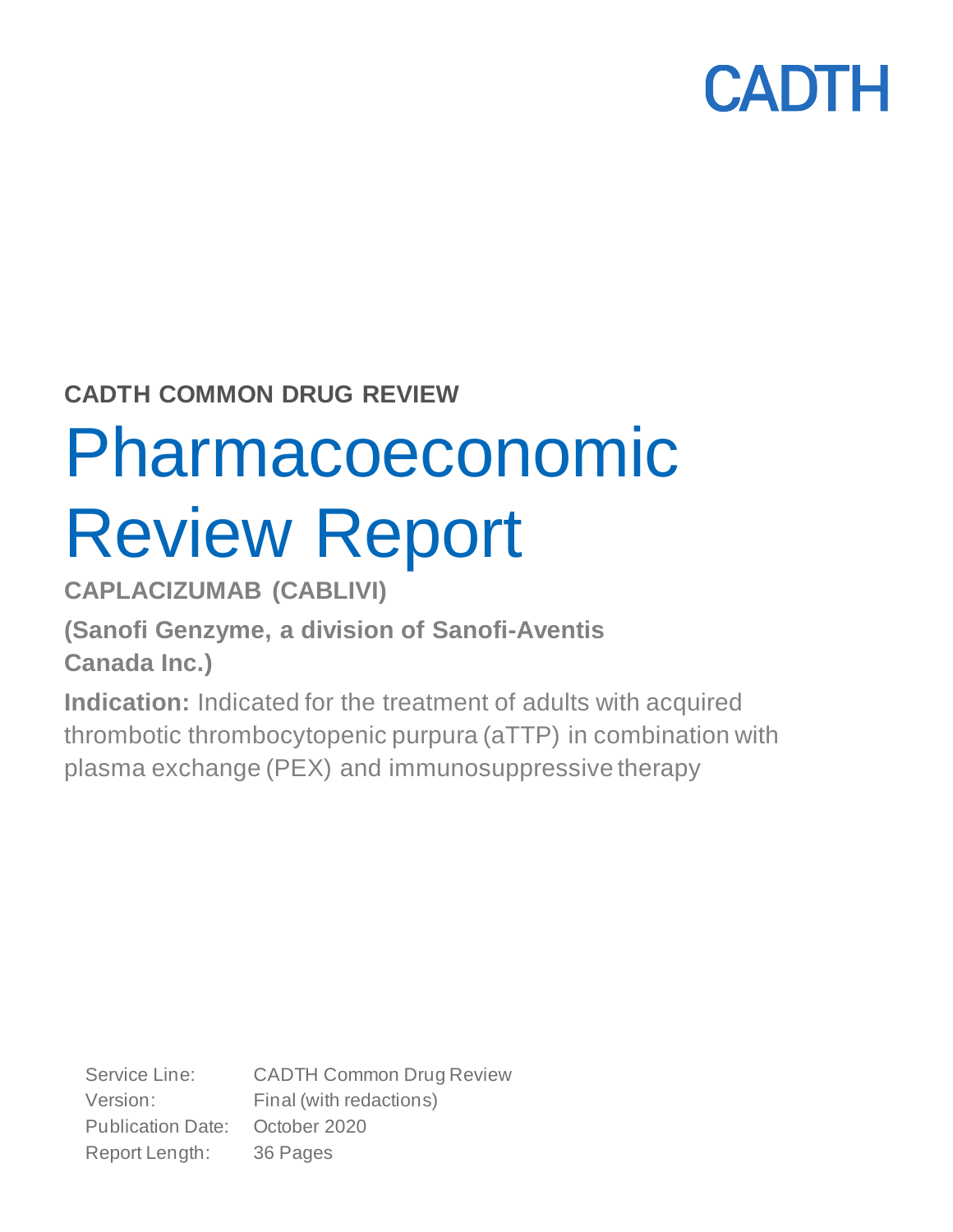**Disclaimer:** The information in this document is intended to help Canadian health care decision-makers, health care professionals, health systems leaders, and policy-makers make well-informed decisions and thereby improve the quality of health care services. While patients and others may access this document, the document is made available for informational purposes only and no representations or warranties are made with respect to its fitness for any particular purpose. The information in this document should not be used as a substitute for professional medical advice or as a substitute for the application of clinical judgment in respect of the care of a particular patient or other professional judgment in any decision-making process. The Canadian Agency for Drugs and Technologies in Health (CADTH) does not endorse any information, drugs, therapies, treatments, products, processes, or servic es.

While care has been taken to ensure that the information prepared by CADTH in this document is accurate, complete, and up-to-date as at the applicable date the material was first published by CADTH, CADTH does not make any guarantees to that effect. CADTH does not guarantee and is not responsible for the quality, currency, propriety, accuracy, or reasonableness of any statements, information, or conclusions contained in any third-party materials used in preparing this document. The views and opinions of third parties published in this document do not necessarily state or reflect those of CADTH.

CADTH is not responsible for any errors, omissions, injury, loss, or damage arising from or relating to the use (or misuse) of any information, statements, or conclusions contained in or implied by the contents of this document or any of the source materials.

This document may contain links to third-party websites. CADTH does not have control over the content of such sites. Use of third-party sites is governed by the third-party website owners' own terms and conditions set out for such sites. CADTH does not make any guarantee with respect to any information contained on such third-party sites and CADTH is not responsible for any injury, loss, or damage suffered as a result of using such third-party sites. CADTH has no responsibility for the collection, use, and disclosure of personal information by third-party sites.

Subject to the aforementioned limitations, the views expressed herein are those of CADTH and do not necessarily represent the views of Canada's federal, provincial, or territorial governments or any third-party supplier of information.

This document is prepared and intended for use in the context of the Canadian health care system. The use of this document outside of Canada is done so at the user's own risk.

This disclaimer and any questions or matters of any nature arising from or relating to the content or use (or misuse) of this document will be governed by and interpreted in accordance with the laws of the Province of Ontario and the laws of Canada applicable therein, and all proceedings shall be subject to the exclusive jurisdiction of the courts of the Province of Ontario, Canada.

The copyright and other intellectual property rights in this document are owned by CADTH and its licensors. These rights are protected by the Canadian *Copyright Act* and other national and international laws and agreements. Users are permitted to make copies of this document for non-commercial purposes only, provided it is not modified when reproduced and appropriate credit is given to CADTH and its licensors.

**About CADTH:** CADTH is an independent, not-for-profit organization responsible for providing Canada's health care decision-makers with objective evidence to help make informed decisions about the optimal use of drugs, medical devices, diagnostics, and procedures in our health care system.

**Funding:** CADTH receives funding from Canada's federal, provincial, and territorial governments, with the exception of Quebec.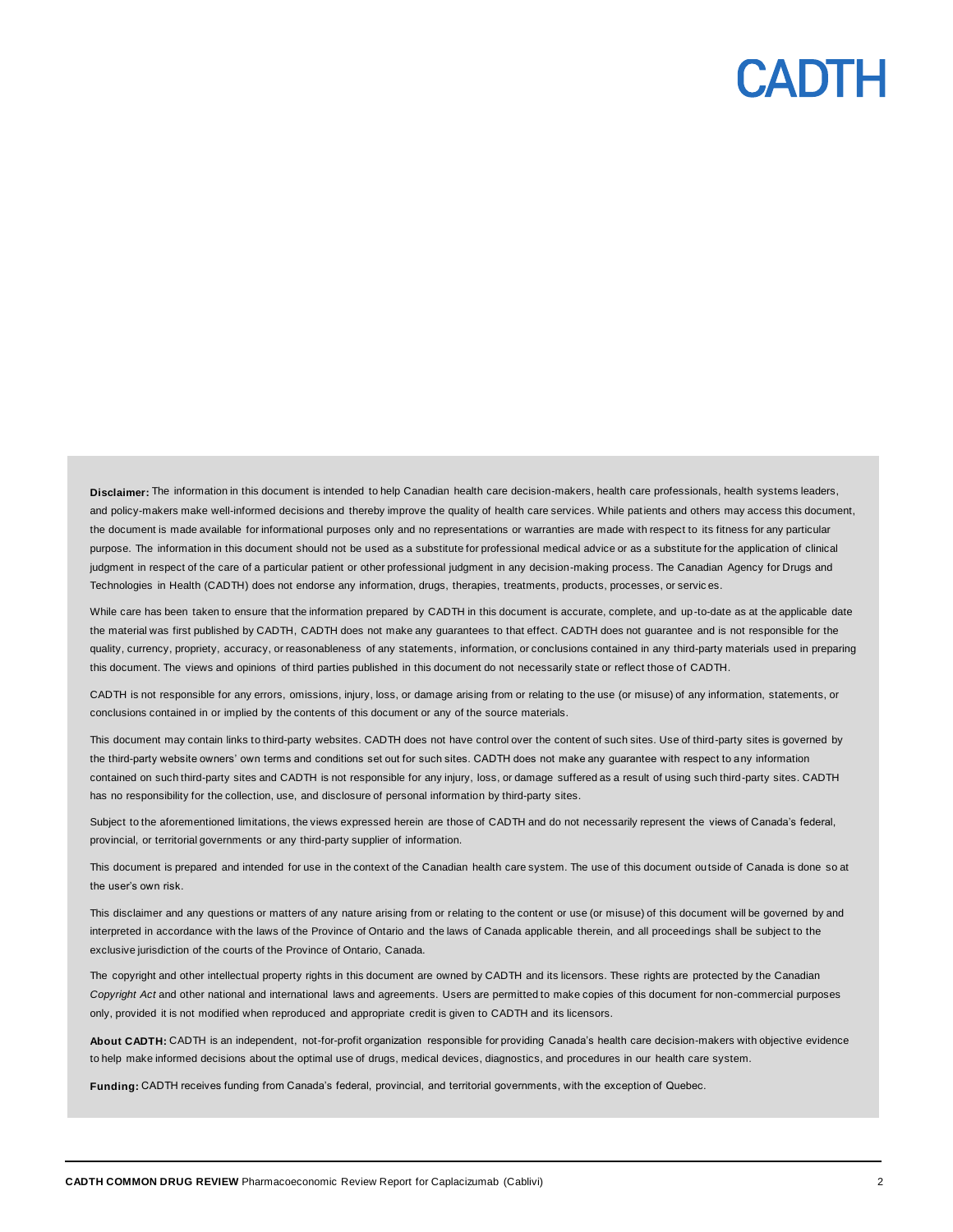

### **Table of Contents**

#### **Tables**

| Table 5: CDR Cost Comparison of Prescribed Drug Indicated for Adults With aTTP      |  |
|-------------------------------------------------------------------------------------|--|
| Table 6: CDR Cost Comparison of Standard-of-Care Therapies for Adults With aTTP  22 |  |
| Table 7: When Considering Only Costs, Outcomes, and Quality of Life,                |  |
|                                                                                     |  |
|                                                                                     |  |
|                                                                                     |  |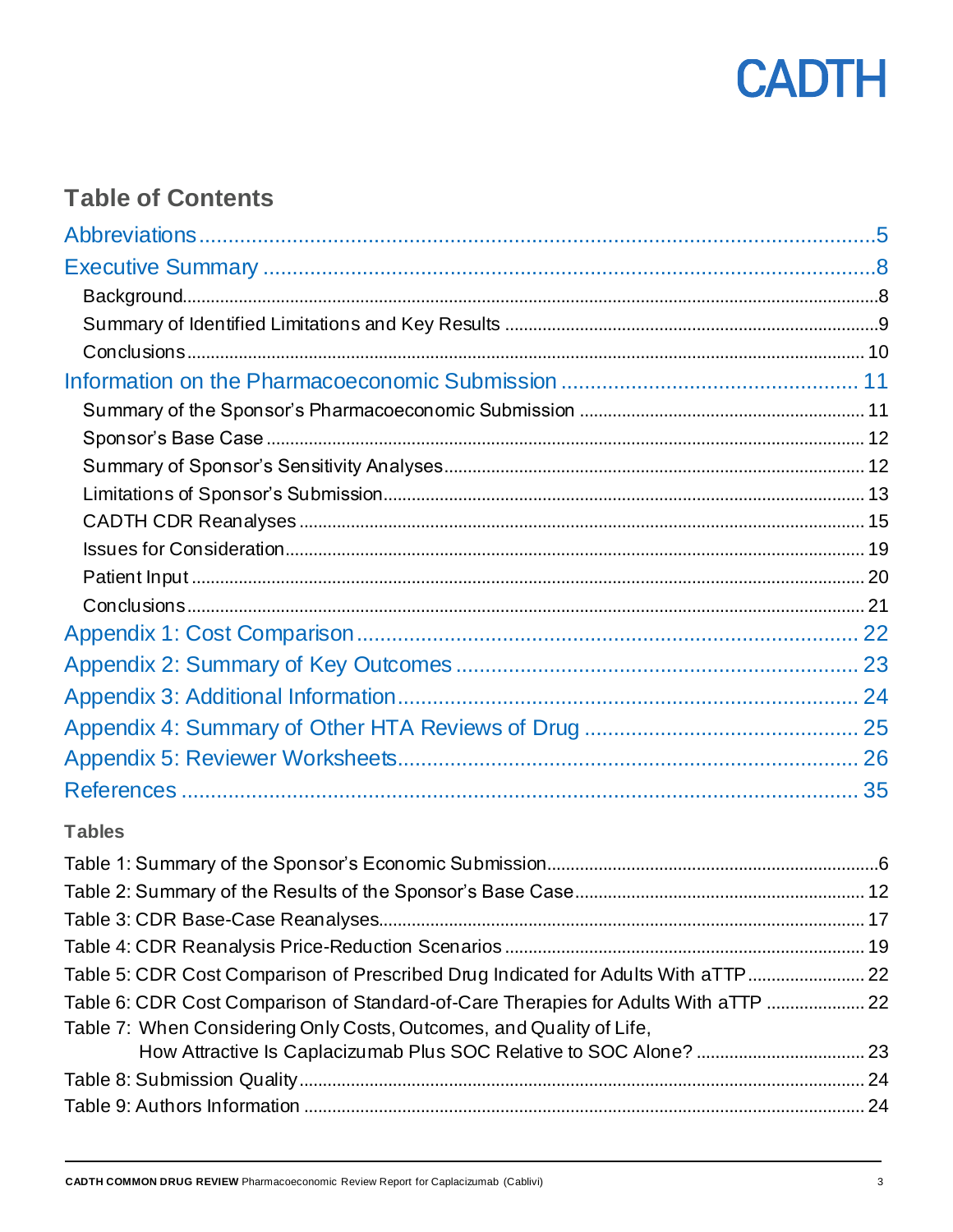| <b>Figure</b> |  |
|---------------|--|
|               |  |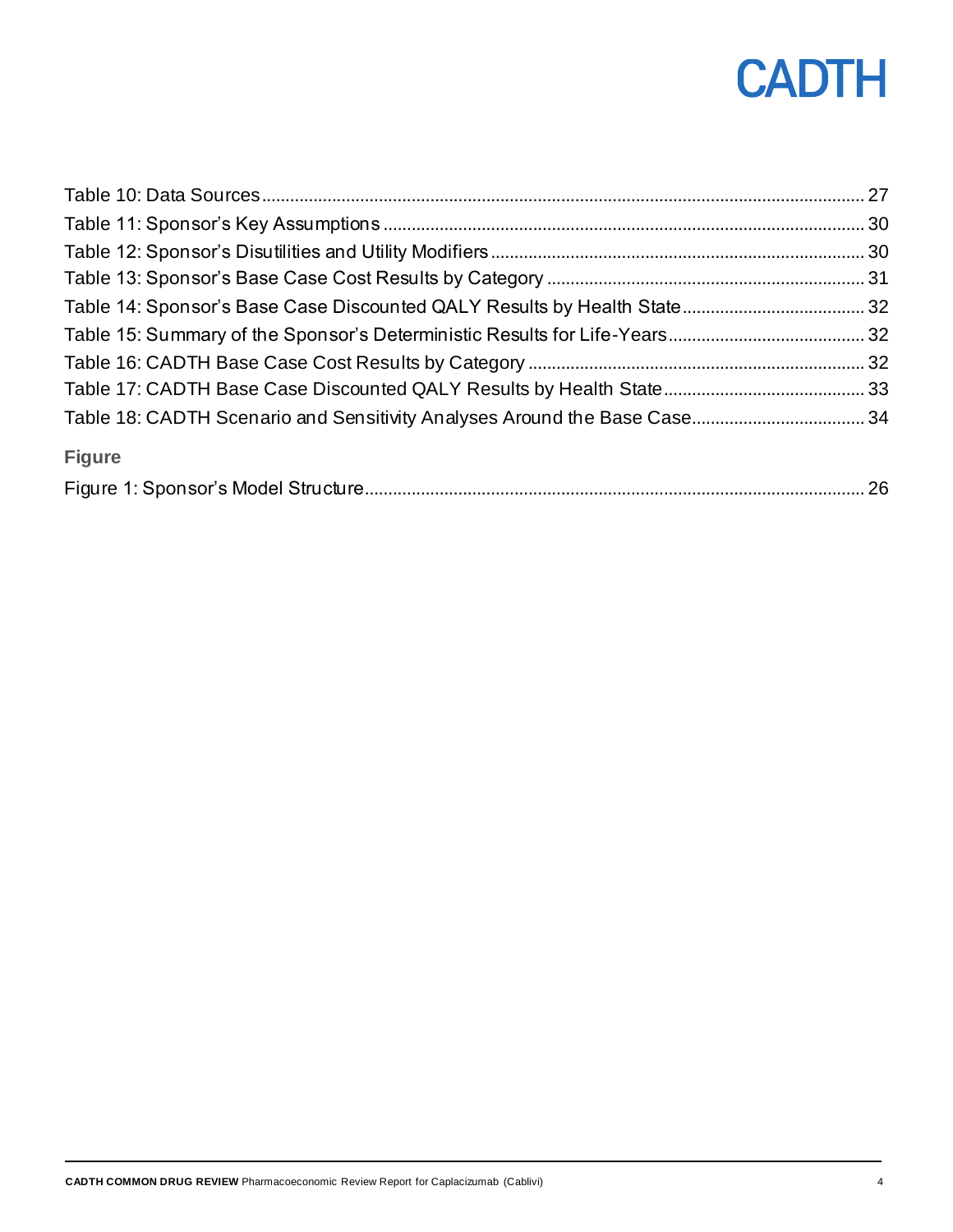### **Abbreviations**

<span id="page-4-0"></span>

| <b>ADAMTS13</b> | a disintegrin and metalloproteinase with a thrombospondin type 1 motif,<br>member 13 |
|-----------------|--------------------------------------------------------------------------------------|
| aTTP            | acquired thrombotic thrombocytopenic purpura                                         |
| <b>CDR</b>      | <b>CADTH Common Drug Review</b>                                                      |
| <b>ICER</b>     | incremental cost-effectiveness ratio                                                 |
| <b>ICU</b>      | intensive care unit                                                                  |
| <b>PEX</b>      | plasma exchange therapy                                                              |
| <b>QALY</b>     | quality-adjusted life-year                                                           |
| <b>RR</b>       | relative risk                                                                        |
| <b>SOC</b>      | standard of care                                                                     |
| <b>TTP</b>      | thrombotic thrombocytopenic purpura                                                  |
| WTP             | willingness to pay                                                                   |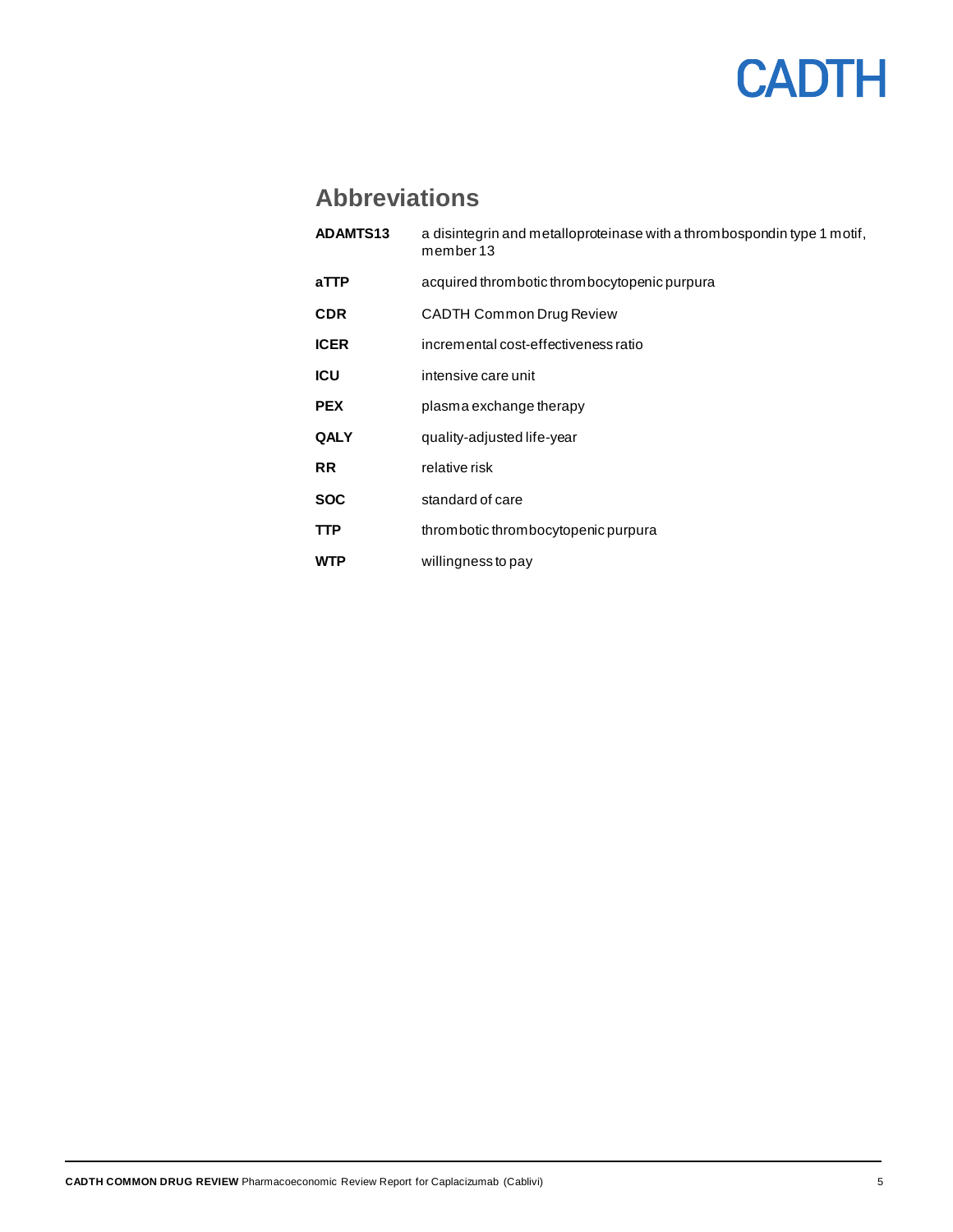| <b>Drug product</b>          | Caplacizumab (Cablivi)                                                                                                                                                                                                                                                                                                                                                                                                                                                                                                                                                                                                                                                                                                                                                                                                                                                                                                                                                                                                                                                                                                                                                                                                                                                                                                                                                                                                                                                                                                                                                                                                                     |
|------------------------------|--------------------------------------------------------------------------------------------------------------------------------------------------------------------------------------------------------------------------------------------------------------------------------------------------------------------------------------------------------------------------------------------------------------------------------------------------------------------------------------------------------------------------------------------------------------------------------------------------------------------------------------------------------------------------------------------------------------------------------------------------------------------------------------------------------------------------------------------------------------------------------------------------------------------------------------------------------------------------------------------------------------------------------------------------------------------------------------------------------------------------------------------------------------------------------------------------------------------------------------------------------------------------------------------------------------------------------------------------------------------------------------------------------------------------------------------------------------------------------------------------------------------------------------------------------------------------------------------------------------------------------------------|
| <b>Study question</b>        | What is the cost-effectiveness of caplacizumab in addition to standard of care (SOC)<br>compared with SOC alone for the treatment of adults with acquired thrombotic<br>thrombocytopenic purpura (aTTP)?                                                                                                                                                                                                                                                                                                                                                                                                                                                                                                                                                                                                                                                                                                                                                                                                                                                                                                                                                                                                                                                                                                                                                                                                                                                                                                                                                                                                                                   |
| Type of economic evaluation  | Cost-utility analysis                                                                                                                                                                                                                                                                                                                                                                                                                                                                                                                                                                                                                                                                                                                                                                                                                                                                                                                                                                                                                                                                                                                                                                                                                                                                                                                                                                                                                                                                                                                                                                                                                      |
| <b>Target population</b>     | Adults experiencing an acute aTTP episode                                                                                                                                                                                                                                                                                                                                                                                                                                                                                                                                                                                                                                                                                                                                                                                                                                                                                                                                                                                                                                                                                                                                                                                                                                                                                                                                                                                                                                                                                                                                                                                                  |
| <b>Treatment</b>             | Caplacizumab 11 mg IV prior to PEX followed by 11 mg SC afterward on day 1, and 11 mg SC<br>daily for the remainder of daily PEX therapy, then for 30 days afterward, in addition to SOC.                                                                                                                                                                                                                                                                                                                                                                                                                                                                                                                                                                                                                                                                                                                                                                                                                                                                                                                                                                                                                                                                                                                                                                                                                                                                                                                                                                                                                                                  |
| <b>Outcome</b>               | <b>QALYs</b>                                                                                                                                                                                                                                                                                                                                                                                                                                                                                                                                                                                                                                                                                                                                                                                                                                                                                                                                                                                                                                                                                                                                                                                                                                                                                                                                                                                                                                                                                                                                                                                                                               |
| <b>Comparator</b>            | SOC, defined as PEX continuing for at least 2 days after platelet count reaches $\geq 150 \times$<br>10 <sup>9</sup> /L, corticosteroid treatment of at least 1 mg/kg per day IV or orally continuing for one week<br>after PEX is ended, and rituximab as permitted by standard practice at each study centre.                                                                                                                                                                                                                                                                                                                                                                                                                                                                                                                                                                                                                                                                                                                                                                                                                                                                                                                                                                                                                                                                                                                                                                                                                                                                                                                            |
| <b>Perspective</b>           | Canadian public health care payer                                                                                                                                                                                                                                                                                                                                                                                                                                                                                                                                                                                                                                                                                                                                                                                                                                                                                                                                                                                                                                                                                                                                                                                                                                                                                                                                                                                                                                                                                                                                                                                                          |
| <b>Time horizon</b>          | Lifetime (up to 60 years)                                                                                                                                                                                                                                                                                                                                                                                                                                                                                                                                                                                                                                                                                                                                                                                                                                                                                                                                                                                                                                                                                                                                                                                                                                                                                                                                                                                                                                                                                                                                                                                                                  |
| <b>Results for base case</b> | $ICER = $72,786$ per QALY                                                                                                                                                                                                                                                                                                                                                                                                                                                                                                                                                                                                                                                                                                                                                                                                                                                                                                                                                                                                                                                                                                                                                                                                                                                                                                                                                                                                                                                                                                                                                                                                                  |
| <b>Key limitations</b>       | • The sponsor considered only a single episode of aTTP in its analysis, which is inconsistent<br>with many patients' experiences with aTTP recurrences over the long term.<br>• The relative risk of mortality during an acute aTTP episode was inappropriately modelled,<br>inflating the survival benefit of caplacizumab plus SOC relative to SOC alone. In addition,<br>not all deaths within the HERCULES trial for caplacizumab were accounted for in the<br>economic model.<br>• Relapses of aTTP occurring after 30 days post-PEX in the HERCULES trial were not<br>included in the submitted model, despite occurring within the follow-up time modelled in the<br>first cycle (three months). The CADTH Clinical Review noted that a proportion of patients<br>had an aTTP relapse immediately after cessation of caplacizumab therapy.<br>• The sponsor assumed the mortality rate for patients in remission was identical to the<br>general population. Long-term observational studies report that patients' mortality following<br>an aTTP event is higher than that of a general population, indicating that overall mortality<br>was underestimated.<br>• The health utility score for patients in remission without stroke or MI was based on utility<br>weights for the general population from the UK. This likely overestimated the utility weights<br>of patients in remission and may not be generalizable to the Canadian setting.<br>• Uncertainty associated with the relative risk of death, MI, and stroke during the aTTP<br>episode was underestimated, as an arbitrary coefficient of variation was assumed. |

### <span id="page-5-0"></span>**Table 1: Summary of the Sponsor's Economic Submission**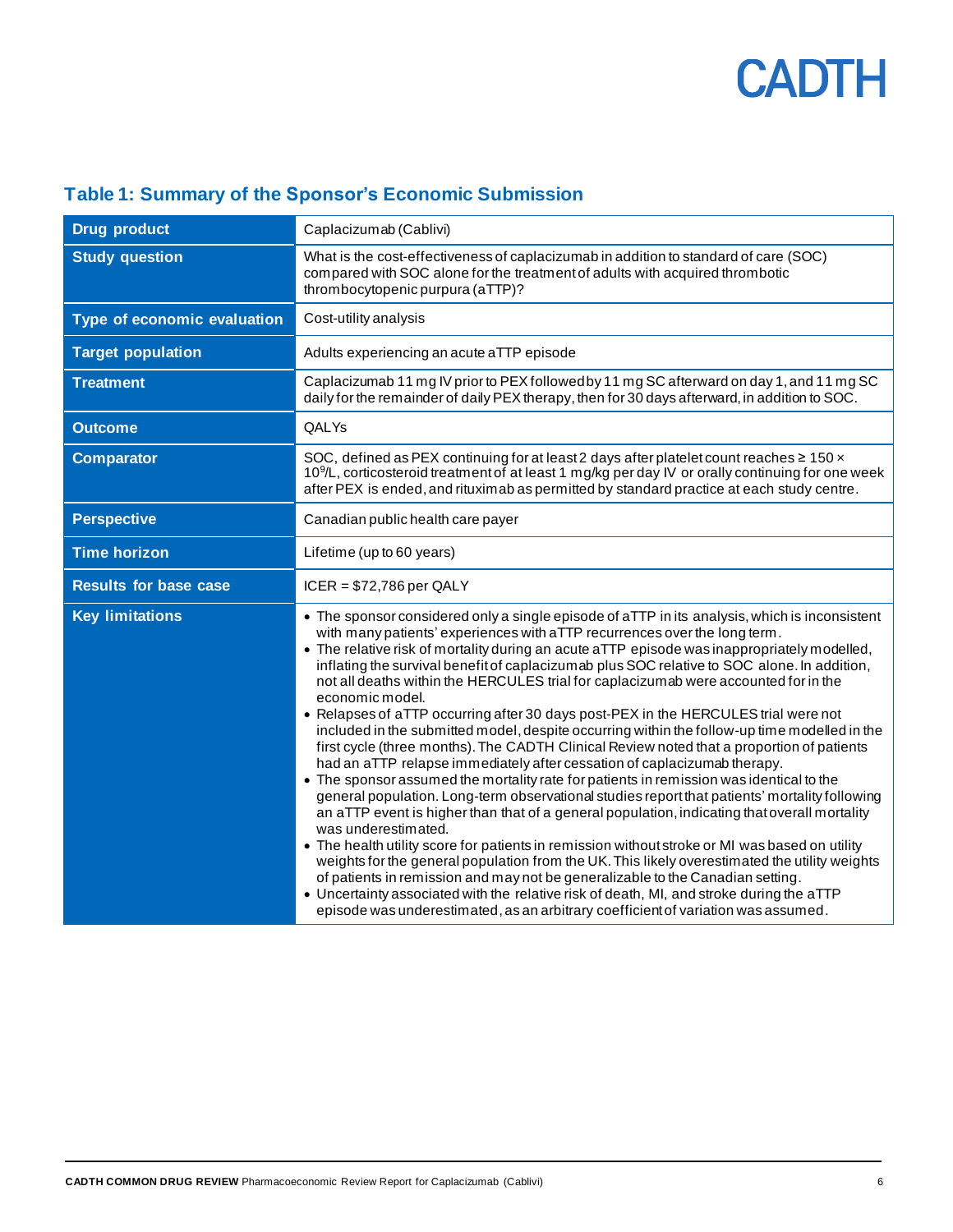| <b>CADTH</b> estimate(s) | CADTH's base case included all deaths and aTTP recurrences reported in the caplacizumab<br>arm of the HERCULES trial; revised mortality rate for patients in remission, to be consistent<br>with clinical literature; Canadian utility data and reduced health utility scores in the remission<br>states; and revised uncertainty estimates for relative risk parameters to reflect the underlying<br>trial data. CADTH was unable to address structural limitations regarding subsequent aTTP<br>recurrences. |  |  |  |
|--------------------------|----------------------------------------------------------------------------------------------------------------------------------------------------------------------------------------------------------------------------------------------------------------------------------------------------------------------------------------------------------------------------------------------------------------------------------------------------------------------------------------------------------------|--|--|--|
|                          | Based on the CADTH reanalysis, treatment with caplacizumab in addition to SOC was<br>associated with an ICER of \$237,053 per QALY compared with SOC alone. In order for<br>caplacizumab plus SOC to be considered cost-effective at a willingness-to-pay threshold of<br>\$50,000 per QALY, the submitted price would need to be reduced by approximately 75%.                                                                                                                                                |  |  |  |

aTTP = acquired thrombotic thrombocytopenic purpura; ICER = incremental cost-effectiveness ratio; MI = myocardial infarction; PEX = plasma exchange therapy;  $QALY = quality-adjusted life-year; SC = subcutaneous; SOC = standard of care.$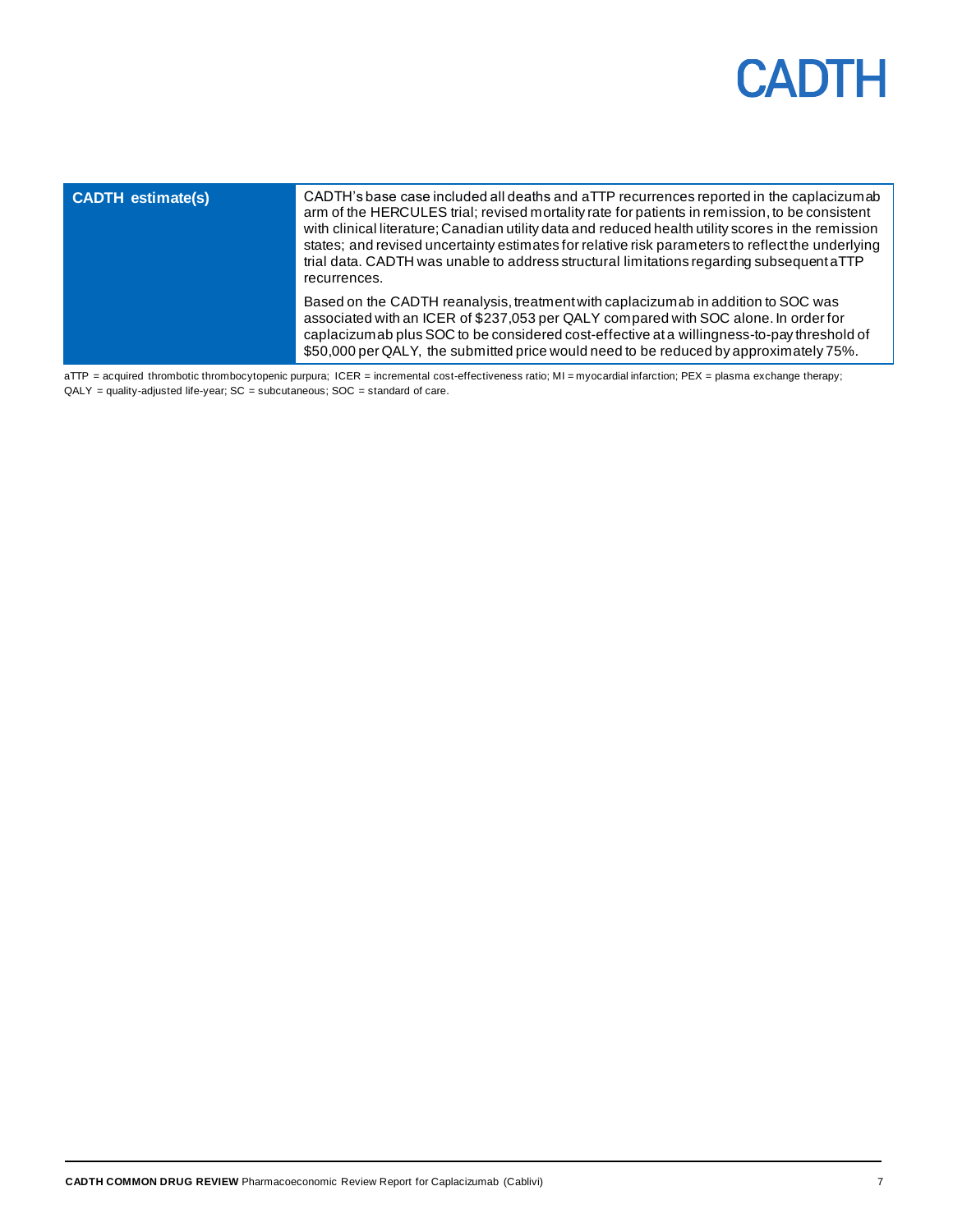<span id="page-7-0"></span>

| <b>Drug</b>                  | Caplacizumab (Cablivi)                                                                                                                                                    |
|------------------------------|---------------------------------------------------------------------------------------------------------------------------------------------------------------------------|
| Indication                   | Indicated for the treatment of adults with acquired thrombotic thrombocytopenic purpura (aTTP)<br>in combination with plasma exchange (PEX) and immunosuppressive therapy |
| <b>Reimbursement request</b> | As per indication                                                                                                                                                         |
| Dosage form(s)               | Powder for solution (11 mg)                                                                                                                                               |
| NOC date                     | February 28, 2020                                                                                                                                                         |
| <b>Sponsor</b>               | Sanofi Genzyme, a division of Sanofi-Aventis Canada Inc.                                                                                                                  |

### **Executive Summary**

#### <span id="page-7-1"></span>**Background**

Caplacizumab (Cablivi) is a selective bivalent anti-von Willebrand factor nanobody indicated for the treatment of adults with acquired thrombotic thrombocytopenic purpura (aTTP) in combination with plasma exchange (PEX) and immunosuppressive therapy. <sup>1</sup>Caplacizumab is available in single or multi-pack kits (seven administrations) containing an 11 mg vial of caplacizumab powder, a pre-filled syringe of sterile water for injection, a vial adaptor, a needle, and two alcohol swabs. The recommended loading dose for caplacizumab is 11 mg by IV injection at least 15 minutes prior to PEX, followed by an 11 mg subcutaneous injection after completion of PEX on that day. Subsequently, 11 mg of caplacizumab should be administered as a daily maintenance dose by subcutaneous injection following PEX administration for the duration of daily PEX therapy, then once daily for 30 days following the last daily PEX treatment. If, after the initial treatment course, signs of persistent underlying disease such as suppressed a disintegrin and metalloproteinase with a thrombospondin type 1 motif, member 13 (ADAMTS13) activity levels remain present, treatment may be extended for a maximum of 28 days. No data on re-treatment with caplacizumab are available.<sup>1</sup> At the submitted price of \$6,200 per 11 mg dose<sup>2</sup> and assuming days of therapy (i.e., mean exposure to caplacizumab for patients in the active treatment group of the HERCULES trial; the reported maximum was 65 days), $^3$  the cost of caplacizumab for an aTTP episode is  $\$\text{per patient}$  (maximum: \$409,200).

The sponsor submitted a cost-utility analysis<sup>4</sup> comparing caplacizumab in addition to standard of care (SOC) with SOC alone in adult patients with aTTP from the perspective of a Canadian public health care payer.SOC consisted of: PEX, a corticosteroid regimen of three days of IV prednisolone followed by oral prednisone for the duration of daily PEX and for a week afterward, and the option of other immunosuppressant therapy such as rituximab. The analysis was conducted over a lifetime time horizon (60 years) with cycle length defined as three months; future costs and benefits were discounted at 1.5% per annum.Patients entered the model in an acute aTTP state [\(Figure](#page-25-1) 1). During this first cycle, patients could experience events with long-term consequences, such as myocardial infarction, stroke, or death. Patients could also experience other adverse events, such as a PEX complication (i.e., infection, treatment-related serious bleeding, pulmonary embolism, or deep vein thrombosis) and be at risk of exacerbation within this first cycle, defined as a platelet count drop after initial normalization requiring the re-initiation of daily PEX within 30 days of stopping it. The relative risks (RRs) of these events in the caplacizumab group were derived from the HERCULES trial, $3$  while the underlying probability of each event occurring in the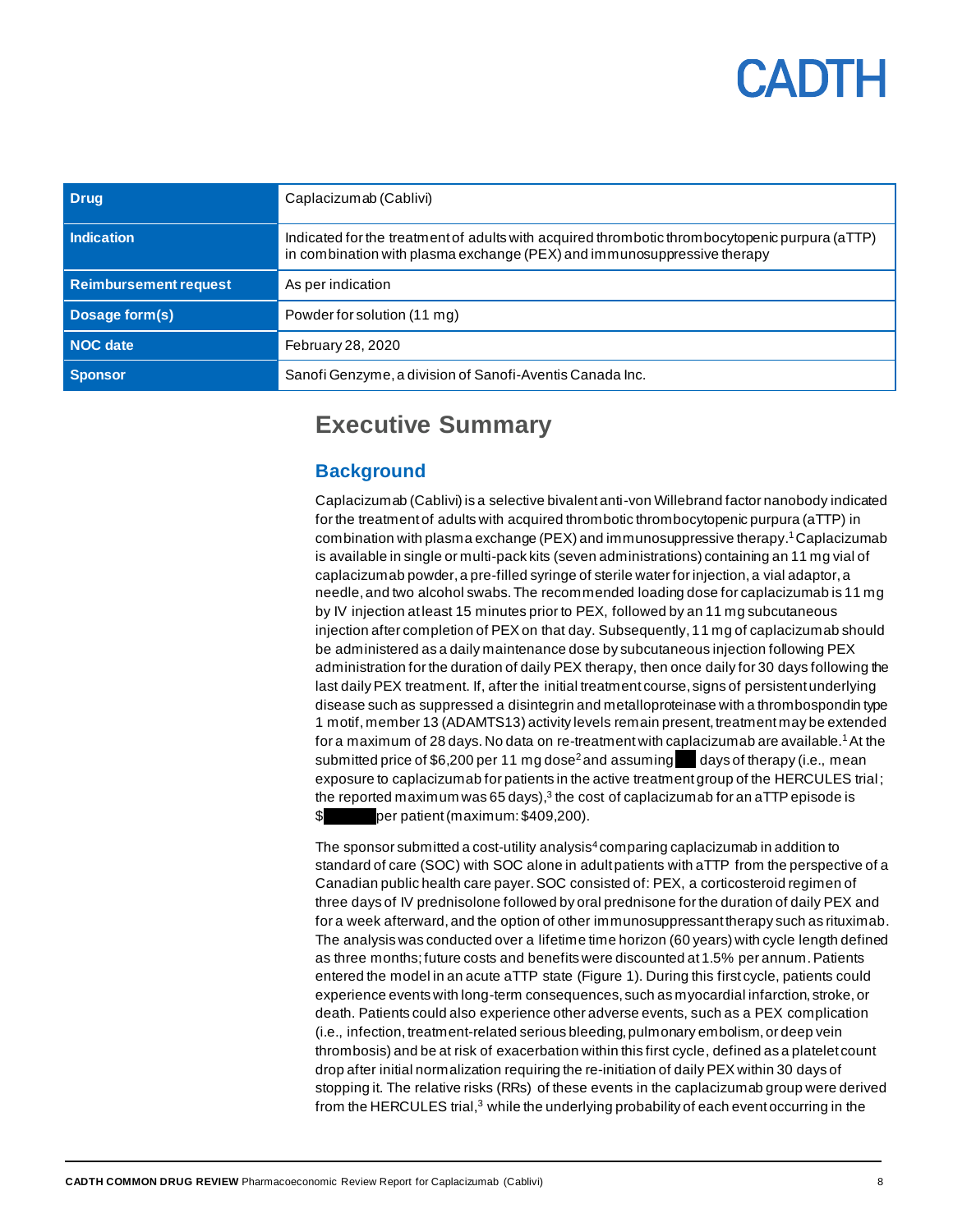SOC arm was from a variety of sources.<sup>3,5-7</sup> Following the first cycle, patients who remained alive transitioned to the remission phase in either a chronic myocardial infarction or chronic stroke health state if they had an MI or stroke, respectively, or otherwise in a "no neurologic or cardiac condition" health state. As the analysis modelled only a single aTTP event, patients then stayed in their respective remission states until death. These health states were associated with different costs, utilities, and mortality risks, with patients in the "no neurologic or cardiac condition" remission health state having mortality rates and utility scores consistent with the general population. Patients were assigned utility scores from a UK EuroQol 5-Dimensions (EQ-5D) study of the general population published in 1999, <sup>8</sup>with a disutility for an acute aTTP episode applied additively based on the length of the hospital stay of the acute or exacerbation aTTP event, as observed in the HERCULES trial,<sup>3</sup> and an acute and chronic utility multiplier for MI or stroke events.<sup>9</sup> Costs included hospitalization in the intensive care unit (ICU) and general ward, acquisition and administration of PEX, acquisition of caplacizumab and other pharmacotherapies (i.e., prednisolone, prednisone, and rituximab), laboratory testing, and specialist visits.<sup>10-13</sup>

In the base case, the sponsor reported that caplacizumab in addition to SOC was associated with an incremental cost-effectiveness ratio (ICER) of \$72,786 per qualityadjusted life-year (QALY) compared with SOC alone. At a willingness-to-pay (WTP) threshold of \$50,000 per QALY, the probability of caplacizumab being cost-effective under the sponsor's analysis was 12.5%.

#### <span id="page-8-0"></span>**Summary of Identified Limitations and Key Results**

The CADTH Common Drug Review (CDR) identified a number of key limitations with the model submitted by the sponsor. The model considered only a single episode of aTTP, whereas it is often a recurrent condition. The RR of mortality in the first cycle was inappropriately modelled, inflating the survival benefit of caplacizumab compared with what was observed in the clinical trial.Mortality was based on a naive comparison informed by a systematic review commissioned by the sponsor for the SOC arm and by the HERCULES trial for the caplacizumabarm. Furthermore, the sponsor excluded an aTTP-related death in the caplacizumab arm that was observed during the follow-up period of the HERCULES trial. Relapses occurring after 30 days post-daily PEX in the HERCULES trial were not included in the economic model, despite being otherwise identically defined as exacerbations; these relapses would be expected to occur within the time period of the first cycle of the model.

Furthermore, the majority of the QALY gain occurred during the extrapolated remission phase and assumptions around the quality and quantity of life experienced by aTTP patients in remission were identified to be key drivers of the model. The mortality rate for patients in remission without a history of MI or stroke was assumed to be equivalent to that of the general population. This is not aligned with evidence in the literature, which indicates that patients with aTTP have substantially higher mortality and frequency of comorbidities than those in the general population.<sup>14</sup> Additionally, patients in remission were assumed to have utility scores equivalent to the general population in the UK, despite these patients having more comorbidities and living with other stresses associated with a history of aTTP, as per the patient input collected by CADTH, when compared with the general population. Furthermore, the selection of a UK source may be less generalizable to the Canadian setting. Together, these two limitations would underestimate mortality and overestimate the expected QALYs for those who survive the acute aTTP episode, with a greater bias favouring caplacizumab plus SOC.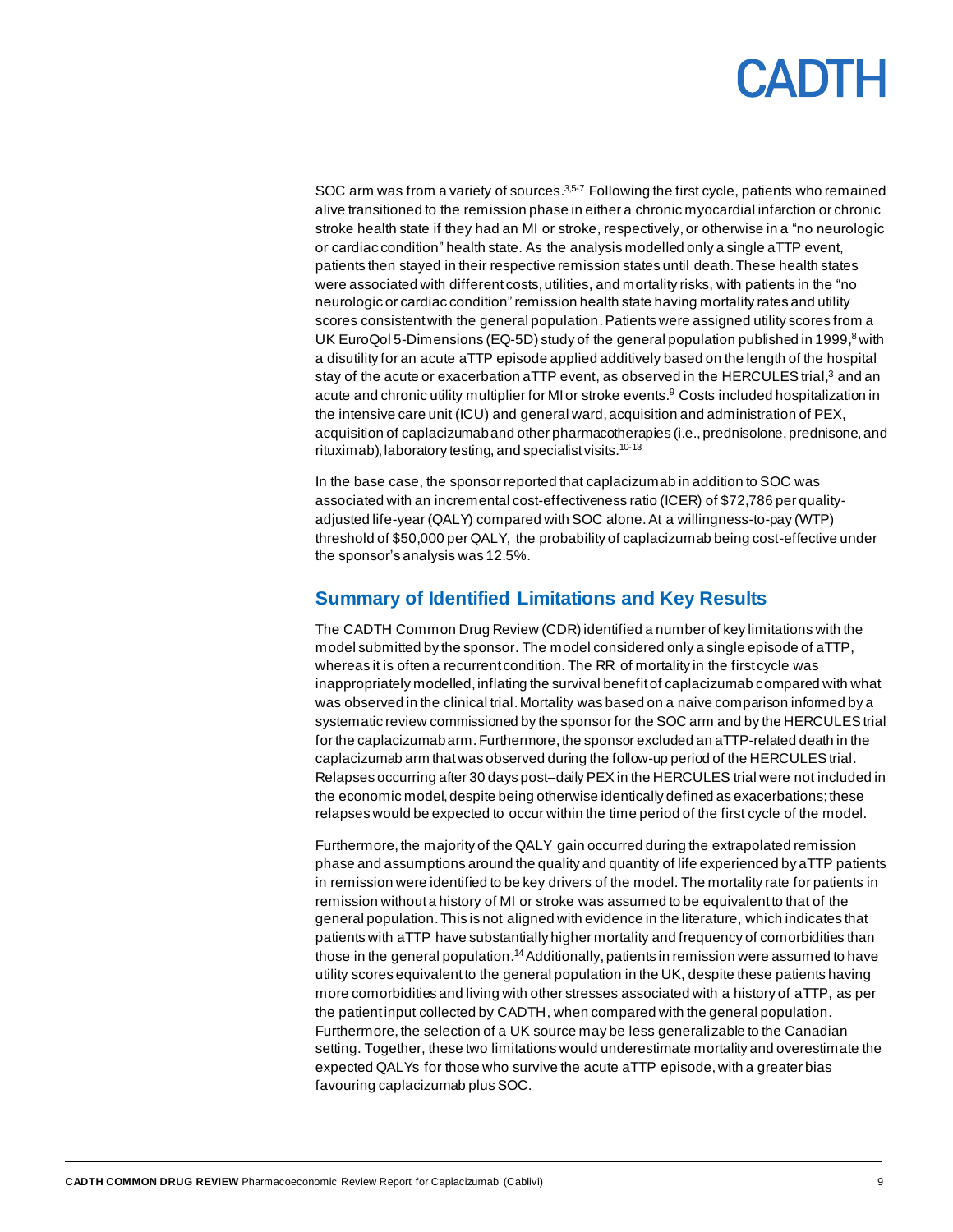## PANTE

Finally, uncertainty in the RR of long-term consequences (death, MI, stroke) was underestimated by using an assumption of a 15% standard error around the mean rather than deriving the statistical distribution from the trial results.

CADTH attempted to address most of these issues. The CADTH base-case analysis incorporated all deaths and recurrences in the caplacizumab arm of the HERCULES trial to re-estimate the RRs for caplacizumab in addition to SOC, increased the mortality rate for patients in remission based on the rates reported in an observational study, incorporated more recent Canadian utility scores and further incorporated a utility modifier to reflect the reduced quality of life of patients with chronic conditions, and captured the uncertainty inherent in the HERCULES trial for certain RR parameters.CADTH was unable to address the recurrent nature of aTTP and the potential costs and benefits when using caplacizumab for future aTTP episodes. In CADTH's revised base-case analysis, the ICER associated with the use of caplacizumab in addition to SOC compared with SOC alone was \$237,053 per QALY.

#### <span id="page-9-0"></span>**Conclusions**

In adult patients with aTTP, the use of caplacizumab in addition to SOC reduced the frequency of aTTP recurrence within the active treatment and follow-up periods of the HERCULES trial and was associated with one patient death within the same time period, compared with three deaths in patients treated with SOC alone. This possible difference in mortality is a key driver in the economic analysis.

CADTH's base-case reanalysis concluded that, at the submitted price, the addition of caplacizumab to SOC was associated with an ICER of \$237,053 per QALY compared with SOC alone. At a WTP of \$50,000 per QALY, the price of caplacizumab would need to be reduced by approximately 75% to be considered cost-effective.

CADTH was unable to consider future aTTP episodes, specifically, the potential impact of caplacizumab treatment on reducing or delaying them, or the costs associated with further treatment for acute episodes. Additionally, the vast majority of incremental QALYs gained within the model occurred during the extrapolated remission period rather than during the acute phase for which data exists. As such, assumptions around the quantity and quality of life experienced by patients who survive an aTTP episode are key drivers of the costeffectiveness results. With little data available regarding these outcomes, the resulting ICER is uncertain.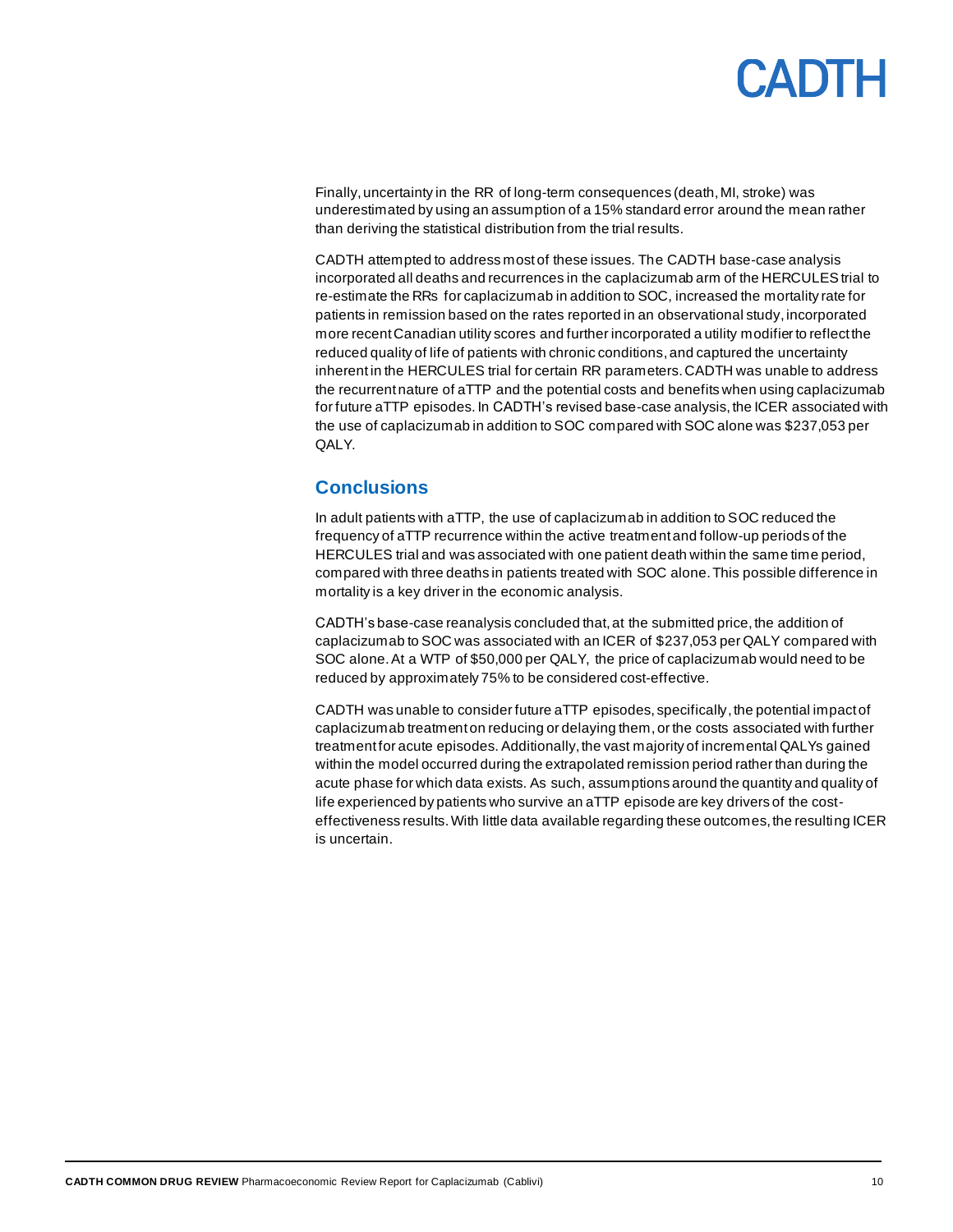### <span id="page-10-0"></span>**Information on the Pharmacoeconomic Submission**

#### <span id="page-10-1"></span>**Summary of the Sponsor's Pharmacoeconomic Submission**

The sponsor submitted a cost-utility analysis<sup>15</sup> comparing caplacizumab plus SOC to SOC alone in adult patients with aTTP. As outlined in the HERCULES clinical trial,SOC consisted of: PEX, a corticosteroid regimen of three days of IV prednisolone followed by oral prednisone for the duration of daily PEX and for a week afterward, and the option of other immunosuppressant therapy such as rituximab if deemed necessary (i.e., 25% of patients in the model were assumed to receive four once-weekly rituximab treatments based on physician opinion). Patients in the caplacizumab group received 11 mg of caplacizumab by IV injection prior to PEX, followed by an 11 mg subcutaneous injection after completion of PEX on the first day, then 11 mg subcutaneous per day for the duration of PEX therapy and for at least 30 days following the last daily PEX. In cases where underlying disease remained evident, patients could receive up to four weekly extensions to caplacizumab therapy on an open-label basis. Based on the HERCULES trial, the mean duration of treatment with caplacizumab was days, with a reported range of 1 to 65 days. A probabilistic Markov state–transition model was submitted that considered a lifetime time horizon from the perspective of a Canadian public health care payer with a cycle length of three months. An annual discount rate of 1.5% was applied to both costs and clinical outcomes, with half-cycle correction applied.

Patients entered the model in an acute aTTP state, which captured the first three months after the onset of an aTTP episode (Appendix 5[, Figure](#page-25-1) 1).During this first cycle, patients could experience events with long-term consequences, such as an MI, a stroke, or death. Regardless of neurological or cardiac consequences, patients could also experience other adverse events, such as PEX-related complications (e.g., infection), serious bleeding, or a major thromboembolic event (i.e., pulmonary embolism or deep vein thrombosis). Patients were also at risk of exacerbation within this first cycle, defined as a drop in platelet count to below 150 x 10<sup>9</sup>/L after initial recovery, requiring the re-initiation of daily PEX within 30 days of stopping it. The RRs for these events in the caplacizumab group were derived from the HERCULES trial,<sup>3,6</sup> while the underlying probability of each event occurring in the SOC arm was from a variety of sources, including an unpublished meta-analysis conducted by the sponsor,<sup>5</sup> a published database study,<sup>7</sup> and the HERCULES trial (Appendix [5, Table](#page-29-1) 12). $^{36}$ 

Following the first cycle that captured the acute phase, patients transitioned to the remission phase for subsequent cycles. Patients who remained alive in the acute phase transitioned to the "no neurologic or cardiac condition" health state if they had not suffered an MI or stroke during the acute aTTP phase, or to "chronic MI," or "chronic stroke" if they had experienced an MI or stroke during the acute aTTP phase, respectively. As the analysis modelled only a single aTTP event, patients then stayed in their respective remission states until death. These health states were associated with differing costs, qualities of life, and mortality risks.

Patients were assigned baseline gender- and age-specific utilities from a UK EQ-5D study.<sup>8</sup> The disutility for an acute aTTP episode (-0.230), whether initial or exacerbation, was derived using sickle cell anemia as a proxy<sup>16</sup> and applied additively for the length of the hospital stay of the acute aTTP event or exacerbation. Patients could also experience other adverse events that were incorporated additively as disutilities into the model (Appendix 5, [Table](#page-29-1) 12). Additionally, patients who experienced an MI or stroke had an acute utility multiplier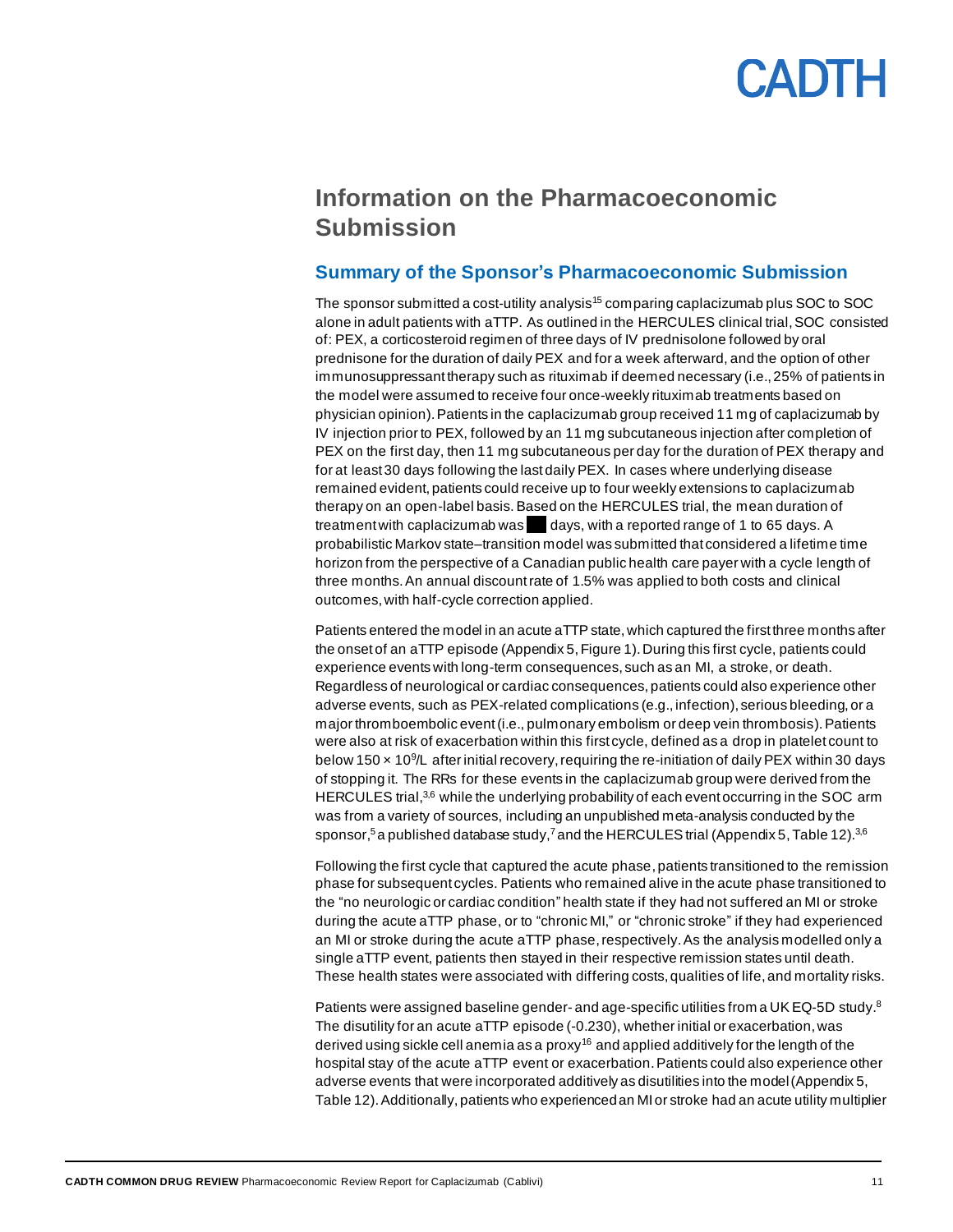## **ANTL**

modifying their utility weight during the first cycle, and a chronic utility multiplier modifying their utility weight thereafter (Appendix 5[, Table](#page-29-1) 12).

Costs during the acute phase included hospitalization in the ICU and general ward, acquisition and administration of PEX, acquisition of caplacizumab and other pharmacotherapies (i.e., prednisolone, prednisone, and rituximab), laboratory testing, and hematology specialist visits. Unit costs were sourced from the Canadian Institute for Health Information for hospital days,  $10$  the sponsor's submitted price for caplacizumab, the Ontario Drug Benefit Formulary<sup>12,17</sup> for other drug costs, the Canadian Blood Services for plasmaacquisition costs, and the Ontario Schedule of Benefits for Physician Services<sup>11</sup> as well as the Schedule of Benefits for Laboratory Services<sup>13</sup> for test, administration, and procedure costs.

#### <span id="page-11-0"></span>**Sponsor's Base Case**

The sponsor presented a probabilistic base case, where the use of caplacizumab in addition to SOC was associated with an additional 3.07 QALYs per patient over the lifetime time horizon, at an additional cost of \$223,408, leading to an ICER of \$72,786 per QALY gained compared with SOC alone. At a WTP threshold of \$50,000 per QALY, caplacizumab was cost-effective in 12.5% of simulations. Deterministic results reporting the cost per life-year gained can be found in Appendix 5[, Table](#page-31-1) 15.

A breakdown of the sponsor's costs by category and QALYs by health state can be found in [Table](#page-30-0) 13 and [Table](#page-31-0) 14 in Appendix 5, respectively.The key cost difference was drugacquisition costs,while QALY gains predominantly occurred in the extrapolated remission portion of the model as a result of increased survival modelled during the initial aTTP episode for patients in the caplacizumab plus SOC group.

|                    | <b>Total</b><br>costs( | Incremental cost of<br>caplacizumab (\$) | <b>Total</b><br><b>QALYS</b> | Incremental QALYs of<br>caplacizumab | Incremental cost<br>per QALY (\$) |
|--------------------|------------------------|------------------------------------------|------------------------------|--------------------------------------|-----------------------------------|
| <b>SOC</b>         | 67.546                 | Reference                                | 18.85                        | Reference                            | Reference                         |
| Caplacizumab + SOC | 290.955                | 223,408                                  | 21.92                        | 3.07                                 | 72.786                            |

#### <span id="page-11-2"></span>**Table 2: Summary of the Results of the Sponsor's Base Case**

<span id="page-11-1"></span> $QALY = quality-adjusted life-year; SOC = standard of care.$ 

#### **Summary of Sponsor's Sensitivity Analyses**

The sponsor also conducted a series of probabilistic scenario analyses considering different discount rates (i.e., 0% and 3%) or time horizons (i.e., 20 years, 30 years, and 40 years), adopting a societal perspective (i.e., captured either based on the inclusion of lost productivity for patients while they remained in hospital or were attending physician visits or assuming a month of lost productivity per aTTP event), including an additional ward stay for thromboembolic and adverse events, and applying an added cost for sudden deaths. Of these analyses, the discount rate and the time horizon assumptions had the largest impact on the model's results, with the ICER increasing with a larger discount rate or shorter time horizon.

The sponsor conducted a series of one-way deterministic sensitivity analyses to explore parameter uncertainty within the model. The inputs varied in these deterministic sensitivity analyses were not clearly reported but the sponsor reported that variables with the greatest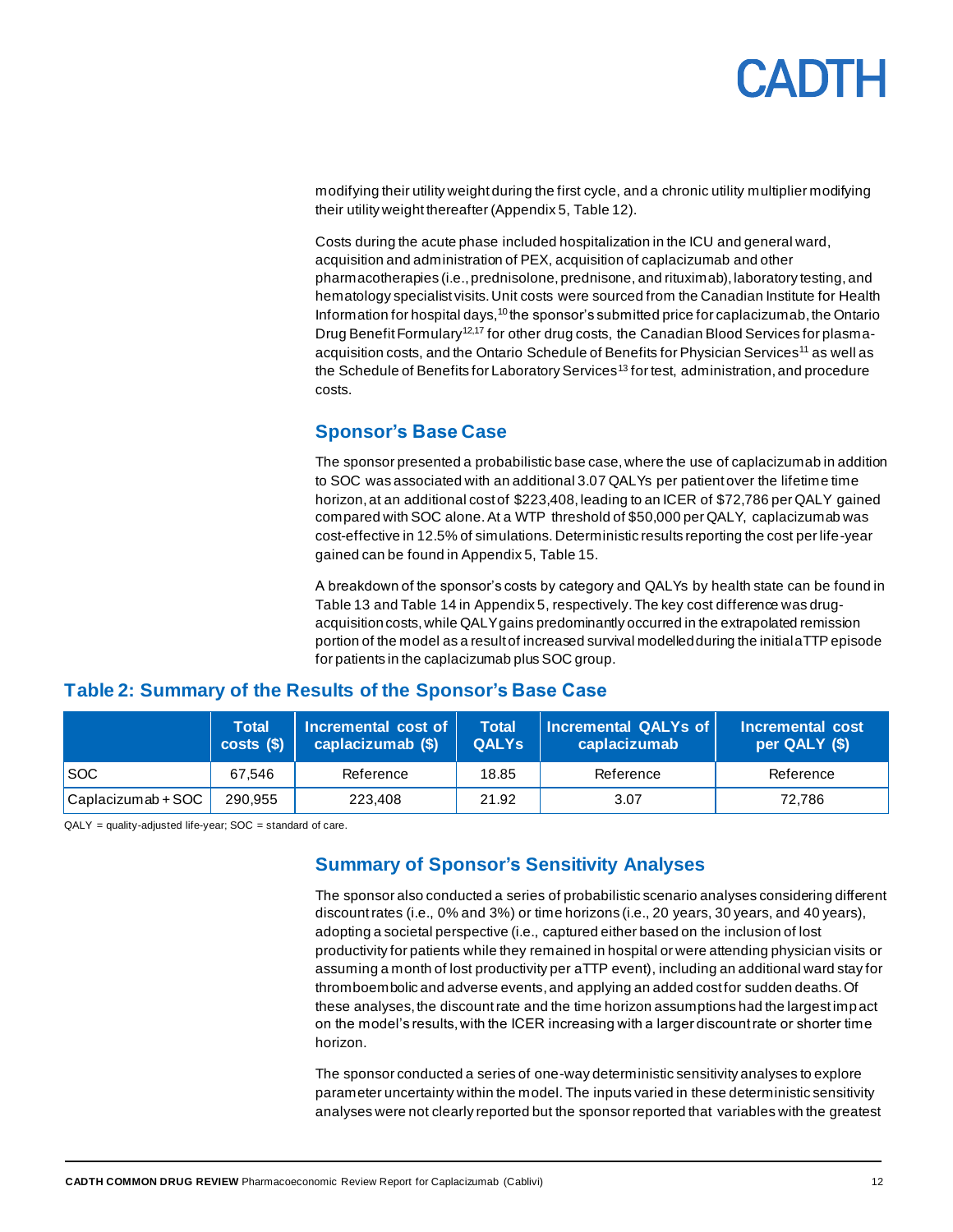impact included: varying the patient's starting age, where younger patients led to lower ICERs, and varying the probability of death from an aTTP event in the SOC arm, where higher probabilities of death in the SOC arm led to lower ICERs.

#### <span id="page-12-0"></span>**Limitations of Sponsor's Submission**

• **Subsequent aTTP recurrences were not modelled**: The sponsor's model considered a single acute episode of aTTP and its related short-term recurrences (i.e., those happening within one to three months). However, aTTP is often a recurrent disease over the long term, with 43% of patients entering the HERCULES trial presenting with a subsequent aTTP recurrence rather than an initial event.<sup>3</sup> Similarly, a registry study published by Deford et al. in 2013 reported that 37% of Oklahoma patients with clinically diagnosed thrombotic thrombocytopenic purpura (TTP) (ADAMTS13 activity < 10% during first episode) had one to four relapses within the observation period (median of 7.8 years).<sup>14</sup> This was further supported by the patient input submitted to CADTH in which only 21% of patients reported not having had a subsequent aTTP relapse (see Patient Input section that follows). CADTH, like the sponsor, was unable to incorporate relapses beyond the initial cycle, given the model's structure and the lack of data on the impact of treatment on long-term relapse (i.e., beyond three months from the index aTTP event). An aTTP relapse would be associated with further decrements to quality of life as well as increased health care costs in terms of managing the relapse and potential additional caplacizumab therapy. At the time of this review, the sponsor is conducting a follow-up study on patients from the HERCULES trial, including studying the prevalence of aTTP recurrences and subsequent aTTP-related events, $18$  which may provide further insight on the impact of caplacizumab on recurrence over time. However, these data were not yet available at the time of this review.

• **The RR of mortality during an acute aTTP episode was inappropriately calculated:** As the number of SOC-treated patients who died during the 30-day post–daily PEX treatment period was low in the HERCULES trial (3 of 73 patients [4.1%]) compared with the mortality rates expected in clinical practice for this population, the probability of death during the acute phase of an aTTP episode for SOC patients in the sponsor's model was based on a meta-analysis of an unpublished systematic review<sup>5</sup> (probability of death = %). The meta-analysis value is value is value value other estimates of mortality that report a 10% to 20% probability of death (see CADTH CDR Clinical Review Report: Disease Background) for patients receiving SOC and aligns with the experience of the clinical experts consulted by CADTH. The sponsor then naively compared the probability of death between treatment arms: 0% of patients receiving caplacizumab during the first 30 days post–daily PEX in HERCULES died (0 of 71 patients) compared with the higher probability reported in the systematic review. This, in effect, more than tripled the survival benefits of caplacizumab compared with what has been observed in the HERCULES trial (i.e., 0% versus %, for caplacizumabplus SOC versus SOC alone, respectively [economic model], rather than 0% versus 4.1% [HERCULES trial]). This further ignored the fact that one patient who had received caplacizumab died during the HERCULES followup period due to aTTP-related causes and thus should have been included in the model's first cycle (i.e., 90 days).

CADTH reanalyses incorporated three deaths in the SOC group and one death in the caplacizumab group and preserved the comparison by applying the relevant RR to the probability of death for patients receiving SOC from the sponsor's commissioned systematic review to derive an adjusted mean probability of death of 4.5% for modelled patients receiving caplacizumab in the first cycle [\(Table](#page-16-0) 3).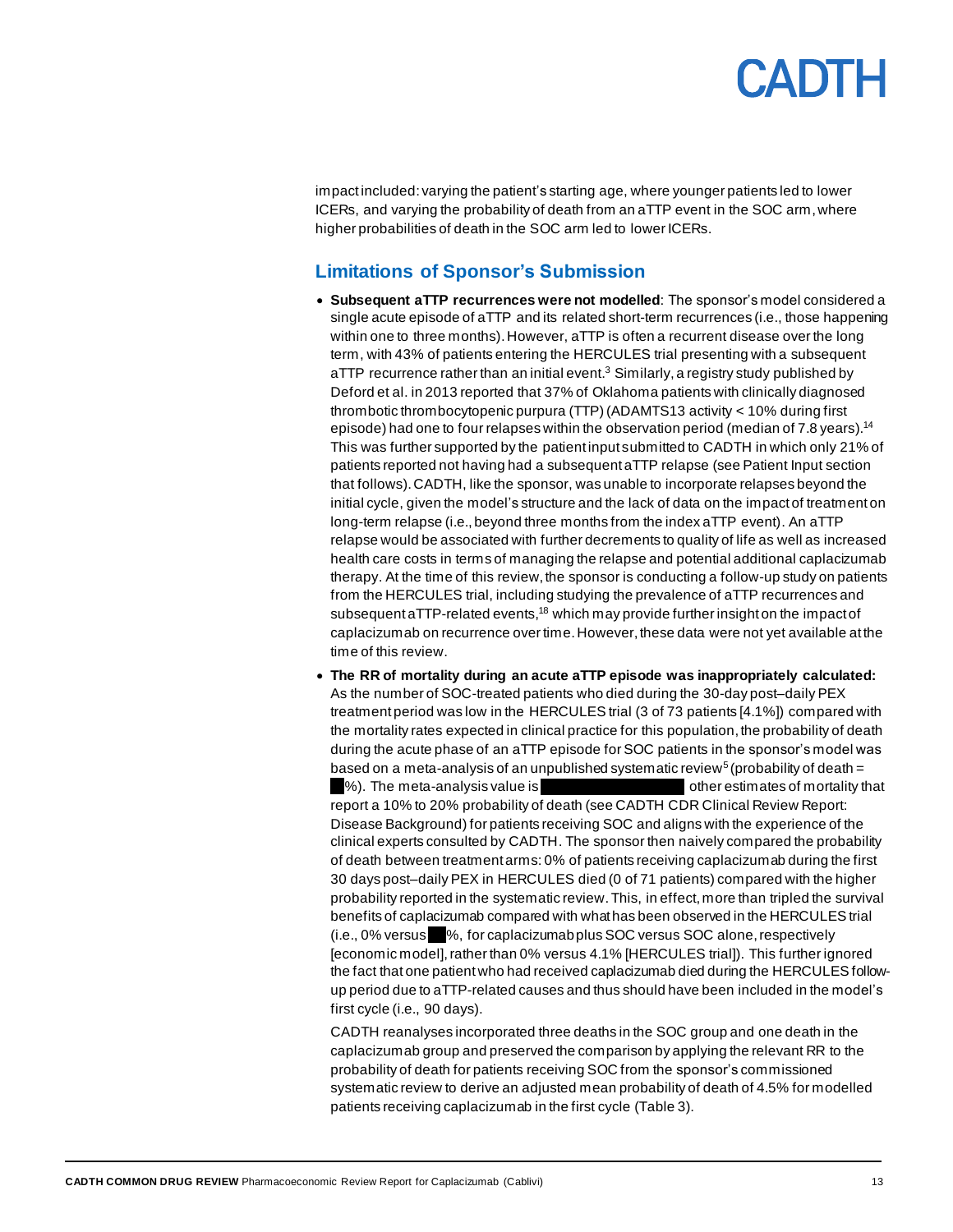- **Relapses within the HERCULES trial were not modelled:** The sponsor distinguished between aTTP exacerbations and aTTP relapses based on whether the recurrence of thrombocytopenia (return to low platelet counts) occurred within 30 days of stopping daily PEX (which the sponsor defined as an exacerbation), or after 30 days (which the sponsor defined as a relapse). Only exacerbations were included within the model. Although HERCULES reported an exacerbation rate of 38.4% for patients receiving SOC,<sup>3</sup> the sponsor selected an estimate of %, based on the pooled frequency of exacerbations within the 30 days post–daily PEX reported in the sponsor's commissioned systematic review. To determine the probability of exacerbation on caplacizumab plus SOC, the sponsor applied the RR of aTTP exacerbation in the caplacizumab plus SOC group (RR = 0.11) reported in the HERCULES trial to the probability of exacerbation in the SOC group to derive a probability of  $\blacksquare$ % for patients within the caplacizumab group. This RR was calculated based on 3 of 71 patients in the HERCULES trial experiencing an exacerbation. However, by limiting the model to exacerbations only and excluding relapses, the sponsor ignored the direct masking effect caplacizumab has on platelet counts. In fact, six patients in the caplacizumab arm of the HERCULES trial were reported to have relapsed directly after cessation of 30 or more days of caplacizumab treatment after cessation of daily PEX. Given the model's cycle length of 90 days, this time frame should encompass the impact of any exacerbation or relapse noted within the trial. Patients who suffered a relapse would trigger similar costs and quality-of-life decrements as those who suffered an exacerbation, according to the clinical experts consulted on this review.Thus, CADTH reviewers considered the additional six patients in the caplacizumab group who relapsed during the HERCULES trial as equivalent to those who had an exacerbation for the purposes of its reanalysis.
- **Mortality rate in remission was underestimated**: The sponsor assumed that patients who survived their presenting aTTP episode had mortality rates equivalent to an age- and gender-matched general population if they had not had a stroke or MI. Patients who experienced a neurological or cardiac eventwithin their acute aTTP episode were assumed to have a mortality equivalent to that of other survivors of a stroke or MI. Clinical experts consulted by CADTH noted that the assumption that patients who enter remission without experiencing a neurological or cardiac consequence during their acute aTTP event are unlikely to have mortality rates similar to those of the general population. This is supported by a 2013 Oklahoma registry study by Deford et al.<sup>14</sup> that found that surviving an aTTP episode was associated with a higher number of comorbidities compared with the general population, including hypertension, diabetes, systemic lupus erythematosus, and depression. Overall, patients with a history of aTTP had a higher all-cause mortality rate that was 10 times or more that of the general population of Oklahoma or the US as a whole over a median follow-up of 7.8 years (range of 0.3 to 17.1 years).<sup>14</sup> By underestimating mortality for aTTP patients in the remission states of the model, the sponsor's analysis overestimated the QALY benefit associated with caplacizumab plus SOC, as the majority of the QALY gains occurred in the extrapolated remission portion of the model.The CADTH reanalyses adjusted the probability of death for patients in the remission states to reflect the values reported in the literature.
- **Utility weights were inappropriately modelled:** Utility weights were based on a UK EQ-5D study of the general population published in 1999.<sup>8</sup> This study is outdated and does not reflect Canadian tariffs that have since become available; compared with the UK values, the Canadian utility weights tend to be lower for patients under the age of 45 but higher for those over the age of  $45.8<sup>19</sup>$  The sponsor further assumed that patients who went into remission without suffering a stroke or MI had utility weights equivalent to that of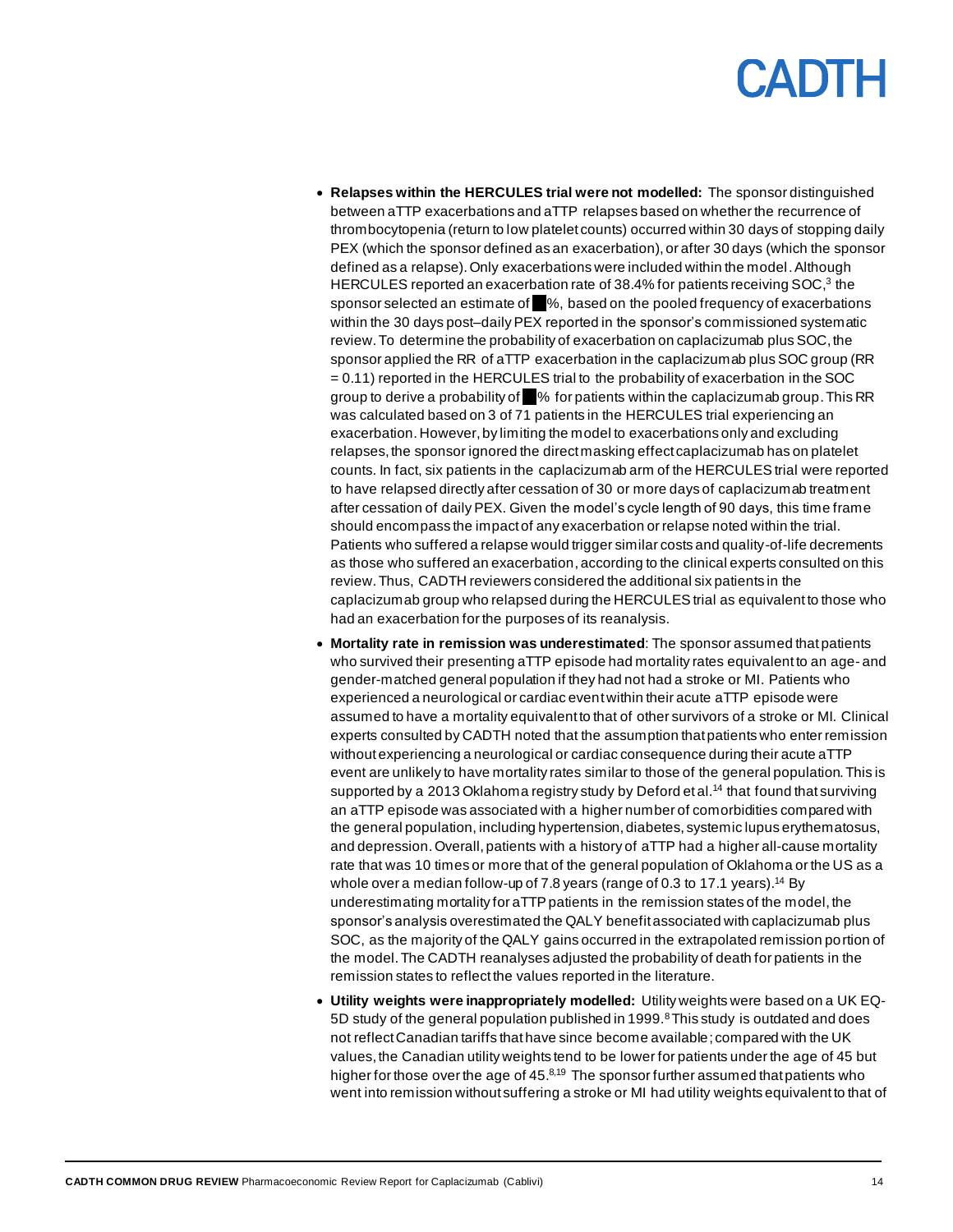the general population. As the sponsor's QALY results are driven by QALYs accrued in the "no neurologic or cardiac condition" remission health state (i.e., during the extrapolated period of the model) (Appendix 5[, Table](#page-31-0) 14) in which the main difference between the caplacizumab plus SOC group and the SOC alone group is the proportion of patients who survived the aTTP event, this utility weight magnifies the clinical benefit gained. As stated previously, patients who have had an aTTP episode are more likely to have a number of comorbidities compared with the general population, which would have an impact on quality of life.<sup>14</sup> Additionally, the patient input received by CADTH indicated that aTTP has an impact on quality of life, including increased stress, anxiety, and mood swings, beyond the acute state (i.e., three months).

While utility values for patients with aTTP were not found in the literature, health utilities based on the Health Utilities Index Mark 3 were available from the 2013 and 2014 Canadian Community Health Survey for both the general population<sup>19</sup> and for a number of major chronic conditions.<sup>20</sup> For the base-case reanalysis, CADTH replaced the sponsor's 1999 UK general population utility weights with those elicited in Canada in 2013 and 2014 (reported in 2018).Furthermore, CADTH assumed a utility modifier consistent with that of asthma, the condition with the least severe impact on quality of life as reported in the Canadian Community Health Survey (93% of the utility score of the general population).<sup>20</sup> Given uncertainties about the true utility impact of patients with a history of aTTP, CADTH also explored a more conservative assumption by setting the utility modifiers to be consistent with having a mood disorder (75%) in scenario analyses.

• **Uncertainty in the RRs was underestimated:** Although some inputs within the sponsor's model vary individually by treatment group (i.e., probability of experiencing an exacerbation, probability of deep vein thrombosis) and reflect the uncertainty associated within the HERCULES trial data, others relied on a 15% variation around the mean probability for the SOC group and the RR for the caplacizumab plus SOC group (i.e., death , stroke, and MI). As only a small number of events occurred within the HERCULES trial, which was not powered to detect differences in these outcomes, the RR of these events between treatment groups is highly uncertain. By setting uncertainty arbitrarily as 15% of the mean, the sponsor's model does not accurately reflect the extent of the true uncertainty from the trial. For example, using the sponsor's method where standard error is 15% of the mean, the RR of stroke during an aTTP episode was associated with a range of 0.50 to 0.91, whereas the 95% confidence interval (CI) around the RR calculated using the trial data is . Of particular importance is the uncertainty in the RR of death from an aTTP event, as mortality is a key driver of the model. The CADTH reanalyses adjusted the distributions for each parameter to reflect the underlying dataset from the HERCULES trial.

#### <span id="page-14-0"></span>**CADTH CDR Reanalyses**

CADTH incorporated the following changes during reanalysis:

1. Death related to aTTP in the caplacizumab group during the full follow-up period of the HERCULES trial was included in the calculation of the RR of mortality during the acute aTTP episode (i.e., initial three months).The resulting RR of death for caplacizumab compared with SOC (mean  $RR = 0.34$ ; 95% CI, 0.04 to 3.22) was varied probabilistically through beta distributions based on the number of deaths reported in each treatment group in the HERCULES trial. To prevent extreme draws leading to impossible proportions of patients experiencing an event, the RR was restricted within its 95% CI.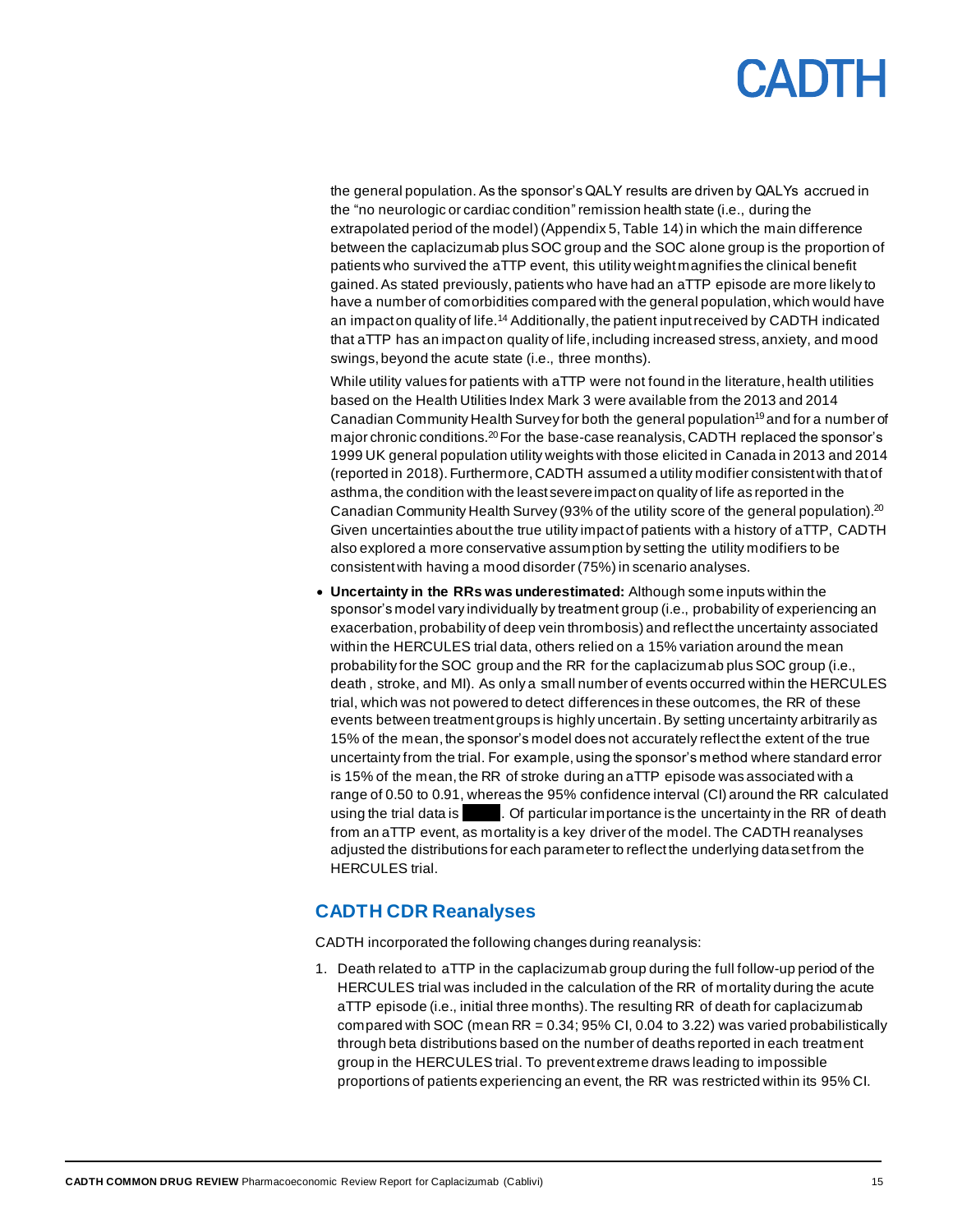- 2. All recurrences in the HERCULES trial, either exacerbations or relapses, were included. As the sponsor's commissioned systematic review did not include recurrences that occurred after 30 days post-PEX but within three months (i.e., cycle length of the model), whereas the HERCULES trial reported recurrence for the full length of the trial (i.e., up to 13 weeks), the probability of recurrence from the HERCULES trial was used for each group to ensure consistency.
- 3. Recent Canadian data were used to inform the average health utility score of the general population by age and gender. A multiplier of 0.93, consistent with asthma, the chronic condition with the least severe impact on utility score as reported in a study using the same dataset, was used to estimate the reduced quality of life associated with patients with a history of aTTP.
- 4. Mortality in remission was assumed to be 10 times that of the age- and gender-matched general population,based on the 15-year probability of death reported for TTP patients in Deford et al., compared with the same probability for the general Oklahoma and US populations. This calculated percycle mortality was limited to a maximum consistent with the similarly converted 15-year probability of death in Deford et al.,<sup>14</sup> after the removal of a patient in the study who appeared to have died during their acute aTTP event or shortly thereafter, as such death would have already occurred within the acute cycle of the model.The increased mortality risks associated with a history of MI and stroke were removed (i.e., multipliers set to 1) to prevent double-counting of aTTP-related causes of death. Once the probability of death per cycle of the general population exceeded that of these assumptions (at age 76), the general population probability was used.
- 5. The RRs of patients experiencing an MI or stroke were varied probabilistically through beta distributions based on the number of events reported in each treatment group in the HERCULES trial rather than by setting uncertainty to be arbitrarily at 15% of its mean value. To prevent extreme draws, the RR was restricted to its 95% CI.

In addition, CADTH identified the following minor errors that were also adjusted:

1. Correction of minor errors in the model: The cost of X-rays and bone marrow biopsies for patients receiving caplacizumab was overstated and, as the submitted price of caplacizumab is not associated with uncertainty, probabilistic variation around the submitted price was removed.

In CADTH's base-case reanalysis, the addition of caplacizumab to SOC was associated with a gain of 1.04 QALYs at an additional cost of \$246,568, resulting in an ICER of \$237,053 per QALY gained when compared with SOC alone [\(Table](#page-16-0) 3). At a WTP of \$50,000 per QALY, the probability that caplacizumab plus SOC is cost-effective compared with SOC alone is 0%, rising to 5% at a WTP of \$100,000 per QALY.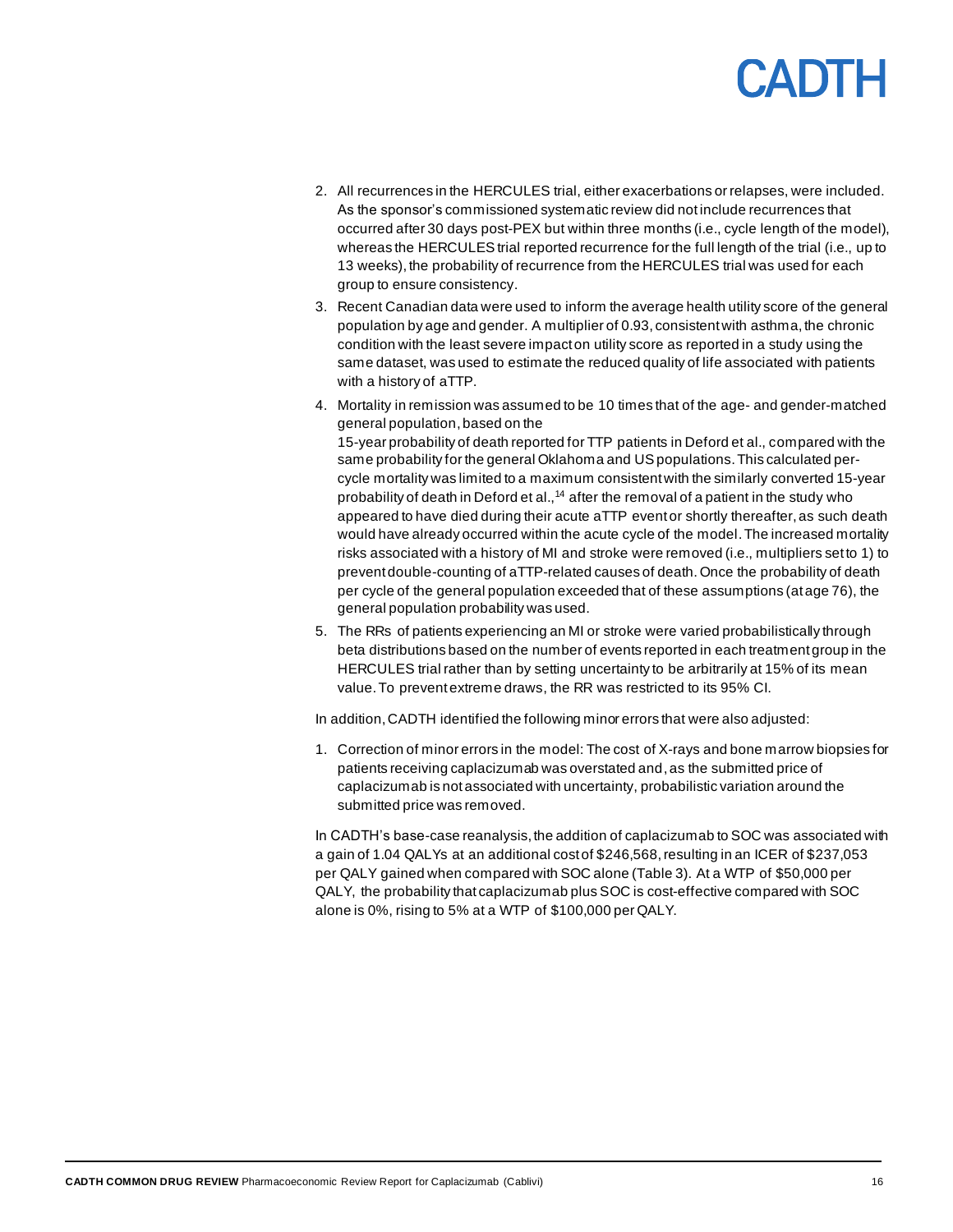### <span id="page-16-0"></span>**Table 3: CDR Base-Case Reanalyses**

|                         | <b>Description</b>                                                                                                  | <b>Sponsor's base-case</b><br>value                                                                                                           | <b>CADTH value</b>                                                                                                                                                                                                                                       | <b>Incremental</b><br>$cost($)$ | <b>Incremental</b><br><b>QALYs</b> | <b>ICER</b><br>(S/QALY) |
|-------------------------|---------------------------------------------------------------------------------------------------------------------|-----------------------------------------------------------------------------------------------------------------------------------------------|----------------------------------------------------------------------------------------------------------------------------------------------------------------------------------------------------------------------------------------------------------|---------------------------------|------------------------------------|-------------------------|
|                         | Sponsor's base<br>case                                                                                              | Reference                                                                                                                                     |                                                                                                                                                                                                                                                          | 223,408                         | 3.07                               | 72,786                  |
| 1                       | All HERCULES<br>deaths included<br>(with uncertainty<br>reflecting the trial<br>data) for the acute<br>aTTP episode | • Probability of death for<br>caplacizumab): 0%<br>(calculated based on<br>$RR = 0.00$<br>· Uncertainty assumed to<br>be 15% of mean estimate | • Probability of death<br>for caplacizumab:<br>% (calculated<br>based on mean RR<br>$= 0.34$<br>• Uncertainty<br>modelled using beta<br>distributions based<br>on trial data for each<br>group; calculated RR<br>limited to 95% CI                       | 221,924                         | 1.65                               | 134,511                 |
| $\overline{2}$          | All recurrences in<br>trial included                                                                                | • Probability of recurrence<br>for SOC: %<br>• Probability of recurrence<br>for caplacizumab: %<br>(calculated, based on<br>$RR =$            | · Probability of<br>recurrence for SOC:<br>38.4%<br>· Probability of<br>recurrence for<br>caplacizumab:<br>12.7% (calculated<br>based on $RR = 0.33$ )                                                                                                   | 244,604                         | 3.08                               | 79,367                  |
| 3                       | Mortality rate in<br>remission                                                                                      | • Assumed equivalent to<br>general population<br>• SMR (post-MI): 2.02<br>· SMR (post-stroke): 3.90                                           | • Assumed 10 times<br>higher than general<br>population based on<br>15-year probability of<br>death reported in<br>Deford (2013); equal<br>to general population<br>once it surpasses<br>Deford<br>• SMR (post-MI): 1.00<br>• SMR (post-stroke):<br>1.00 | 221,581                         | 2.49                               | 88,847                  |
| $\overline{\mathbf{4}}$ | Utility weights                                                                                                     | • General population based<br>on UK value set, reported<br>in 1999 <sup>8</sup><br>• Multiplier (in remission):<br>1.00                       | • General population<br>based on Canadian<br>value set, reported<br>201819<br>• Multiplier (in<br>remission): 0.93 <sup>20</sup>                                                                                                                         | 223,262                         | 2.91                               | 76,816                  |
| 5                       | Stroke and MI<br>uncertainty<br>reflecting the trial<br>data                                                        | Uncertainty modelled by<br>15% assumption                                                                                                     | Uncertainty modelled<br>using beta<br>distributions based on<br>trial data for each<br>group, calculated RR<br>limited to 95% CI                                                                                                                         | 220,766                         | 2.88                               | 76,570                  |
| 6                       | Costerrors<br>corrected; price of<br>caplacizumab<br>certain                                                        | • Cost of X-ray,<br>caplacizumab patients:<br>\$52                                                                                            | • Cost of X-ray,<br>caplacizumab<br>patients: \$43<br>• Cost of bone<br>marrow biopsy,                                                                                                                                                                   | 222,914                         | 3.07                               | 72,565                  |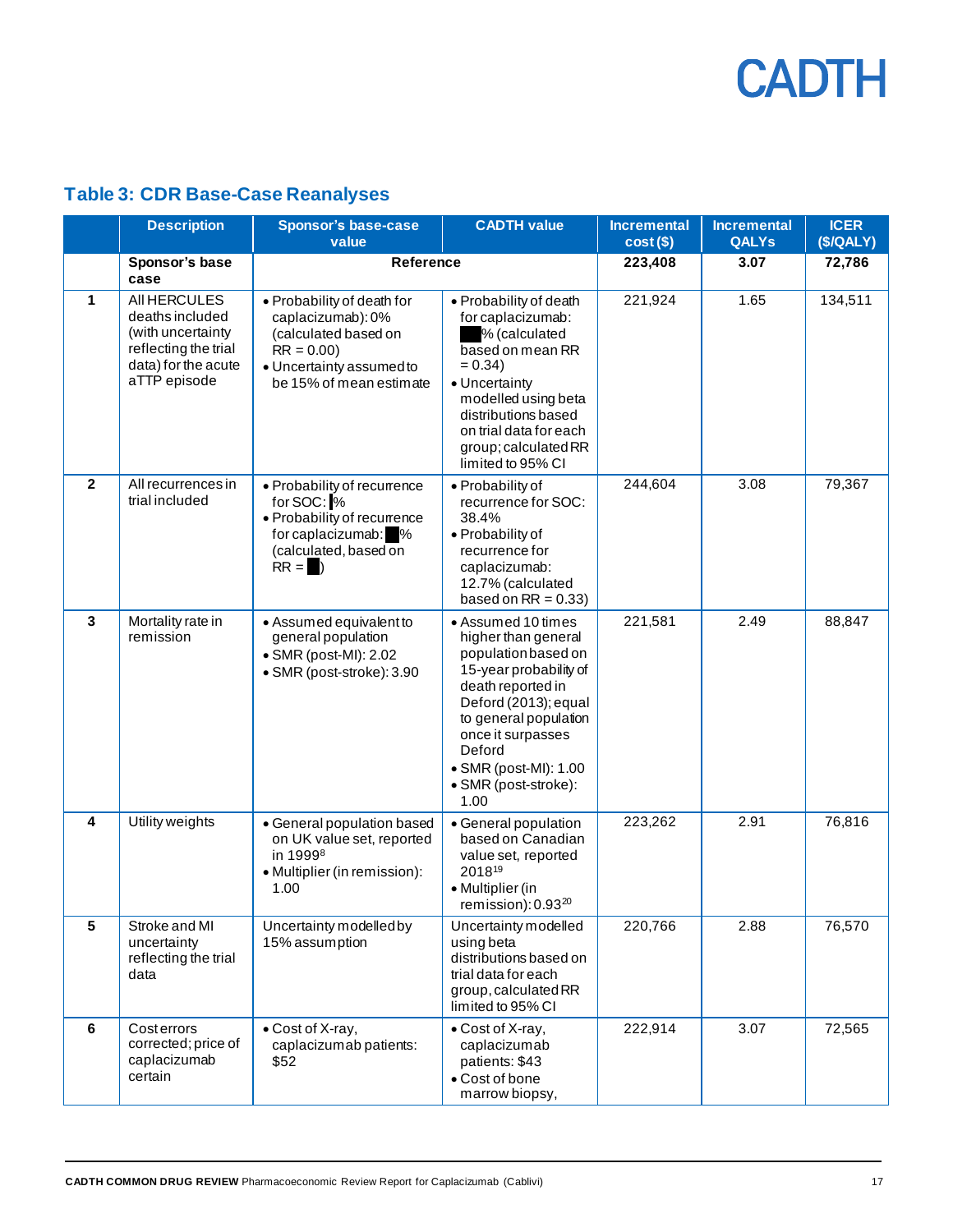|          | <b>Description</b>     | <b>Sponsor's base-case</b><br>value                                                                           | <b>CADTH value</b>                                                                     | <b>Incremental</b><br>cost(S) | <b>Incremental</b><br><b>QALYs</b> | <b>ICER</b><br>(S/QALY) |
|----------|------------------------|---------------------------------------------------------------------------------------------------------------|----------------------------------------------------------------------------------------|-------------------------------|------------------------------------|-------------------------|
|          |                        | • Cost of bone marrow<br>biopsy, caplacizumab<br>patients: \$264<br>• Price of caplacizumab:<br>probabilistic | caplacizumab<br>patients: \$78<br>$\bullet$ Price of<br>caplacizumab:<br>deterministic |                               |                                    |                         |
| 1 to $6$ | <b>CADTH base case</b> |                                                                                                               |                                                                                        | 246,568                       | 1.04                               | 237,053                 |

CDR = CADTH Common Drug Review; CI = confidence interval; ICER = incremental cost-effectiveness ratio; MI = myocardial infarction; QALY = quality-adjusted life-year;  $RR =$  relative risk; SMR = standardized mortality ratio; SOC = standard of care.

> Of these CADTH step-wise reanalyses, the majority impact was on the sponsor's conclusions on the number of QALYs patients would gain as a result of treatment with caplacizumab and SOC. Similar to the sponsor's results, the majority of the incremental QALYs gained occurred in the extrapolated remission phase. As previously noted, most of the incremental QALY gain associated with the use of caplacizumab was due to the increased survival modelled for patients who received caplacizumab during the acute period of their aTTP episode within the HERCULES trial; the magnitude of this gain further relies on assumptions regarding surviving patients' extrapolated quantity and quality of life after the trial. Additionally, due to the size of the HERCULES trial, and the low event rate of major drivers within the economic model (patient death during the aTTP episode as well as MI and stroke events), there is a high degree of uncertainty in the RR of these events between caplacizumab plus SOC and SOC alone.

> CADTH conducted a series of scenario analyses to explore uncertainties in the base-case assumption, including: assuming a health utility score modifier consistent with having a mood disorder rather than asthma for patients in remission; assuming a probability of death during the first cycle for patients in the SOC group consistent with that observed in the HERCULES trial rather than the probability from the sponsor's systematic review (i.e., 1.4% and 4.1% for the caplacizumab plus SOC and SOC alone treatment groups, respectively, versus  $\%$  and  $\%$  in the CADTH base-case analysis); and including societal costs in the form of lost productivity for patients during aTTP episodes and due to long-term monitoring in response to the patient input received regarding the impact of aTTP. Of these, assuming a probability of death during the acute aTTP episode consistent with that observed in the HERCULES trial had the largest impact on the ICER, fewer patients dying while receiving SOC would lead to fewer opportunities for caplacizumab to improve survival and, thus, the ICER is much higher (\$1,195,347 per QALY) (Appendix 5[, Table](#page-33-0) 18).

> CADTH conducted a price-reduction analysis using the sponsor's and CADTH's base-case analyses [\(Table](#page-18-1) 4). Based on the CADTH base-case reanalyses, the price of caplacizumab would need to be reduced by approximately 55% or 75% to be considered cost-effective at WTP thresholds of \$100,000 and \$50,000 per QALY, respectively.

> Of note, CADTH was unable to address the long-term impact of treatment with caplacizumab on later recurrences of aTTP and overall patient quality of life, as limited data were available at the time of this review.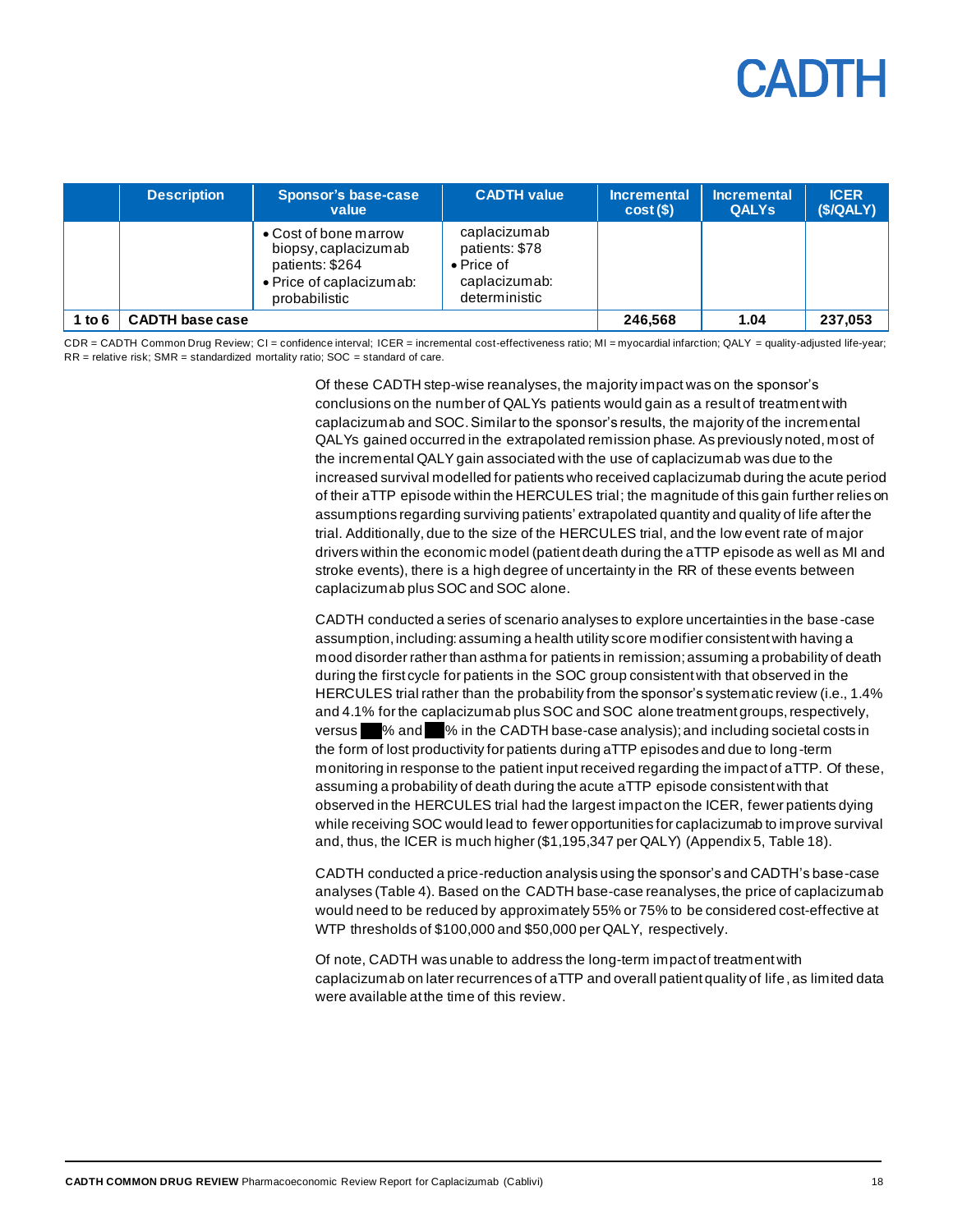| ICERs of caplacizumab plus SOC compared with SOC alone |                                                           |                                      |  |  |  |
|--------------------------------------------------------|-----------------------------------------------------------|--------------------------------------|--|--|--|
| <b>Price</b>                                           | Base-case analysis submitted by sponsor <sup>a</sup> (\$) | <b>CADTH base-case analysis (\$)</b> |  |  |  |
| <b>Submitted</b>                                       | 72,565                                                    | 237,053                              |  |  |  |
| 10% reduction                                          | 64.989                                                    | 216.761                              |  |  |  |
| 20% reduction                                          | 57,220                                                    | 184.620                              |  |  |  |
| 30% reduction                                          | 48.717                                                    | 161.870                              |  |  |  |
| 40% reduction                                          | 41.379                                                    | 139.475                              |  |  |  |
| 50% reduction                                          | 33,673                                                    | 115.088                              |  |  |  |
| 60% reduction                                          | 25.723                                                    | 89,490                               |  |  |  |
| 70% reduction                                          | 18,035                                                    | 63,389                               |  |  |  |
| 80% reduction                                          | 10.105                                                    | 37,536                               |  |  |  |

#### <span id="page-18-1"></span>**Table 4: CDR Reanalysis Price-Reduction Scenarios**

CDR = CADTH Common Drug Review; ICER = incremental cost-effectiveness ratio; SOC = standard of care.

<span id="page-18-0"></span><sup>a</sup> CADTH reanalysis 1 (i.e., the sponsor's base case, but with cost corrections and a deterministic cost for caplacizumab).

#### **Issues for Consideration**

**Rituximab usage:** According to the clinical experts consulted by CADTH, rituximab is used less often for the treatment of aTTP in Canadian practice than reported in the HERCULES trial (43%) or assumed within the sponsor's model (25%), often due to access limitations. The impact of this difference on modelled morbidity, mortality, PEX treatment, and length of hospital stay is unknown. Rituximab has been associated with shorter hospital stays as well as fewer and later relapses, $^{21}$  and has been used pre-emptively to prevent relapse in patients in remission with severe ADAMTS13 deficiency.<sup>22</sup> Se[e Appendix 1](#page-21-0) for the costs associated with standard adjunctive rituximab therapy for aTTP.

**PEX therapy**: CADTH was unable to independently confirm the unit cost of blood products for infusion and thus the cost of PEX therapy. CADTH therefore assumed the same price used by the sponsor in its model for PEX therapy (Appendix 1[, .](#page-21-3)

[Table](#page-21-3) 6). If the daily cost of blood products used is substantially different than assumed, the incremental cost of caplacizumab therapy may change, as caplacizumab was associated in the model with a decreased length of PEX therapy. See Appendix 5[, Table](#page-33-0) 18 for sensitivity analyses assuming higher and lower unit costs for plasma products used for PEX therapy.

**Development of anti-drug antibodies**: Anti-drug antibodies were detected in three caplacizumab patients (9%) in the TITAN trial<sup>23</sup> and two caplacizumab patients (2.8%) and one placebo patient (1.4%, presumably during open-label caplacizumab treatment) in the HERCULES trial. No serious adverse events were reported for these patients, and no impact on drug efficacy was observed. $3$ The potential impact of developing anti-drug antibodies was not considered in the economic analysis.

**Outpatient transition**: Caplacizumab is initiated in hospital and continued in an outpatient setting. The transition from hospital budgets to drug plan budgets, as well as the potential offset of costs due to the reduced length of stays in the ICU and in hospital overall, may be seen by hospital budget holders; however, drug plan payers would not benefit from these potential offsets,which may complicate the implementation of caplacizumab therapy.

**Therapy decisions**: According to the clinical experts consulted by CADTH, tapering and stopping PEX therapy, as well as reinitiating it in the case of recurrence, is often guided in part by normalization or worsening of platelet count, a response measure that may be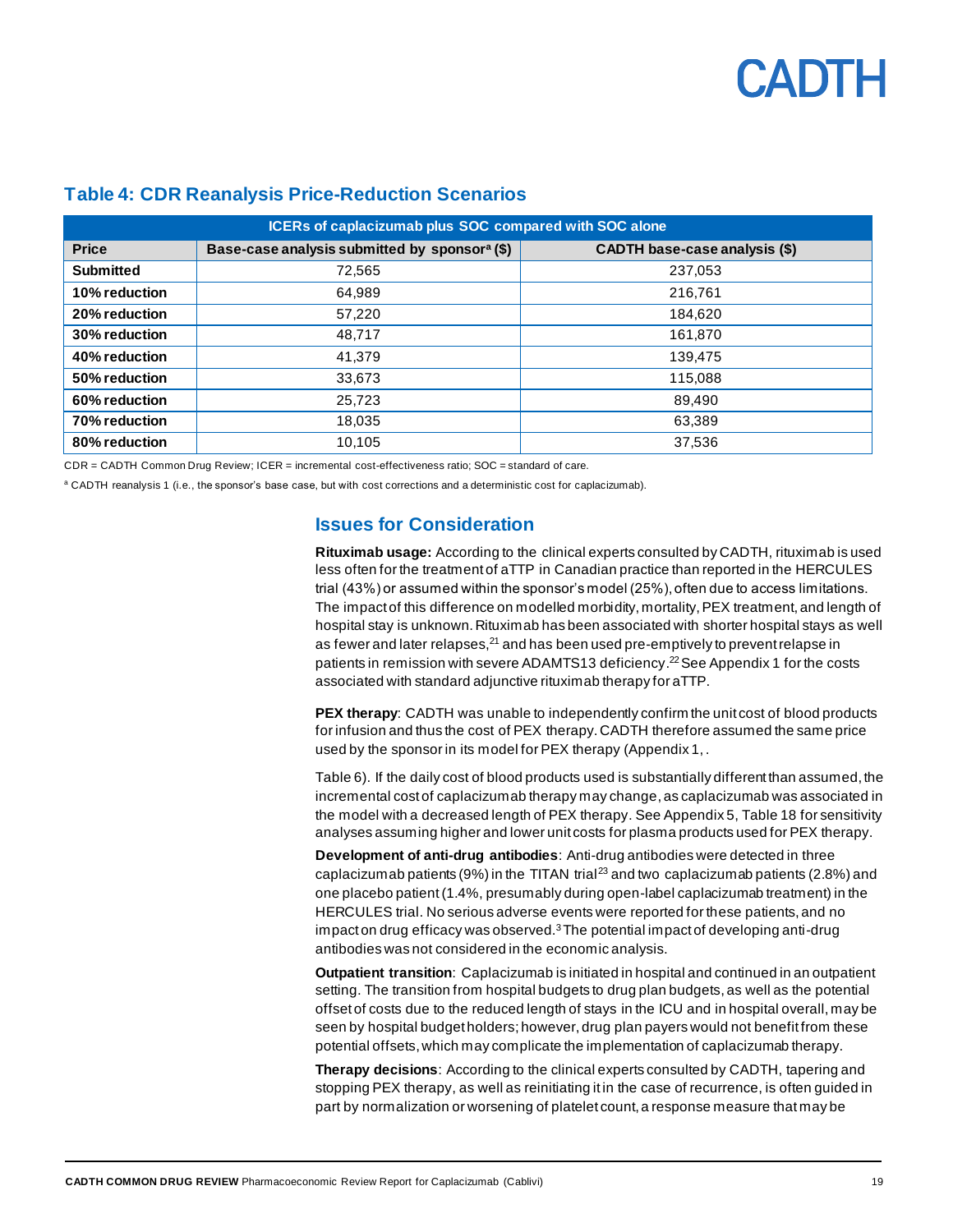masked by caplacizumab. Caplacizumab raises platelet count without necessarily resolving the underlying condition, and this artificial rise in platelets may complicate treatment decisions and patient monitoring, as well as potentially delay some exacerbations rather than prevent them. The HERCULES trial administered caplacizumab for the length of daily PEX therapy and for an additional 30 days, with the option of up to four weeks of additional caplacizumab guided by risk factors for recurrence such as persistent, severe ADAMTS13 deficiency. <sup>3</sup>The product monograph states: "Patients, especially those with ADAMTS13 activity < 10% at or near the time of discontinuation of Cablivi, should be closely monitored for platelet counts and signs of aTTP for early diagnosis of relapse after stopping or interrupting use of Cablivi."<sup>1</sup> While the clinical trial had a clear maximum duration of treatment (58 days post–daily PEX cessation) and the product monograph specifies treatment may be extended by a maximum of 28 days and should be discontinued if the patient experiences more than two recurrences of aTTP while on caplacizumab, it is not clear how long treatment will continue for patients with persistent recurrence risk factors in real-world clinical practice. As only one recurrence of aTTP was possible within the model, the economic impact of either multiple recurrences or discontinuing caplacizumab therapy following two recurrences could not be considered.

#### <span id="page-19-0"></span>**Patient Input**

Input was received from the Answering TTP Foundation with the assistance of the Canadian Organization for Rare Disorders. The two patient groups developed a survey and conducted interviews and received feedback from 257 respondents, 83% of whom were patients with TTP, and 17% of whom were living in Canada. Patients described living with aTTP as unlike most chronic diseases in that the difficulty was not in day-to-day experience, but in acute aTTP episodes. While 21% of respondents had not had a relapse since their diagnosis, 49% had experienced one or two relapses, while the remainder had experienced three to more than 10.

Patient responses highlighted the severity of an acute episode, including those that resulted in the patient dying. The responses described a significant impact on quality of life as a result of an aTTP episode. Patients reported a financial burden due to an impact on their ability to work, lost income due to missed work, and the cost of paying for treatment. This, in addition to stress and mood swings, which were reported as side effects, had an impact on friends and family. Respondents also described feelings of anxiety, worry, and fear about the onset of a future episode.

Most respondents regarded PEX as effective, and those who did not often referred to PEX not being administered soon enough or without a backup strategy. Almost all patients had received corticosteroids, and many had received rituximab, although it is unclear what proportion of Canadian patients had received rituximab. Although few responding patients had experience with caplacizumab, those who did expressed positive opinions, especially those who had previous aTTP episodes for comparison. (See Stakeholder Engagement: Patient Input in the CADTH CDR Clinical Report and the CDR patient group input submission report for caplacizumab.)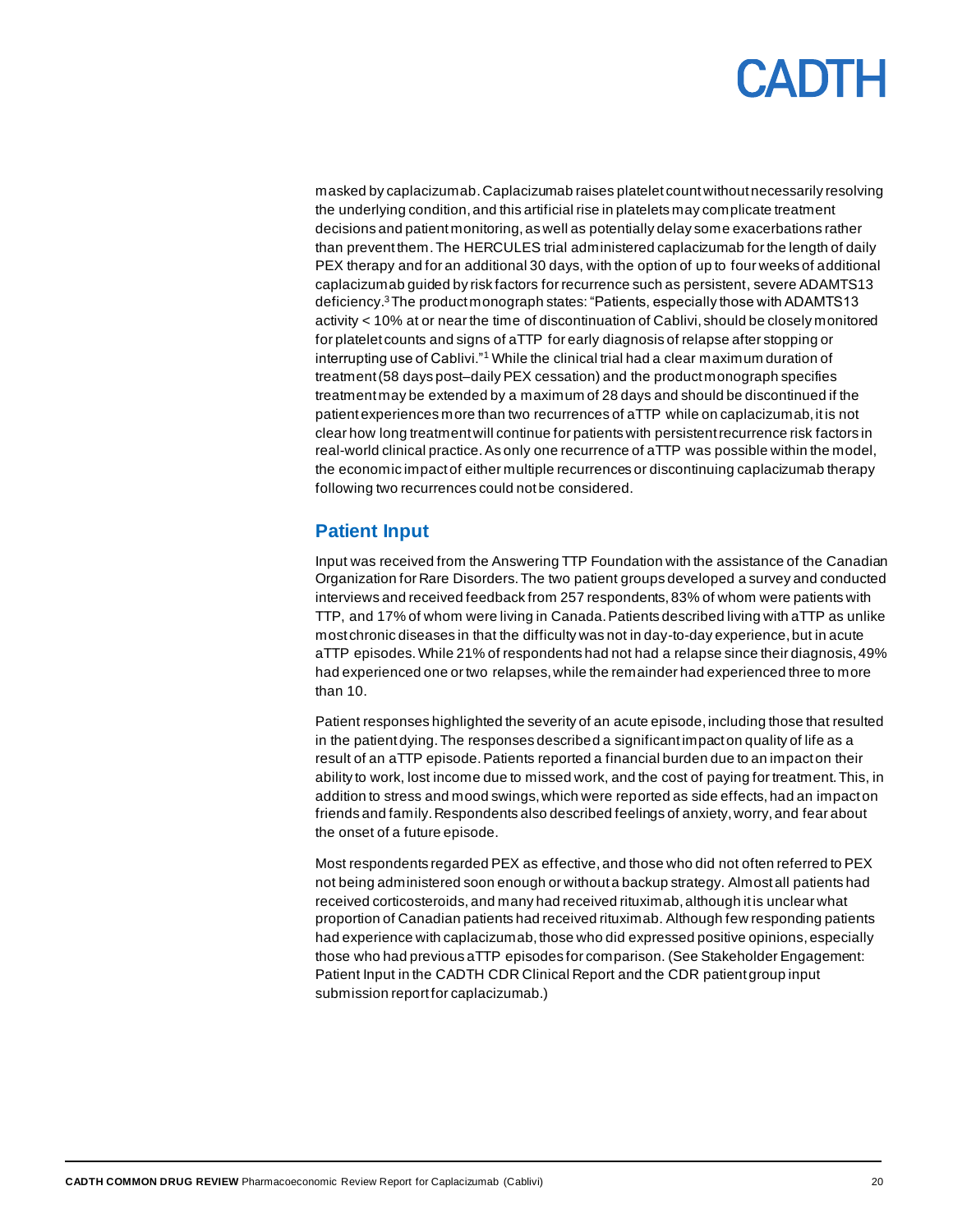#### <span id="page-20-0"></span>**Conclusions**

In adult patients with aTTP, the use of caplacizumab in addition to SOC reduced the frequency of aTTP recurrence within the active treatment and follow-up periods of the HERCULES trial and was associated with one patient death within the same time period, compared with three deaths in patients treated with SOC alone. This possible difference in mortality is a key driver in the economic model.

CADTH's base-case reanalysis concluded that, at the submitted price, the addition of caplacizumab to SOC was associated with an ICER of \$237,053 per QALY compared with SOC alone. At a WTP of \$50,000 per QALY, the price of caplacizumab would need to be reduced by approximately 75% to be considered cost-effective.

CADTH was unable to consider future aTTP episodes, specifically, the potential impact of caplacizumab treatment on reducing or delaying them, or the costs associated with further treatment for acute episodes. Additionally, the vast majority of incremental QALYs gained within the model occurred during the extrapolated remission period rather than during the acute phase for which data exists. As such, assumptions around the quantity and quality of life experienced by patients who survive an aTTP episode are key drivers of the costeffectiveness results. With little data available regarding these outcomes, the resulting ICER is uncertain.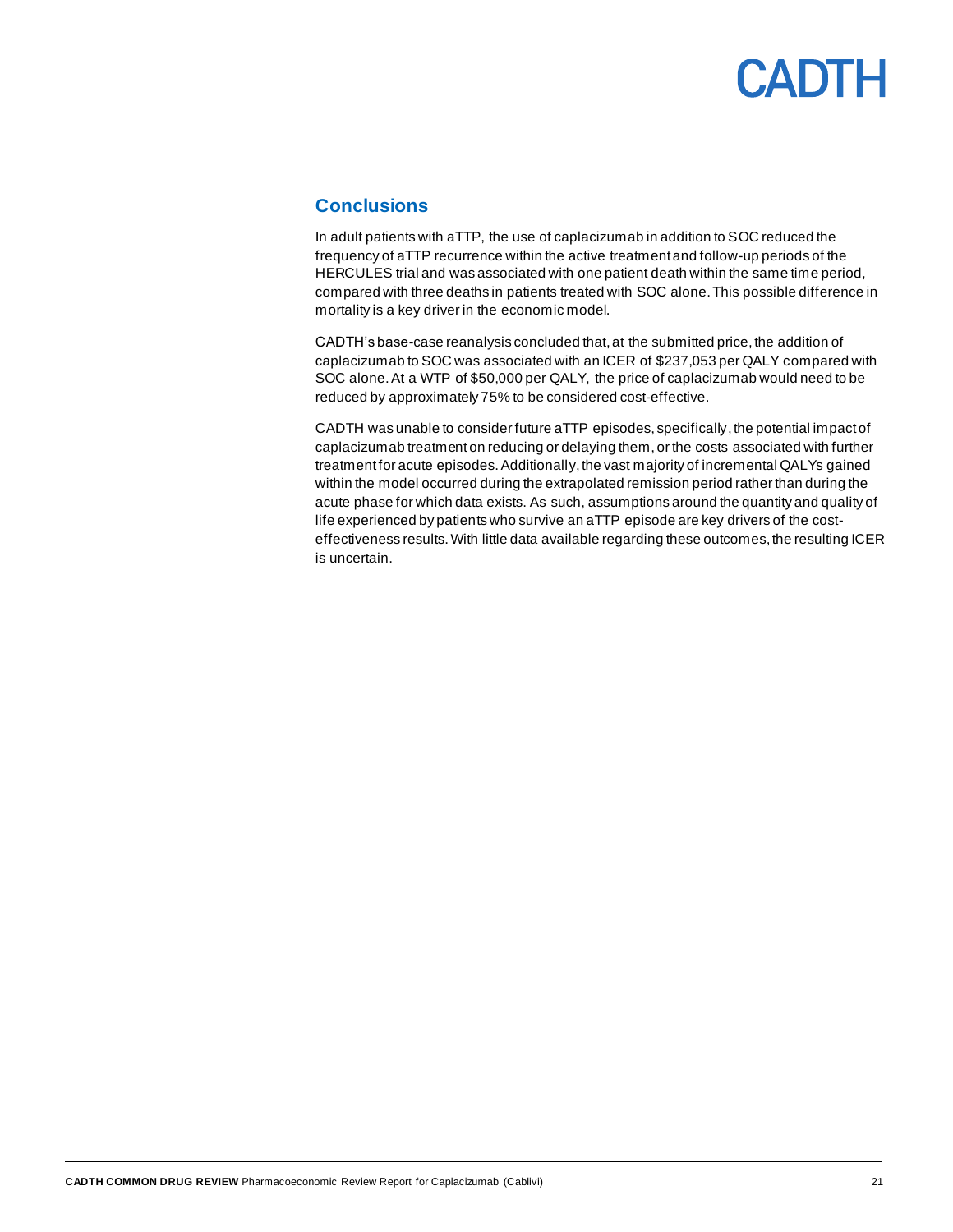<span id="page-21-3"></span>

### **Appendix 1: Cost Comparison**

The comparators presented i[n Table](#page-21-1) 5 have been deemed to be appropriate by clinical experts. Comparators may be recommended (appropriate) practice, versus actual practice. Comparators are not restricted to drugs but may be devices or procedures. Costs are sponsor's list prices, unless otherwise specified. Existing Product Listing Agreements are not reflected in the table and as such may not represent the actual costs to public drug plans.

#### <span id="page-21-1"></span><span id="page-21-0"></span>**Table 5: CDR Cost Comparison of Prescribed Drug Indicated for Adults With aTTP**

| Drug or<br>comparator     | <b>Strength</b> | <b>Dosage</b><br>form                    | Price (\$)   | Recommended<br>dose | <b>Average daily drug</b><br>$cost(\$))$                                      | <b>Drug cost for</b><br>duration of<br>treatment $(S)$                                         |
|---------------------------|-----------------|------------------------------------------|--------------|---------------------|-------------------------------------------------------------------------------|------------------------------------------------------------------------------------------------|
| Caplacizumab<br>(Cablivi) | $11 \text{ mg}$ | $11 \text{ mg}$<br>powderfor<br>solution | $6.200.00^a$ | $11 \text{ mg}$     | • Day 1 of treatment:<br>12.400<br>• Subsequent days of<br>treatment: $6,200$ | Average duration of  <br>therapy: <sup>b</sup><br>Maximum duration<br>of therapy: <sup>c</sup> |

aTTP = acquired thrombotic thrombocytopenic purpura; CDR = CADTH Common Drug Review; PEX = plasma exchange.

Note: All prices are from the Ontario Drug Benefit Formulary (accessed October 2019) unless otherwise indicated and do not include dispensing fees. Does not include use of open-label caplacizumab, which was used in the event of aTTP recurrence requiring re-initiation of daily PEX.

<sup>a</sup> Sponsor-submitted price.

 $^{\rm b}$  Based on an average duration of caplacizumab treatment of  $^-$  days for an acute aTTP episode, as outlined in the HERCULES trial.<sup>6</sup>

<sup>c</sup> Maximum therapy duration included an average duration of days of PEX and the maximum 28 possible days of additional therapy after cessation of PEX.

#### <span id="page-21-2"></span>**Table 6: CDR Cost Comparison of Standard-of-Care Therapies for Adults With aTTP**

| Drug or<br>comparator                           | <b>Strength</b>                  | <b>Dosage</b><br>form                   | Price (\$)                 | <b>Recommended</b><br>dose                   | <b>Average daily</b><br>$drug cost (§)$                              | <b>Drug cost for</b><br>duration of<br>treatment $(\$)^a$ |
|-------------------------------------------------|----------------------------------|-----------------------------------------|----------------------------|----------------------------------------------|----------------------------------------------------------------------|-----------------------------------------------------------|
| Plasma exchange                                 | 250 mL unit                      | <b>Blood</b><br>product for<br>infusion | 122.01 <sup>b</sup>        | 1.5 plasma<br>volume<br>$(60 \text{ mL/kg})$ | $\bullet$ 70 kg patient:<br>2.047.77<br>• 85 kg patient:<br>2,489.00 | • 70 kg patient:<br>12.299<br>• 85 kg patient:<br>14,934  |
| <b>Adjunctive therapies</b>                     |                                  |                                         |                            |                                              |                                                                      |                                                           |
| Prednisone<br>(generic, Winpred<br>1 mg tablet) | 50 mg<br>5 <sub>mg</sub><br>1 mg | Tablet                                  | 0.1735<br>0.0220<br>0.1066 | 1 mg/kg until<br>taper <sup>c</sup>          | 0.26                                                                 | 3                                                         |
| Methylprednisolone<br>(Medrol)                  | 100 mg/5 mL<br>solution          | Injectable                              | 13.4259                    | $1,000 \,\mathrm{mg}$                        | 134.26                                                               | 403                                                       |
| Rituximab (off-label)                           | $10$ mg/mL<br>solution           | Injectable                              | $48.2305$ <sup>d</sup>     | 375<br>$mg/m^2$ /week <sup>c</sup>           | 465.08                                                               | 13,022                                                    |

aTTP = acquired thrombotic thrombocytopenic purpura; CDR = CADTH Common Drug Review.

Note: All prices are from the Ontario Drug Benefit Formulary<sup>12</sup> (accessed October 2019) unless otherwise indicated and do not include dispensing fees.

a Based on average duration of therapy during an acute aTTP event without exacerbation as reported in the sponsor's submission.

b Price as reported by sponsor of caplacizumab; CADTH was unable to independently confirm.

 $^c$  Average patient weight of 70 kg and average body surface area of 1.8 m<sup>2</sup> were used for the calculation of average drug costs per day and for the duration of treatment.<sup>24</sup>

<sup>d</sup> Saskatchewan Formulary (October 2019).<sup>25</sup>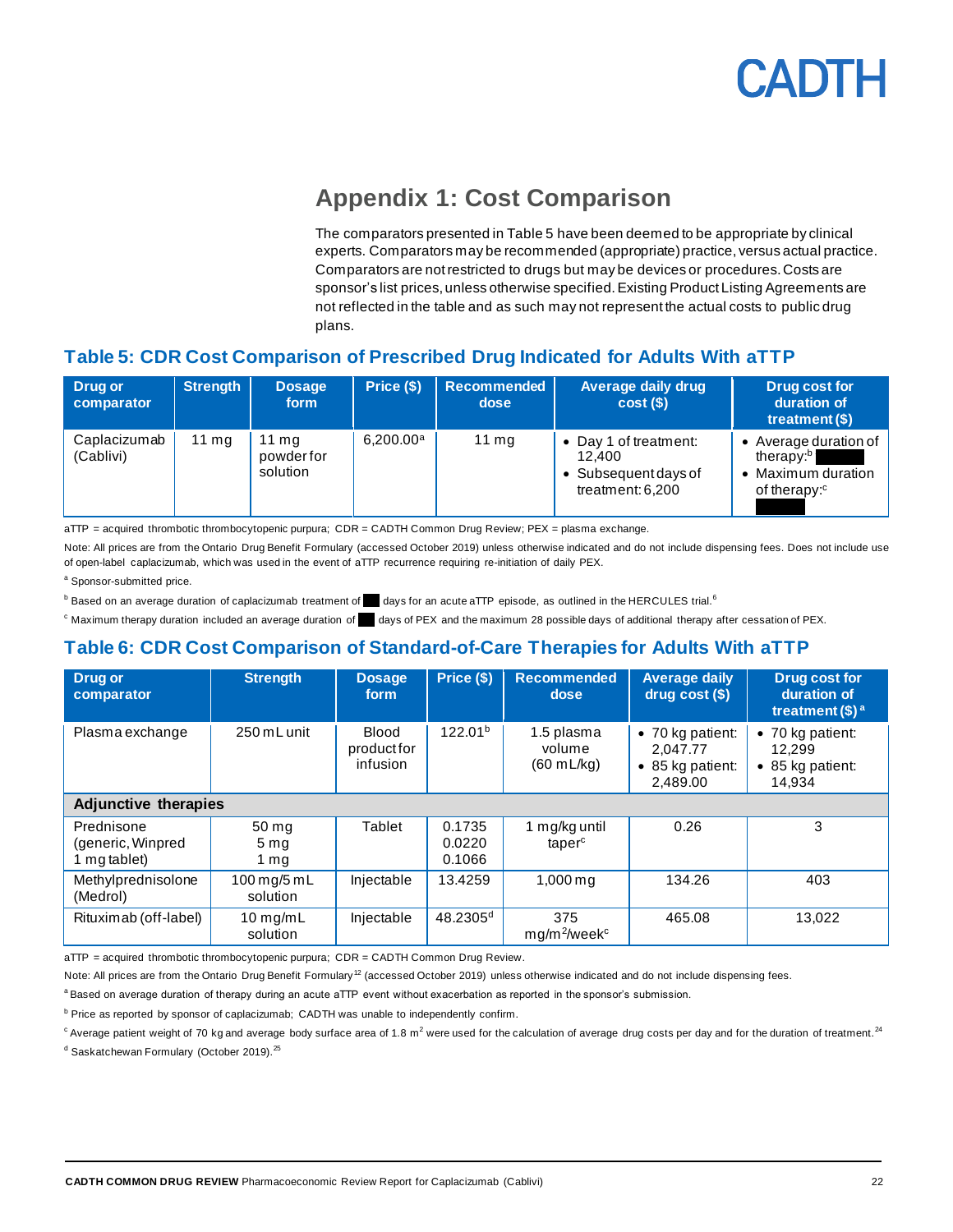

### <span id="page-22-0"></span>**Appendix 2: Summary of Key Outcomes**

#### <span id="page-22-1"></span>**Table 7: When Considering Only Costs, Outcomes, and Quality of Life, How Attractive Is Caplacizumab Plus SOC Relative to SOC Alone?**

| Caplacizumab plus SOC<br>versus SOC                | <b>Attractive</b> | <b>Slightly</b><br><b>attractive</b>                                                            | <b>Equally</b><br><b>attractive</b> | <b>Slightly</b><br>unattractive | <b>Unattractive</b> | N/A |  |
|----------------------------------------------------|-------------------|-------------------------------------------------------------------------------------------------|-------------------------------------|---------------------------------|---------------------|-----|--|
| Costs (total)                                      |                   |                                                                                                 |                                     |                                 |                     |     |  |
| Drug treatment costs alone                         |                   |                                                                                                 |                                     |                                 | Χ                   |     |  |
| <b>Clinical outcomes</b>                           |                   |                                                                                                 |                                     |                                 |                     |     |  |
| <b>Quality of life</b>                             |                   |                                                                                                 |                                     |                                 |                     |     |  |
| Incremental CE ratio or net<br>benefit calculation |                   | Sponsor's base-case analysis: \$72,786 per QALY<br>CADTH base-case analysis: \$237,053 per QALY |                                     |                                 |                     |     |  |

CE = cost-effectiveness; N/A = not applicable; QALY = quality-adjusted life-year; SOC = standard of care.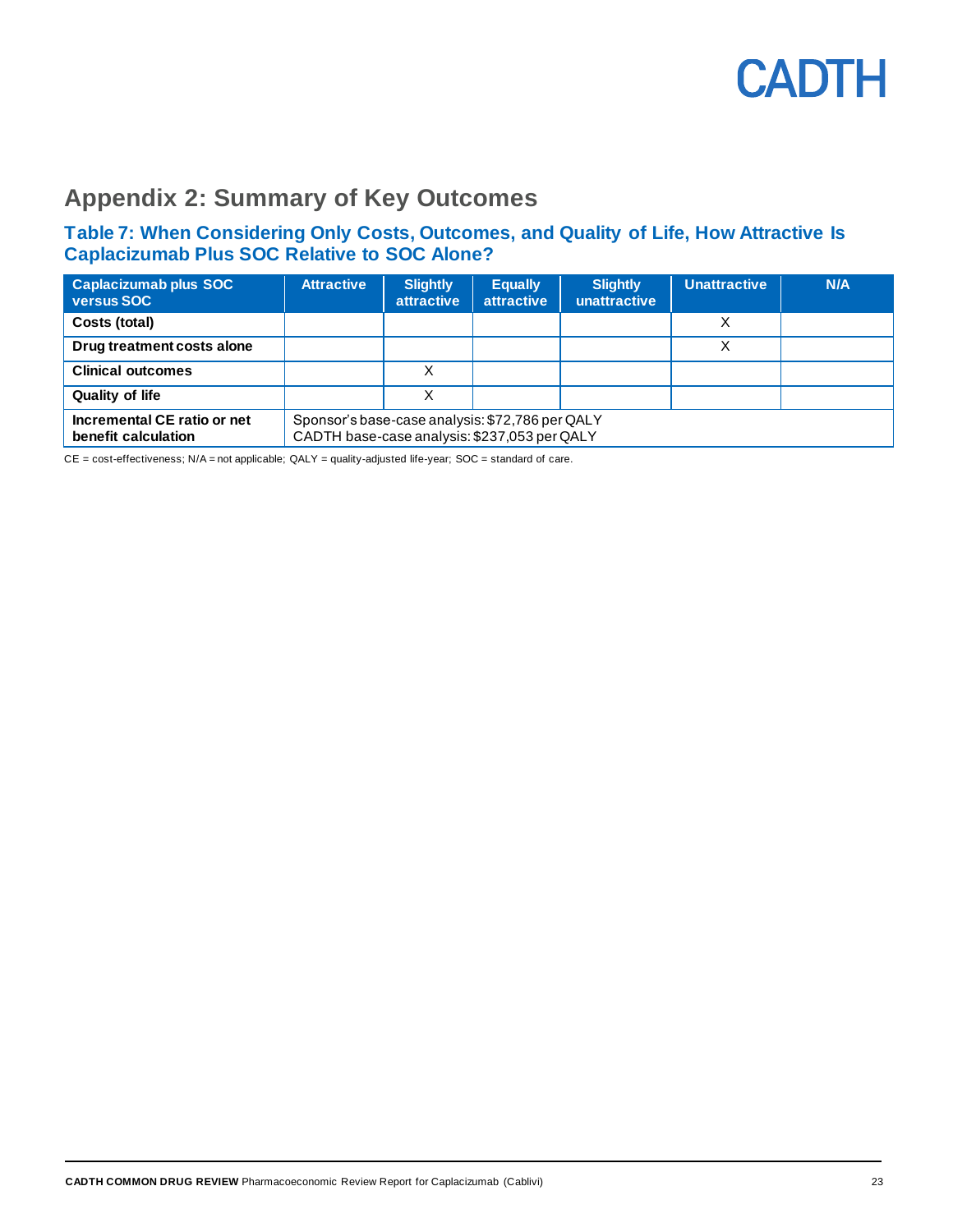

### <span id="page-23-0"></span>**Appendix 3: Additional Information**

### <span id="page-23-1"></span>**Table 8: Submission Quality**

|                                                                       | Yes/<br>Good                                                                         | Somewhat/<br><b>Average</b>                                                                     | No/<br>Poor |
|-----------------------------------------------------------------------|--------------------------------------------------------------------------------------|-------------------------------------------------------------------------------------------------|-------------|
| Are the methods and analysis clear and transparent?                   |                                                                                      | X                                                                                               |             |
| Comments<br>Reviewer to provide comments if checking "no"             | Scenario and sensitivity analyses methods and<br>assumptions were unclearly reported |                                                                                                 |             |
| Was the material included (content) sufficient?                       | X                                                                                    |                                                                                                 |             |
| Comments<br>Reviewer to provide comments if checking "poor"           | None                                                                                 |                                                                                                 |             |
| Was the submission well organized and was information easy to locate? |                                                                                      | X                                                                                               |             |
| Comments<br>Reviewer to provide comments if checking "poor"           | locate and understand                                                                | Inputs within model and associated report were<br>unusually organized, making them difficult to |             |

#### <span id="page-23-2"></span>**Table 9: Authors Information**

| Authors of the pharmacoeconomic evaluation submitted to CDR                                                                                                                                                                                                                                                                     |            |           |           |  |  |  |  |
|---------------------------------------------------------------------------------------------------------------------------------------------------------------------------------------------------------------------------------------------------------------------------------------------------------------------------------|------------|-----------|-----------|--|--|--|--|
| $\Box$ Adaptation of Global model/Canadian model done by the sponsor<br>$\boxtimes$ Adaptation of Global model/Canadian model done by a private consultant contracted by the sponsor<br>Adaptation of Global model/Canadian model done by an academic consultant contracted by the sponsor<br>Other (please specify)<br>$\perp$ |            |           |           |  |  |  |  |
|                                                                                                                                                                                                                                                                                                                                 | <b>Yes</b> | <b>No</b> | Uncertain |  |  |  |  |
| Authors signed a letter indicating agreement with entire document                                                                                                                                                                                                                                                               |            |           | X         |  |  |  |  |
| Authors had independent control over the methods and right to publish analysis                                                                                                                                                                                                                                                  |            |           | X         |  |  |  |  |

CDR = CADTH Common Drug Review.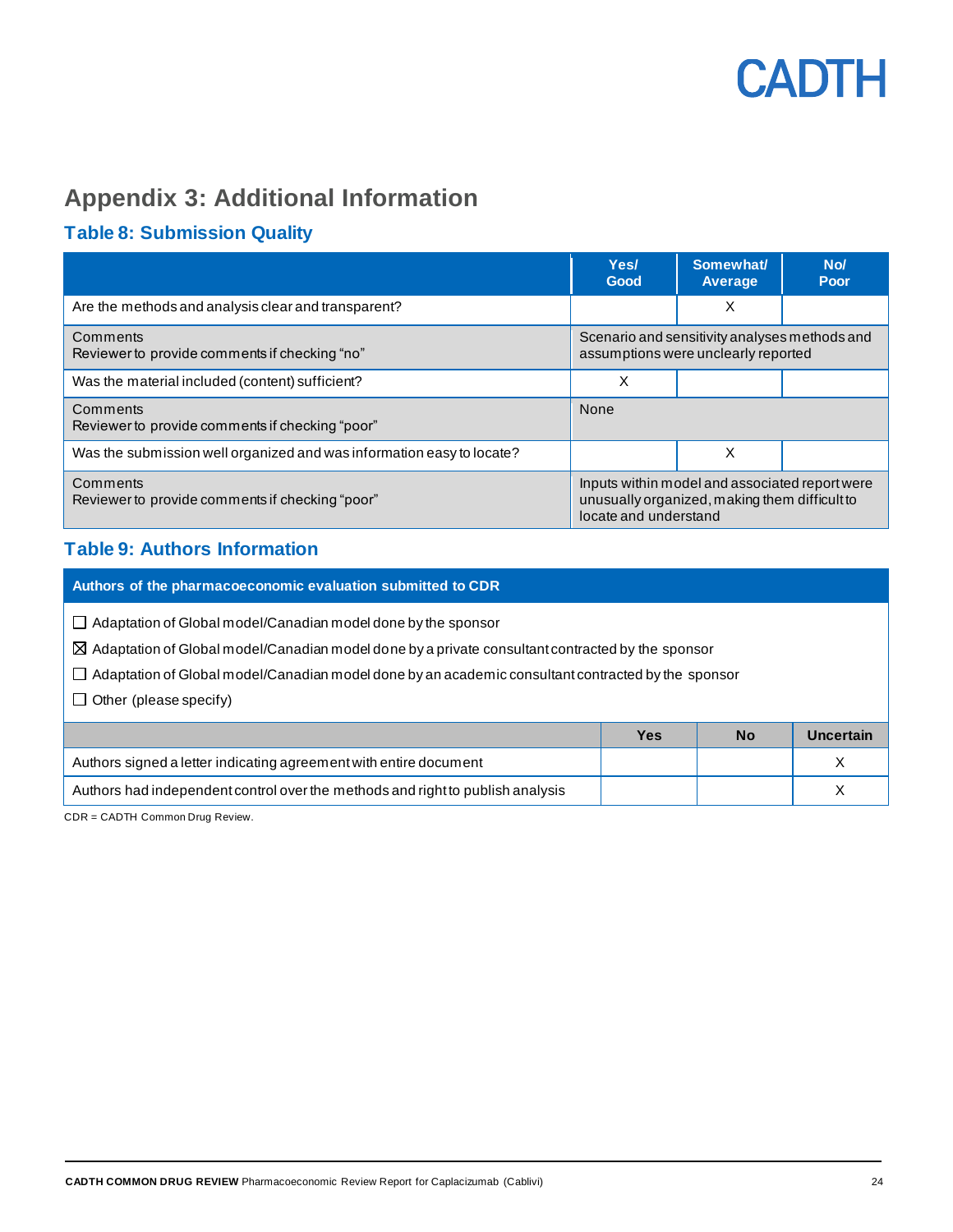### <span id="page-24-0"></span>**Appendix 4: Summary of Other HTA Reviews of Drug**

No other health technology assessment agencies had completed an economic review of caplacizumab (Cablivi) for the requested CADTH CDR indication at the time of this report.

Caplacizumab (Cablivi) is currently under review by the National Institute for Health and Care Excellence (NICE, UK)<sup>26</sup> and the Institut national d'excellence en santé et en services sociaux (INESSS, Quebec).<sup>27</sup> The Haute Autorité de Santé (HAS, France)<sup>28</sup> has decided that due to the lack of significant impact of caplacizumab on health insurance expenses, it will not conduct a health economic study. Similarly, the Institute for Quality and Efficiency in Health Care (IQWiG, Germany)<sup>29</sup> reviewed caplacizumab for adults suffering from an acute aTTP episode. No English summary was available; however, it was determined that the benefit of caplacizumab, as an orphan drug, was considered as proven by its authorization and is therefore reimbursed.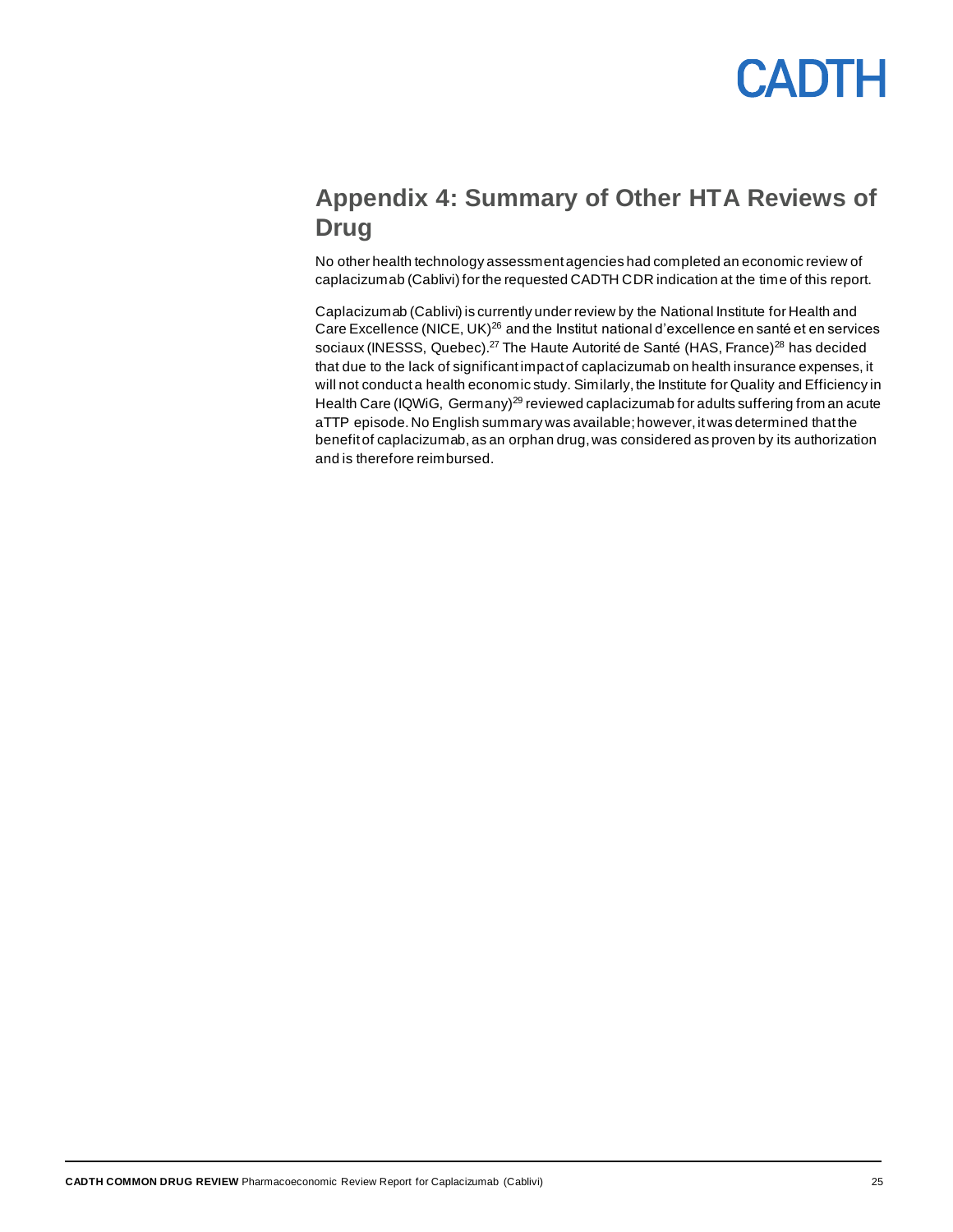### <span id="page-25-0"></span>**Appendix 5: Reviewer Worksheets**

#### **Sponsor's Model Structure**

As outlined in Figure 1, the model followed a cohort of patients who had suffered an index acute aTTP episode. In the first cycle, patients entered one of four different acute disease health states: acute MI, acute stroke, no neurological or cardiac condition, or death. After the first cycle, patients who died transitioned into the "death resulting from acute aTTP health state," while patients who remained alive transitioned into one of the remission health states. If the patient had not suffered an MI or stroke during the first cycle, they would transition into the "no neurologic or cardiac condition" remission health state. Patients who experienced an acute MI or an acute stroke would transition into the "chronic MI" or "chronic stroke" remission health states, respectively. Patients remained in their respective remission health states until death.

#### <span id="page-25-1"></span>**Figure 1: Sponsor's Model Structure**



aMI = acute myocardial infarction; aStroke = acute stroke; aTTP = acquired thrombotic thrombocytopenic purpura; cMI = chronic myocardial infarction; NoNC = no neurological or cardiac condition.

Source: Sponsor's Pharmacoeconomic Report, Figure 7-1.<sup>15</sup>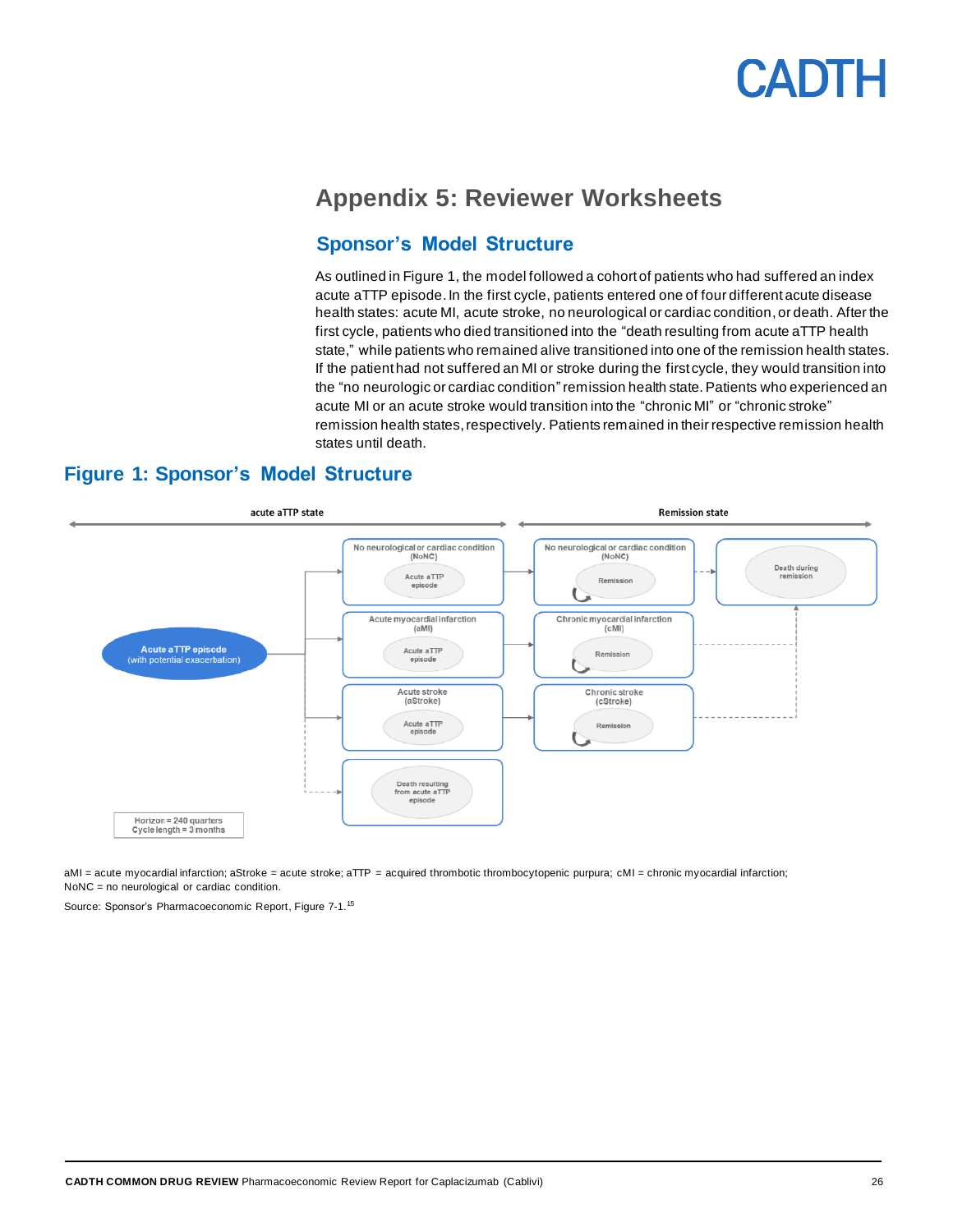#### <span id="page-26-0"></span>**Table 10: Data Sources**

| <b>Data input</b>                  | <b>Description of data source</b>                                                                                                                                                                                                                                                                                                                                                                                                                                 | <b>Comment</b>                                                                                                                                                                                                                                                                                                                                                                                                                                                                                                                                                                                                                                                                                      |
|------------------------------------|-------------------------------------------------------------------------------------------------------------------------------------------------------------------------------------------------------------------------------------------------------------------------------------------------------------------------------------------------------------------------------------------------------------------------------------------------------------------|-----------------------------------------------------------------------------------------------------------------------------------------------------------------------------------------------------------------------------------------------------------------------------------------------------------------------------------------------------------------------------------------------------------------------------------------------------------------------------------------------------------------------------------------------------------------------------------------------------------------------------------------------------------------------------------------------------|
| <b>Baseline</b><br>characteristics | Mean age, sex proportion, mean platelet count<br>level, previous TTP episodes, and ADAMTS13<br>activity was obtained from the HERCULES<br>trial. <sup>6</sup>                                                                                                                                                                                                                                                                                                     | Appropriate.                                                                                                                                                                                                                                                                                                                                                                                                                                                                                                                                                                                                                                                                                        |
| <b>Efficacy</b>                    | Probabilities of experiencing an exacerbation<br>(defined as a reduction in platelet count below<br>150 x 10 <sup>9</sup> /L, an increased LDH level, and the<br>need to restart PEX therapy, all of which must<br>occur less than 30 days after the last PEX with<br>clinical response), MI, stroke, or death during<br>the index aTTP event were derived from the<br><b>HERCULES</b> trial for patients receiving<br>caplacizumab and SOC therapy. <sup>6</sup> | Source was appropriate. However, by selecting estimates<br>from different sources for caplacizumab with SOC and SOC<br>alone without proper adjustment to account for relative<br>treatment effects, the approach taken to combine treatment<br>estimates was inappropriate. See Limitations of the<br>Sponsor's Submission within the CADTH CDR Clinical<br>Review Report.<br>The model did not include aTTP relapses from the<br>HERCULES trial, all of which occurred in the caplacizumab                                                                                                                                                                                                        |
|                                    |                                                                                                                                                                                                                                                                                                                                                                                                                                                                   | treatment group within several days of treatment<br>discontinuation. An aTTP relapse was defined as a reduction<br>in platelet count below 150 $\times$ 10 <sup>9</sup> /L, an increased LDH level<br>and the need to restart PEX therapy all occurring more than<br>30 days after the last PEX and a clinical response to PEX.<br>See Limitations of the Sponsor's Submission within the<br>CADTH CDR Clinical Review Report.                                                                                                                                                                                                                                                                      |
|                                    |                                                                                                                                                                                                                                                                                                                                                                                                                                                                   | Imbalances existed in the HERCULES trial at baseline, with<br>patients in the caplacizumab plus SOC group having had<br>fewer previous TTP episodes and a higher proportion of<br>patients with ADAMTS13 activity ≥ 10%, but also a higher<br>proportion assessed as having severe disease. It is unclear<br>what impact these imbalances may have had on relative<br>treatment effect. See CADTH CDR Clinical Report for<br>caplacizumab, Table 4.                                                                                                                                                                                                                                                 |
| <b>Natural history</b>             | The sponsor conducted a systematic literature<br>review. The probabilities of developing<br>concurrent MI or stroke within an aTTP<br>episode were derived from Goel et al. (2016). <sup>7</sup><br>The probability of experiencing an<br>exacerbation from an aTTP event was sourced<br>from a meta-analysis conducted by the<br>sponsor. <sup>5</sup>                                                                                                           | Acceptable. Goel et al. investigated aTTP and associated<br>events in a US population but did not break down the MI or<br>stroke data by age. <sup>7</sup> This study included patients < 18 years<br>of age, which was outside the current clinical indication for<br>caplacizumab (i.e., for adult patients suffering from an acute<br>aTTP episode in combination with PEX and<br>immunosuppressive therapy). However, patients less than 18<br>years old accounted for approximately 1.3% of the study<br>population and likely had a small effect on disease<br>progression. <sup>7</sup>                                                                                                      |
|                                    |                                                                                                                                                                                                                                                                                                                                                                                                                                                                   | Acquired TTP is associated with long-term neurocognitive<br>impairments <sup>30</sup> that were not included in the sponsor's model.<br>Psychological effects, memory loss, and/or confusion were<br>listed as chronic issues for many patients, as outlined in the<br>patient input submitted for this review. Caplacizumab's<br>neurocognitive impact on the treated aTTP population was<br>not investigated in the HERCULES trial. <sup>6</sup> Although<br>neurocognitive impairment may impact the quality of life of<br>patients post-aTTP episode, there is insufficient evidence to<br>suggest a difference between patients treated with<br>caplacizumab plus SOC compared with SOC alone. |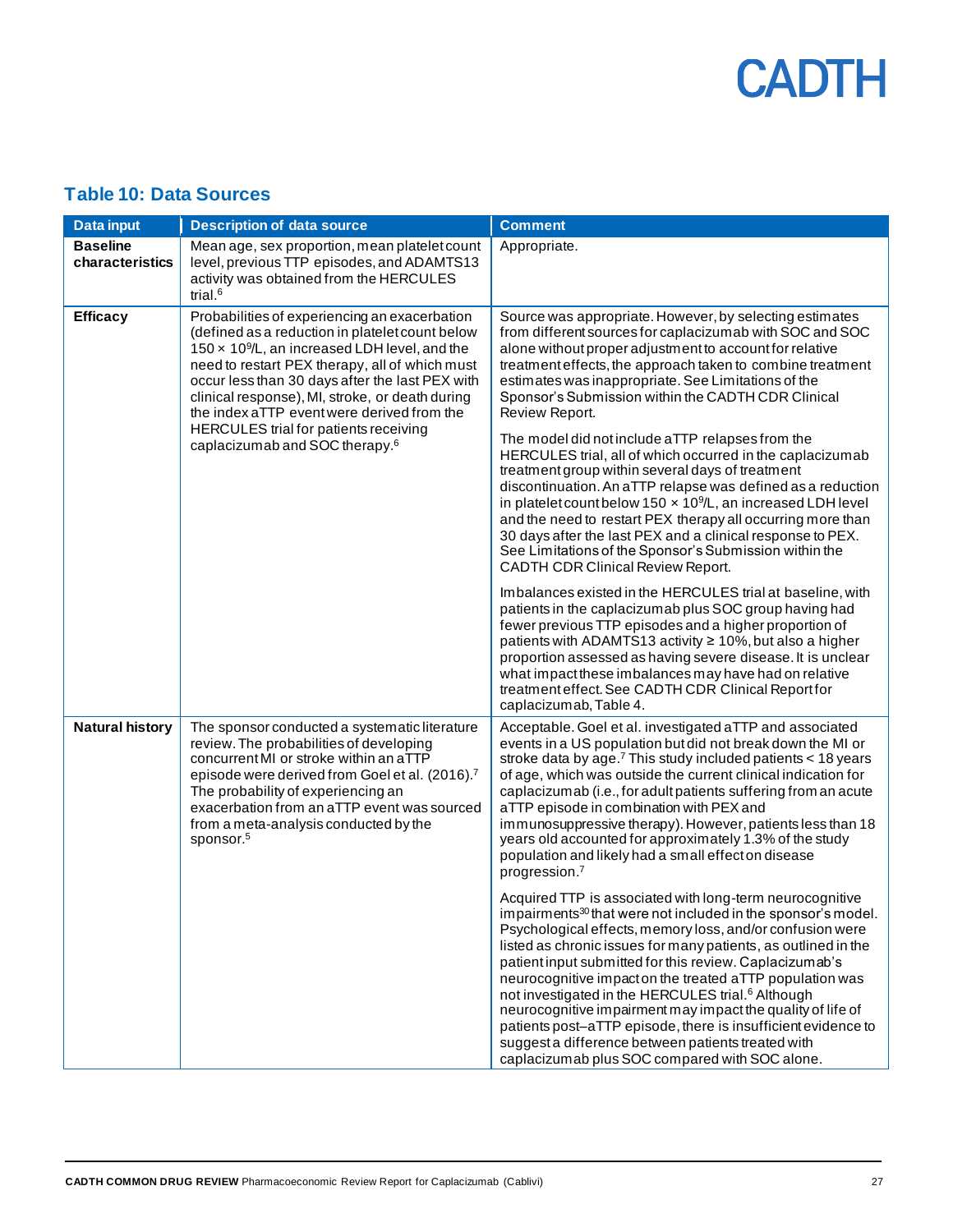| Data input                    | <b>Description of data source</b>                                                                                                                                                                                                                                                                                                                           | <b>Comment</b>                                                                                                                                                                                                                                                                                                                                                                                                        |
|-------------------------------|-------------------------------------------------------------------------------------------------------------------------------------------------------------------------------------------------------------------------------------------------------------------------------------------------------------------------------------------------------------|-----------------------------------------------------------------------------------------------------------------------------------------------------------------------------------------------------------------------------------------------------------------------------------------------------------------------------------------------------------------------------------------------------------------------|
| <b>Utilities</b>              | Gender- and age-specific utilities were<br>approximated from UK values published in<br>1999.8                                                                                                                                                                                                                                                               | Less generalizable. More recent data on health utilities in the<br>general Canadian population are available. <sup>19</sup>                                                                                                                                                                                                                                                                                           |
|                               | Disutility of an acute aTTP episode was<br>approximated using EQ-5D results from Anie<br>et al. in 2012, which studied sickle cell<br>disease. <sup>16</sup>                                                                                                                                                                                                | No published data exists on the disutility associated with an<br>acute aTTP episode. Although clinical experts consulted by<br>CADTH noted that sickle cell disease significantly differs in<br>disease management and hospitalization, they concluded<br>sickle cell disease was an appropriate proxy for an acute<br>aTTP episode due to the lack of a more appropriate proxy.                                      |
|                               | Utility multiplier for acute MI and acute stroke<br>were based on NICE clinical guideline 181.9<br>Disutility of thromboembolic events, such as<br>deep vein thrombosis and pulmonary<br>embolism, were based on NICE TA 327.31<br>Other AEs, such as treatment-related serious<br>bleeding events, were based on NICE TA 327<br>and TA 420 guidance. 31,32 | Utility multipliers and disutilities associated with acute<br>conditions and adverse treatment events were validated by<br>CADTH. The validity of applying constant utility multipliers<br>over a lifetime is uncertain; however, these inputs were<br>minor drivers in the sponsor's model and did not significantly<br>impact the resulting incremental cost-utility ratio.                                         |
|                               | The sponsor assumed the disutility of PEX<br>complications would be similar to the disutility<br>of a bleeding event, as seen in NICE TA 327<br>guidance. <sup>31</sup>                                                                                                                                                                                     | Likely not acceptable, but unlikely to impact the model.<br>Clinical experts consulted by CADTH noted that, in practice,<br>the major adverse effect with PEX therapy is an allergic<br>reaction; therefore, equating PEX adverse effects to serious<br>bleeding did not appropriately capture the expected utility<br>impact.                                                                                        |
| <b>AEs</b>                    | The probabilities of thromboembolic and other<br>AEs, such as PEX complications and<br>treatment-related serious bleeding events,<br>were based on data from the HERCULES<br>trial. $6$                                                                                                                                                                     | The sponsor's calculation of PEX complications, using the<br>proportion of mild versus major adverse events, was not<br>transparent in the model. However, this is unlikely to impact<br>the model.                                                                                                                                                                                                                   |
| <b>Mortality</b>              | The probability of death from an acute aTTP<br>episode for patients who underwent standard<br>therapy was derived by a systematic literature<br>review by the sponsor. Mortality data for an<br>acute aTTP event in patients who received<br>adjunctive therapy with caplacizumab was<br>derived from the HERCULES trial. <sup>6</sup>                      | Inappropriate. See Limitations of the Sponsor's Submission<br>within the main body of this report.                                                                                                                                                                                                                                                                                                                    |
|                               | Mortality ratios for patients who suffered a<br>stroke was derived from Rutten-Jacobs et al. <sup>33</sup><br>Mortality ratios for patients who suffered from<br>MI was derived from a study performed by<br>SOLVD investigators published in 1992.34                                                                                                       | Mortality ratios for both MI and stroke did not change,<br>regardless of length of time from event (acute and chronic<br>values were equal). 34,33 The mortality ratio for MI was based<br>on a comparison between patients with and without<br>congestive heart failure, not MI or coronary artery disease. <sup>34</sup><br>However, these inputs did not significantly impact the cost<br>utility of caplacizumab. |
| <b>Resource use and costs</b> |                                                                                                                                                                                                                                                                                                                                                             |                                                                                                                                                                                                                                                                                                                                                                                                                       |
| <b>Drug</b>                   | Sponsor-submitted price for caplacizumab.<br>The pivotal trial publication <sup>3</sup> defined the dose<br>of caplacizumab as 10 mg per vial, whereas<br>the FDA <sup>35</sup> and Health Canada <sup>1</sup> have defined<br>identical vials as 11 mg per dose.                                                                                           | Appropriate. The product is unchanged from that used in the<br>trial.                                                                                                                                                                                                                                                                                                                                                 |
|                               | The sponsor estimated the costs of PEX by<br>doing internal market research and using<br>internal data on plasma usage from the<br>Canadian Apheresis Group.                                                                                                                                                                                                | Uncertain. CADTH was unable to validate these values<br>independently. CADTH conducted a scenario analysis on the<br>cost of PEX.                                                                                                                                                                                                                                                                                     |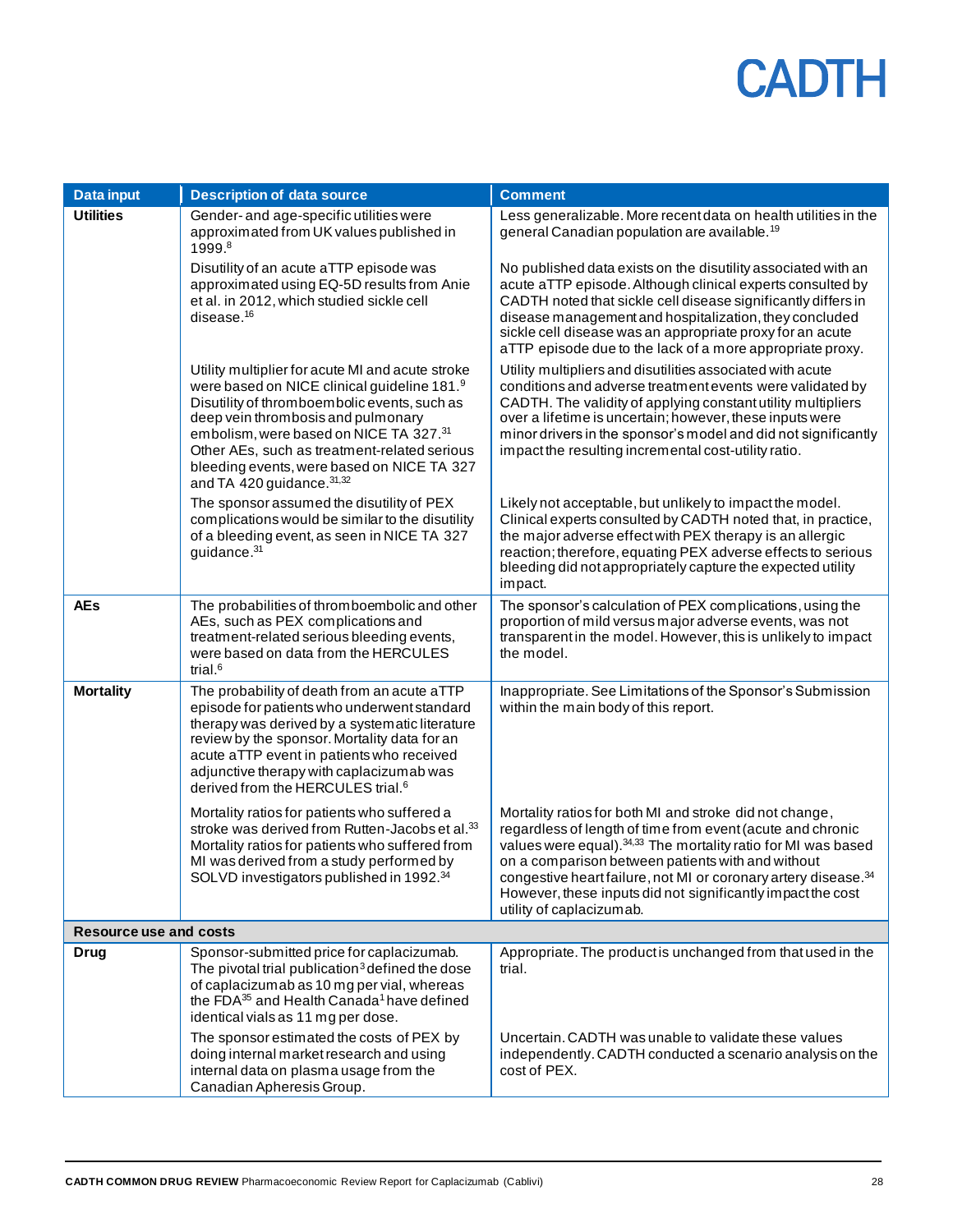| <b>Data input</b>   | <b>Description of data source</b>                                                                                                                                                                                                                                                                                                                                                                              | <b>Comment</b>                                                                                                                                                                                                                                                                                                                                                                                                                                 |
|---------------------|----------------------------------------------------------------------------------------------------------------------------------------------------------------------------------------------------------------------------------------------------------------------------------------------------------------------------------------------------------------------------------------------------------------|------------------------------------------------------------------------------------------------------------------------------------------------------------------------------------------------------------------------------------------------------------------------------------------------------------------------------------------------------------------------------------------------------------------------------------------------|
|                     | The cost of corticosteroids (prednisolone and<br>prednisone) and rituximab were sourced from<br>the Ontario Drug Benefit Formulary and the<br>Ontario Drug Benefit Exceptional Access<br>Program. <sup>12,17</sup>                                                                                                                                                                                             | Acceptable source.                                                                                                                                                                                                                                                                                                                                                                                                                             |
| Administration      | The procedural cost of PEX administration and<br>the additional outpatient cost of rituximab<br>therapy were sourced from the Ontario Ministry<br>of Health and Long-Term Care Schedule of<br>Benefits - Physician Services. <sup>12</sup>                                                                                                                                                                     | Acceptable.                                                                                                                                                                                                                                                                                                                                                                                                                                    |
|                     | No costs regarding administration by a health<br>care worker or self-administration were<br>included for caplacizumab.                                                                                                                                                                                                                                                                                         | As cited in the draft product monograph, the first dose of<br>caplacizumab would be administered by a health care<br>worker in hospital and subsequent doses would be self-<br>administered by the patient. No additional administration cost<br>was assumed for the first dose of caplacizumab and the<br>additional costs of subsequent doses were assumed to be<br>included within the cost of a hematology specialist outpatient<br>visit. |
| <b>AEs</b>          | No costs associated with the management of<br>AEs with the exception of severe treatment-<br>related bleeding or thromboembolic events<br>were included. <sup>6</sup>                                                                                                                                                                                                                                          | Pulmonary embolism, deep vein thrombosis, PEX<br>complications, and other bleeding were assumed to incur no<br>additional cost, as the sponsor concluded that the resources<br>which would be used to manage these events would have<br>already been included as part of the inpatient stay.                                                                                                                                                   |
| <b>Health state</b> | Components of each health state were<br>sourced from:<br>• the Ontario Ministry of Health and Long-<br>Term Care <sup>12</sup><br>• the Canadian Institute for Health<br>Information $10$<br>• physician feedback (for ADAMTS13 assay)<br>• internal market research<br>• the Ontario Drug Benefit Formulary <sup>12</sup><br>• the Ontario Drug Benefit Formulary<br>Exceptional Access Program <sup>17</sup> | Acceptable.<br>The sponsor assumed that the additional costs of chronic MI<br>and chronic stroke health states were limited to consults and<br>diagnostic/monitoring tests only.                                                                                                                                                                                                                                                               |

ADAMTS13 = and metalloproteinase with a thrombospondin type 1 motif, member 13; AE = adverse event; aTTP = acquired thrombotic thrombocytopenic purpura; EQ-5D = EuroQol 5-Dimensions; LDH = lactate dehydrogenase; MI = myocardial infarction; NICE = National Institute for Health and Care Excellence; PEX = plasma exchange; SOC = standard of care; TA = technology appraisal.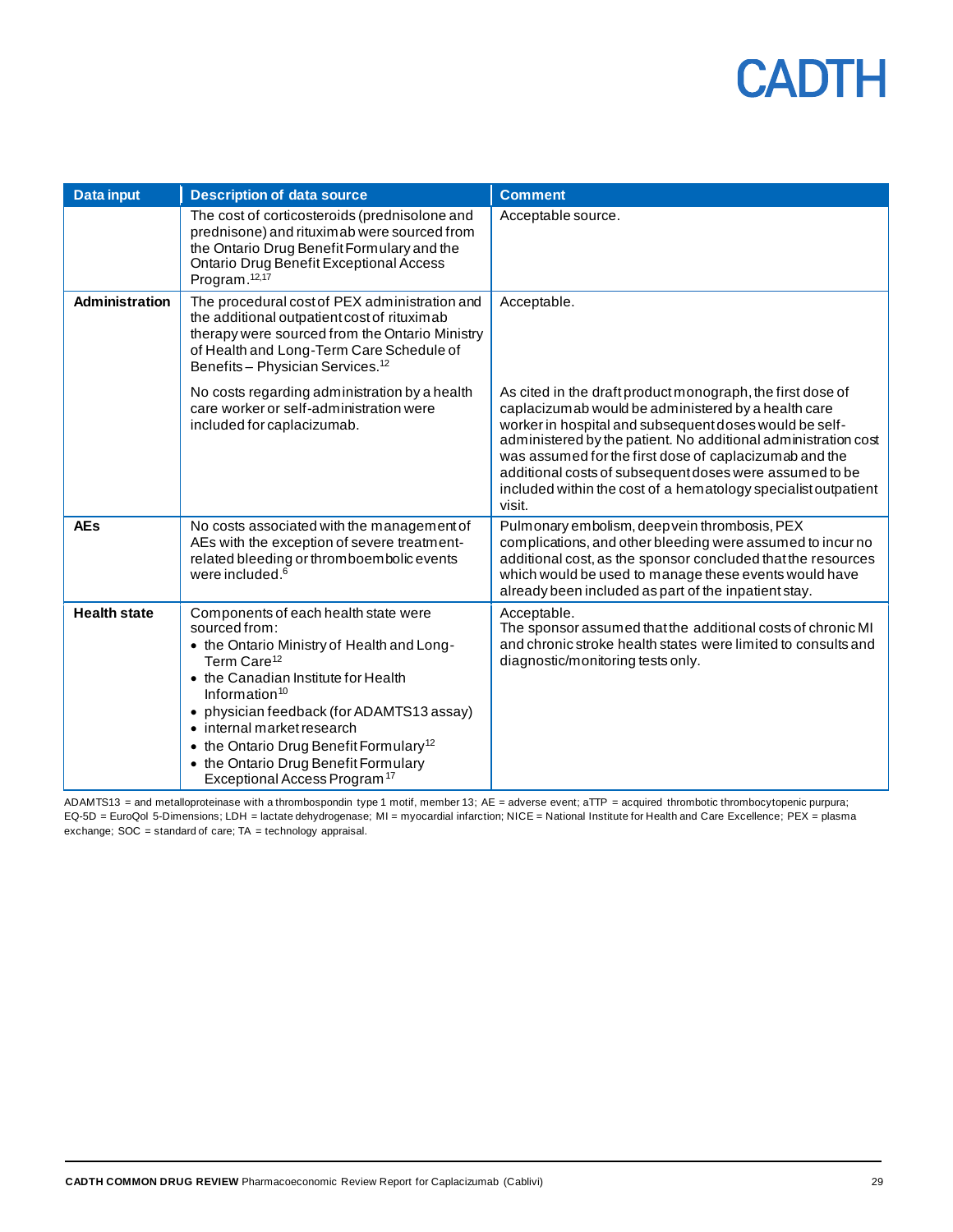#### <span id="page-29-0"></span>**Table 11: Sponsor's Key Assumptions**

| <b>Assumption</b>                                                                                                                                                                                                                          | <b>Comment</b>                                                                                                                                                                                                                                                                                                                                                                                                                                                                                                                                                             |
|--------------------------------------------------------------------------------------------------------------------------------------------------------------------------------------------------------------------------------------------|----------------------------------------------------------------------------------------------------------------------------------------------------------------------------------------------------------------------------------------------------------------------------------------------------------------------------------------------------------------------------------------------------------------------------------------------------------------------------------------------------------------------------------------------------------------------------|
| The mortality for patients in the caplacizumab group who had<br>an acute aTTP event without acute stroke or MI was<br>equivalent to the mortality of the general population (relative<br>risk of 1.0 when compared with standard of care). | Inappropriate. See Limitations of the Sponsor's Submission<br>within the main body of this report.                                                                                                                                                                                                                                                                                                                                                                                                                                                                         |
| Model inputs pertaining to inpatient stay (i.e., length of<br>hospital stay, disutility, and treatment) for a recurrence of<br>aTTP were the same as those for patients who did not have<br>a subsequent episode.                          | Acceptable.<br>No current data exists comparing the length of hospitalization and<br>disutility of an acute aTTP episode to exacerbation. Clinical<br>experts consulted by CADTH noted that the major difference in<br>management for recurrent disease compared with the initial acute<br>episode was the increased use of adjunctive immunosuppressive<br>therapies. These clinical experts stated that in recurrent<br>admission, more than 25% of patients who were admitted to<br>hospital would receive rituximab, which supports the sponsor's<br>model assumption. |
| Subsequent acute aTTP events were not modelled.                                                                                                                                                                                            | Inappropriate.<br>See Limitations of the Sponsor's Submission within the main<br>body of this report.                                                                                                                                                                                                                                                                                                                                                                                                                                                                      |
| Costs and utilities associated with intracerebral hemorrhage,<br>TTP, and thrombotic microangiopathy were not included, as<br>they were included elsewhere (i.e., intracerebral hemorrhage<br>was considered under stroke).                | Acceptable.<br>Although this assumption did not fully encapsulate the disutility<br>and costs experienced by aTTP patients suffering from these<br>illnesses, model simulations were run incorporating greater<br>treatment-related disutility and health state-related costs. These<br>simulations demonstrated that large variation in disutility and<br>costs related to adverse events did not significantly impact the<br>cost utility of caplacizumab.                                                                                                               |
| Patients experiencing the index acute aTTP episode were<br>treated in the hospital.                                                                                                                                                        | Appropriate.                                                                                                                                                                                                                                                                                                                                                                                                                                                                                                                                                               |
| Prior to the index acute aTTP episode, patients were free of<br>chronic or comorbid conditions and therefore had identical<br>mortality to the general population.                                                                         | Inappropriate. See Limitations of the Sponsor's Submission<br>within the main body of this report.                                                                                                                                                                                                                                                                                                                                                                                                                                                                         |
| The duration of an acute aTTP episode in hospital was<br>assumed to be equivalent to the number of days the patient<br>spent in hospital during an aTTP exacerbation.                                                                      | Appropriate.                                                                                                                                                                                                                                                                                                                                                                                                                                                                                                                                                               |

aTTP = acquired thrombotic thrombocytopenic purpura; CDR = CADTH Common Drug Review; MI = myocardial infarction; TTP = thrombotic thrombocytopenic purpura.

#### <span id="page-29-1"></span>**Table 12: Sponsor's Disutilities and Utility Modifiers**

| Event                                 | <b>Disutility or</b> | <b>SOC</b>                                     |       | Caplacizumab + SOC                    |                             |
|---------------------------------------|----------------------|------------------------------------------------|-------|---------------------------------------|-----------------------------|
|                                       | multiplier           | <b>Duration</b><br><b>Frequency</b><br>or rate |       | <b>Duration</b>                       | <b>Frequency</b><br>or rate |
| <b>Disutility</b>                     |                      |                                                |       |                                       |                             |
| Acute aTTP episode, initial           | $-0.230$             | 10.8 days (length<br>of hospital stay)         | All   | 9.5 days (length<br>of hospital stay) | All                         |
| Acute aTTP episode,<br>recurrence (%) | $-0.230$             | 10.9 days (length<br>of hospital stay)         | $\%$  | 9.5 days (length<br>of hospital stay) | ℅                           |
| Pulmonary embolism (%)                | $-0.250$             | 6 weeks                                        | 0%    | 6 weeks                               | 1.41%                       |
| Deep vein thrombosis (%)              | $-0.250$             | 6 weeks                                        | 4.11% | 6 weeks                               | 4.2(3%)                     |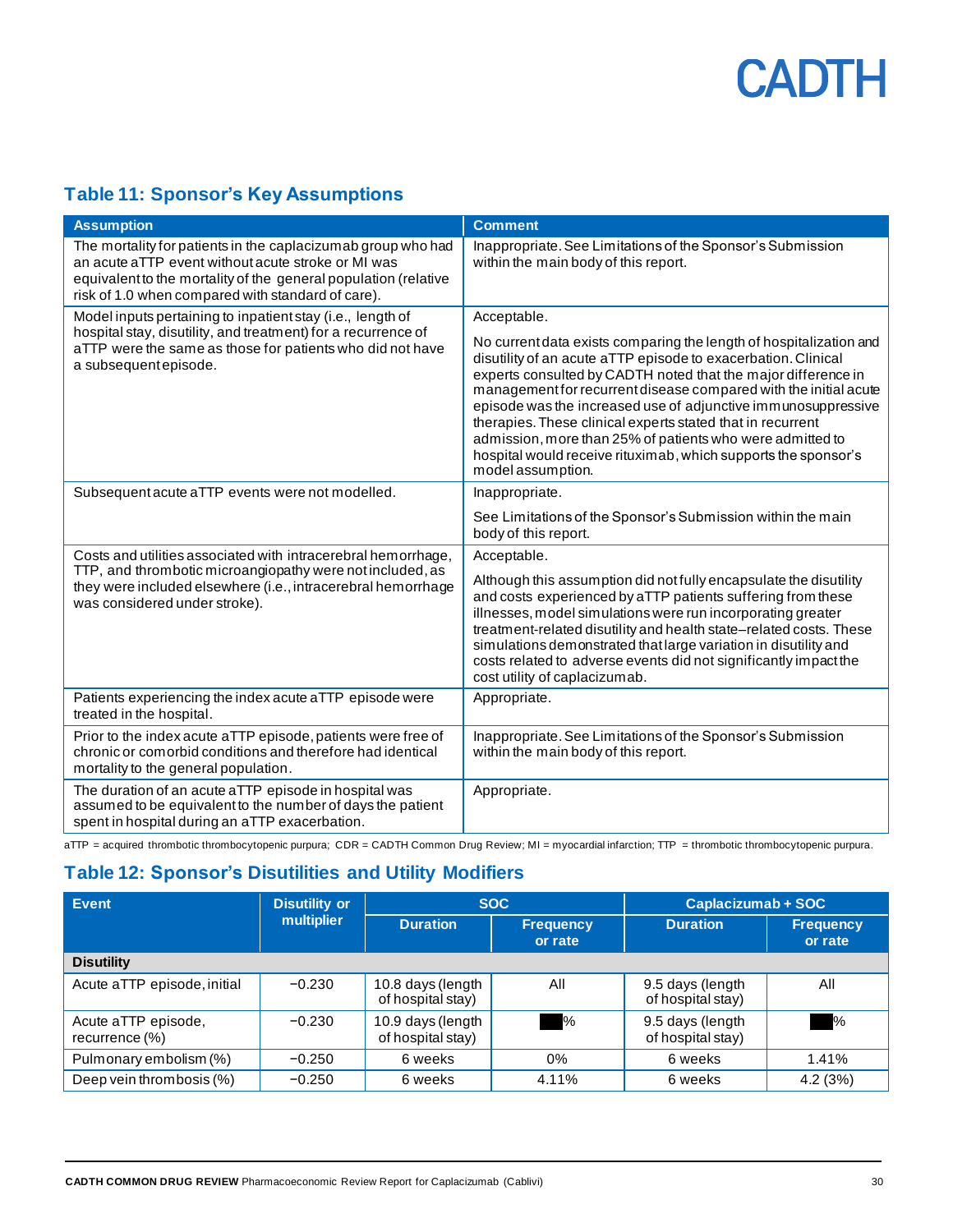| Event.                                                   | <b>Disutility or</b> |                          | <b>SOC</b>                            | Caplacizumab + SOC       |                                       |
|----------------------------------------------------------|----------------------|--------------------------|---------------------------------------|--------------------------|---------------------------------------|
|                                                          | multiplier           | <b>Duration</b>          | <b>Frequency</b><br>or rate           | <b>Duration</b>          | <b>Frequency</b><br>or rate           |
| PEX complication (rate per<br>patient)                   | $-0.050$             | 4.4 days                 | 1.29                                  | 4.4 days                 | 0.57                                  |
| Treatment-related serious<br>bleeding (rate per patient) | $-0.100$             | $10.8$ days              | 0                                     | $10.8$ days              | 0.13                                  |
| Utility multiplier                                       |                      |                          |                                       |                          |                                       |
| Non-fatal MI (acute)                                     | 0.400                | One 90-day<br>cycle      | 4.39%                                 | One 90-day cycle         | 4.52%                                 |
| Non-fatal stroke (acute)                                 | 0.628                | Four 90-day<br>cycles    | 4.44%                                 | Four 90-day cycles       | 3.06%                                 |
| Non-fatal MI (subsequent<br>cycles)                      | 0.880                | Remainder of<br>lifetime | Risk of mortality<br>multiplier: 2.02 | Remainder of<br>lifetime | Risk of mortality<br>multiplier: 2.02 |
| Non-fatal stroke<br>(subsequent cycles)                  | 0.628                | Remainder of<br>lifetime | Risk of mortality<br>multiplier: 3.90 | Remainder of<br>lifetime | Risk of mortality<br>multiplier: 3.90 |

aTTP: acquired thrombotic thrombocytopenic purpura; MI = myocardial infarction; PEX = plasma exchange; SOC = standard of care.

Source: Adapted from sponsor's submitted pharmacoeconomic evaluation, tables 8-18, 8-19, 8-23, 8-24, 8-25, 8-26, 8-29, and 8-31.<sup>15</sup>

#### **Sponsor's Results**

Overall results for the sponsor's base case can be found i[n Table](#page-11-2) 2. Costs broken down by category are presented in [Table](#page-29-1) 12 and are mainly driven by the cost of caplacizumab, with some savings seen in the cost of acute treatment (i.e., mainly PEX) and hospitalization due to decreased time in the ICU.

#### <span id="page-30-0"></span>**Table 13: Sponsor's Base Case Cost Results by Category**

| <b>Costs per patient</b>                 | <b>SOC (\$)</b> | Caplacizumab + SOC (\$) | Incremental costs (savings,<br>\$) |  |  |
|------------------------------------------|-----------------|-------------------------|------------------------------------|--|--|
| Acute aTTP episode cost                  |                 |                         |                                    |  |  |
| Acute treatment (excluding caplacizumab) | 23.050          | 16,062                  | (6,988)                            |  |  |
| Caplacizumab                             | 0               | 239.691                 | 239.691                            |  |  |
| Adverse event                            | 0               | 0                       | 0                                  |  |  |
| Hospitalization                          | 25,472          | 14,639                  | (10, 833)                          |  |  |
| Monitoring                               | 2,674           | 2,075                   | (600)                              |  |  |
| <b>Remission cost</b>                    |                 |                         |                                    |  |  |
| Chronic disease (post-MI or post-stroke) | 2,641           | 2,354                   | (287)                              |  |  |
| Monitoring                               | 13,881          | 16,075                  | 2,194                              |  |  |
| Death                                    | 0               | 0                       | 0                                  |  |  |
| <b>Total cost per patient</b>            | 67,546          | 290,955                 | 223,408                            |  |  |

aTTP = acquired thrombotic thrombocytopenic purpura; MI = myocardial infarction; SOC = standard of care.

The majority of QALY gain for the caplacizumab plus SOC group is due to the increased probability of mortality modelled in the SOC group, leading to greater QALYs accumulating in the extrapolated remission phase of the model [\(Table](#page-31-0) 14).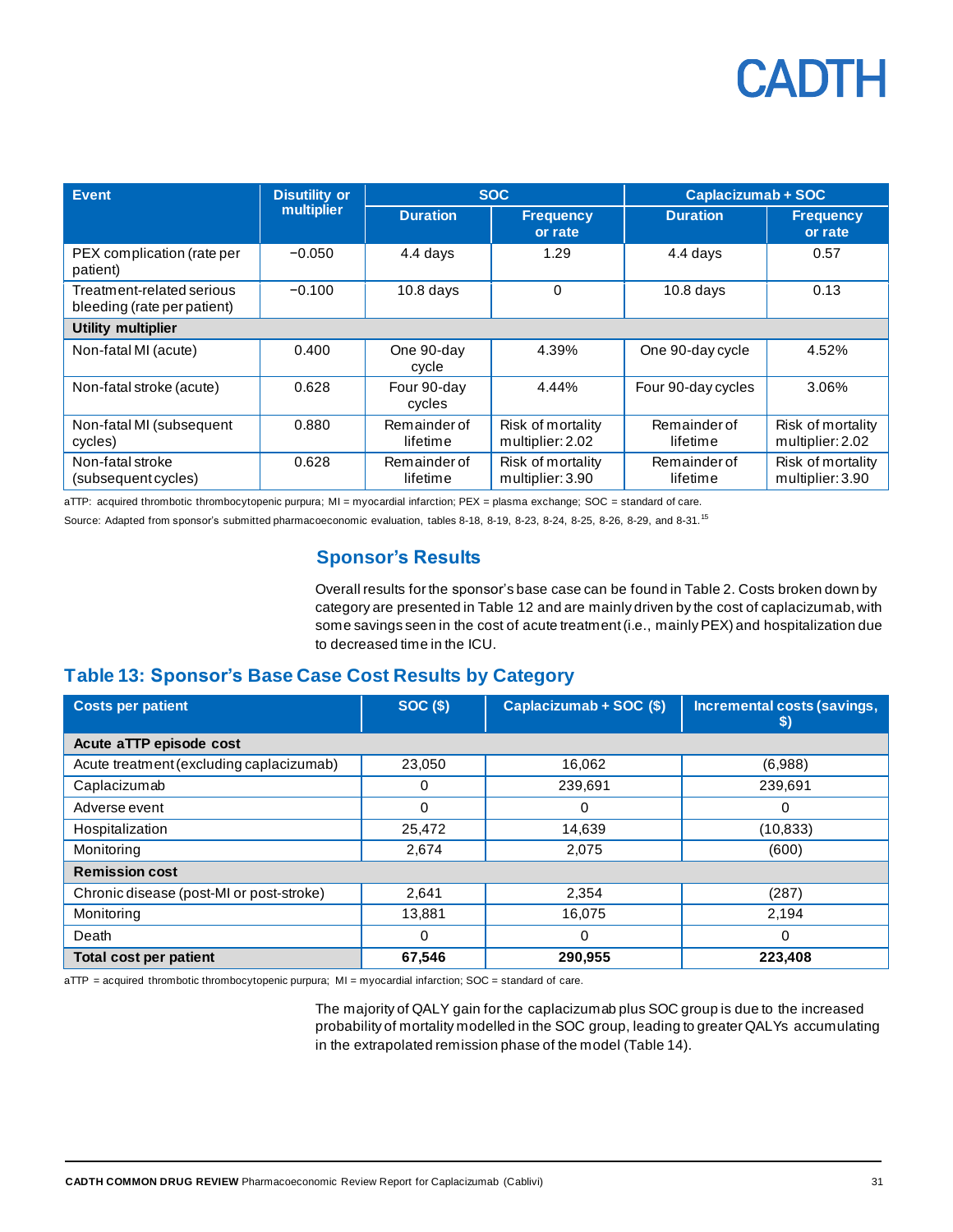

|                                          | <b>SOC (QALYS)</b> | Caplacizumab + SOC<br>(QALYs) | <b>Incremental QALYs</b><br>(negative) |
|------------------------------------------|--------------------|-------------------------------|----------------------------------------|
| Acute aTTP episode cycle (90 days)       |                    |                               |                                        |
| No neurological or cardiac condition     | 0.189              | 0.193                         | 0.005                                  |
| Acute stroke                             | 0.005              | 0.003                         | (0.002)                                |
| Acute MI                                 | 0.003              | 0.003                         | 0.000                                  |
| Remission cycles (remainder of lifetime) |                    |                               |                                        |
| No neurological or cardiac condition     | 17.586             | 20.762                        | 3.176                                  |
| Chronic stroke (post-stroke)             | 0.409              | 0.281                         | (0.128)                                |
| Chronic MI (post-MI)                     | 0.657              | 0.676                         | 0.018                                  |
| <b>TOTAL</b>                             | 18.849             | 21.919                        | 3.069                                  |

#### <span id="page-31-0"></span>**Table 14: Sponsor's Base Case Discounted QALY Results by Health State**

aTTP = acquired thrombotic thrombocytopenic purpura; MI = myocardial infarction; QALY = quality -adjusted life-year; SOC = standard of care.

A summary of the sponsor's deterministic results for the incremental cost per l ife-year gained can be found in [Table](#page-31-1) 15.

#### <span id="page-31-1"></span>**Table 15: Summary of the Sponsor's Deterministic Results for Life-Years**

|                       | <b>Total costs</b><br>\$) | Incremental cost of<br>caplacizumab (\$) | <b>Total</b><br>life-years | <b>Incremental</b><br>life-years for<br>caplacizumab | Incremental cost<br>per life-year<br>(\$ per life-year gained) |
|-----------------------|---------------------------|------------------------------------------|----------------------------|------------------------------------------------------|----------------------------------------------------------------|
| <b>SOC</b>            | 67.996                    | Reference                                | 24.265                     | Reference                                            | Reference                                                      |
| Caplacizumab +<br>SOC | 290,737                   | 222,740                                  | 28,070                     | 3.80                                                 | 58.545                                                         |

SOC = standard of care.

#### **CADTH CDR Reanalyses**

CADTH's base-case analysis is outlined i[n Table](#page-16-0) 3. Cost and QALY breakdowns of the CADTH base-case results can be found i[n Table](#page-31-2) 16 an[d Table](#page-32-0) 17, respectively.

Differences in the CADTH reanalysis results compared with the sponsor's analysis are driven by the inclusion of mortality in the caplacizumab group during the acute phase, as well as increased mortality and lowered utility weights for both groups in the remission phase.

#### <span id="page-31-2"></span>**Table 16: CADTH Base Case Cost Results by Category**

| <b>Costs per patient</b>                 | $SOC($ \$) | Caplacizumab + SOC<br>(\$) | Incremental costs<br>(savings, \$) |  |  |
|------------------------------------------|------------|----------------------------|------------------------------------|--|--|
| Acute aTTP episode cost                  |            |                            |                                    |  |  |
| Acute treatment (excluding caplacizumab) | 23,364     | 17,799                     | (5,565)                            |  |  |
| Caplacizumab                             |            | 260,350                    | 260,350                            |  |  |
| Adverse event                            | 0          | 0                          | 0                                  |  |  |
| Hospitalization                          | 25,855     | 15,834                     | (10, 022)                          |  |  |
| Monitoring                               | 2,714      | 2,185                      | (529)                              |  |  |
| <b>Remission cost</b>                    |            |                            |                                    |  |  |
| Chronic treatment                        | 2,557      | 3,970                      | 1,413                              |  |  |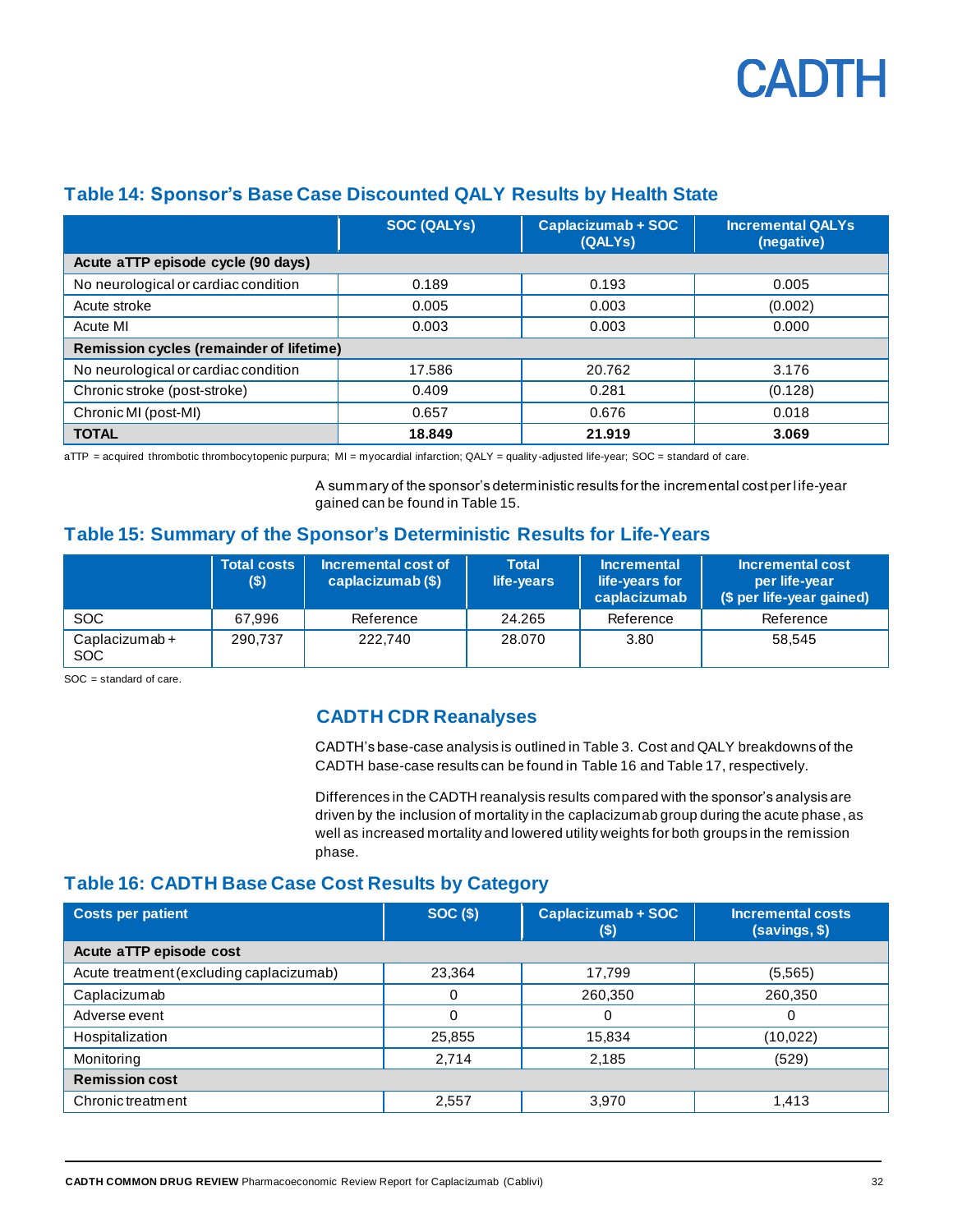| <b>Costs per patient</b> | SOC(S) | Caplacizumab + SOC<br>(\$) | Incremental costs<br>(savings, \$) |  |
|--------------------------|--------|----------------------------|------------------------------------|--|
| Monitoring               | 11.225 | 12.128                     | 903                                |  |
| Death                    |        |                            |                                    |  |
| Total cost per patient   | 65,697 | 312.264                    | 246,568                            |  |

 $aTTP$  = acquired thrombotic thrombocytopenic purpura;  $SOC$  = standard of care.

#### <span id="page-32-0"></span>**Table 17: CADTH Base Case Discounted QALY Results by Health State**

|                                                 | <b>SOC (QALYS)</b> | Caplacizumab + SOC<br>(QALYs) | <b>Incremental QALYs</b><br>(negative) |  |
|-------------------------------------------------|--------------------|-------------------------------|----------------------------------------|--|
| Acute aTTP episode cycle (90 days)              |                    |                               |                                        |  |
| No neurological or cardiac condition            | 0.175              | 0.181                         | 0.006                                  |  |
| Acute stroke                                    | 0.005              | 0.004                         | 0.000                                  |  |
| Acute MI                                        | 0.003              | 0.004                         | 0.001                                  |  |
| <b>Remission cycles (remainder of lifetime)</b> |                    |                               |                                        |  |
| No neurological or cardiac condition            | 13.385             | 14.350                        | 0.965                                  |  |
| Chronic stroke (post-stroke)                    | 0.405              | 0.385                         | (0.019)                                |  |
| Chronic MI (post-MI)                            | 0.565              | 0.652                         | 0.088                                  |  |
| <b>TOTAL</b>                                    | 14.536             | 15.576                        | 1.040                                  |  |

aTTP = acquired thrombotic thrombocytopenic purpura; MI = myocardial infarction; QALY = quality -adjusted life-year; SOC = standard of care.

Note: Some totals may appear off due to rounding.

Scenario analyses exploring uncertainty in the CADTH base case can be found i[n Table](#page-33-0) 18. Scenario A, the societal perspective (as programmed by the sponsor), did not impact the ICER, as productivity savings during the acute phase of the model appear to be offset by increased productivity loss due to future monitoring and chronic treatment costs due to more patients surviving.Scenario B, where the probability of death for the SOC arm was based on that observed in the HERCULES trial, results in a much higher ICER, as a reduction in the absolute risk of death during the acute aTTP phase in the SOC group (from  $%$  % to 4.1%) leads to fewer patients benefiting when the RR is applied for the caplacizumab plus SOC group. Scenario C, where the quality of life associated with living with aTTP is assumed to be equivalent to having a mood disorder rather than equivalent to asthm a, leads to a moderate increase in the ICER, as the lower utility weight applied (multiplier of 0.75 versus 0.93 in the base case) reduces the overall accumulation of QALYs for all surviving patients. Finally, as the per-unit cost of PEX therapy could not be confirmed by CADTH, sensitivity analyses assuming the unit cost was halved and doubled are presented in scenario D and E, respectively.As caplacizumab use leads to a small reduction in PEX therapy duration, the ICER for caplacizumab plus SOC compared with SOC alone is slightly lower when PEX is more expensive and slightly higher when PEX is less expensive than the cost of PEX assumed in the sponsor's and CADTH's base cases.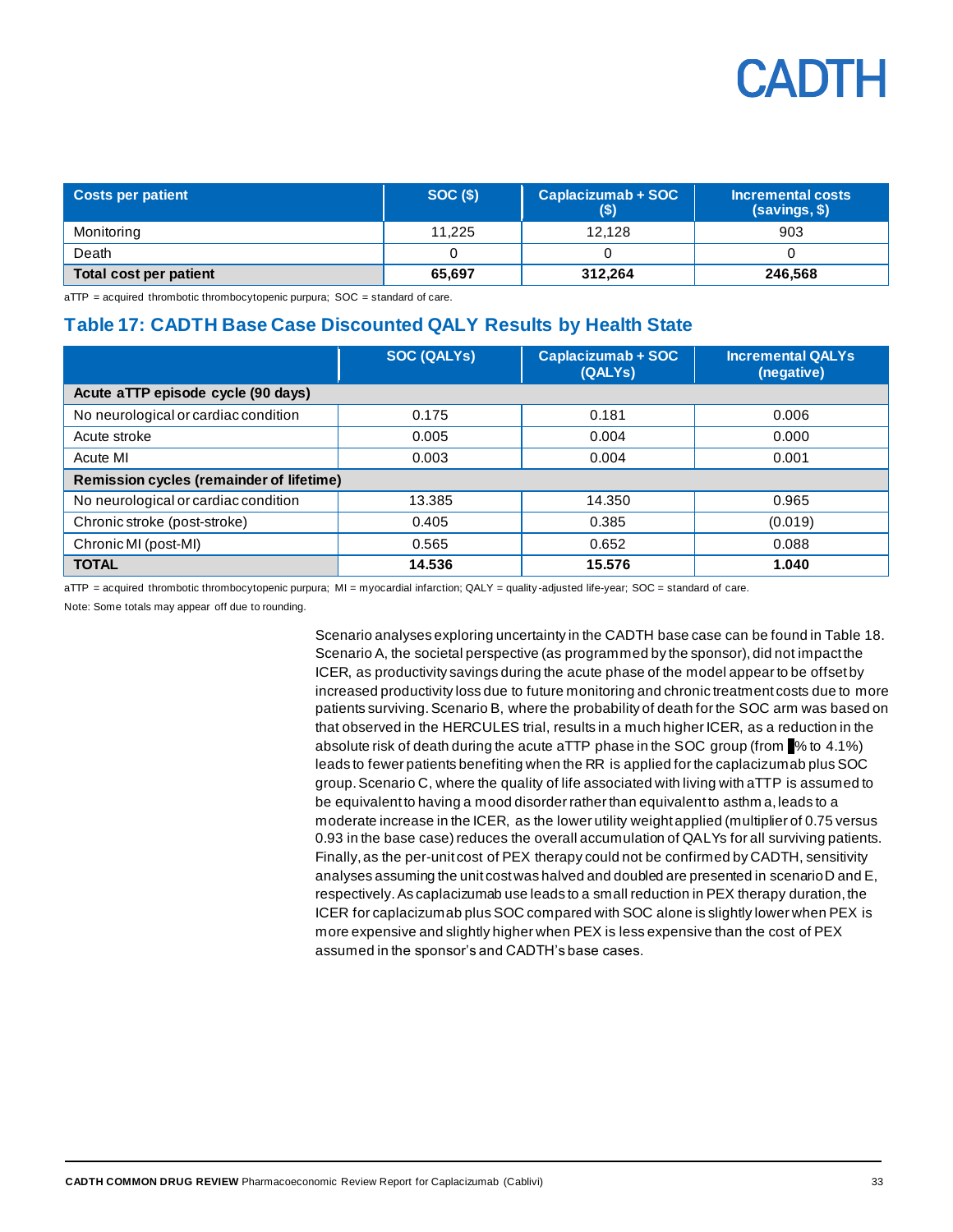|   | <b>Description</b>                                                      | <b>CADTH base-case</b><br>value                                                                  | <b>Scenario value</b>                                                       | <b>Incremental</b><br>$cost(\$))$ | <b>Incremental</b><br><b>QALYs</b> | <b>ICER</b><br>(S/QALY) |
|---|-------------------------------------------------------------------------|--------------------------------------------------------------------------------------------------|-----------------------------------------------------------------------------|-----------------------------------|------------------------------------|-------------------------|
|   | <b>CDR</b> base case                                                    | Reference                                                                                        |                                                                             | 246,568                           | 1.04                               | 237,053                 |
| A | Societal<br>perspective                                                 | Public health care<br>payer perspective, no<br>productivity loss<br>included                     | Includes sponsor's<br>estimates of<br>productivity loss and<br>average wage | 246,260                           | 1.03                               | 238,158                 |
| B | Probability of death<br>in first cycle direct<br>from HERCULES<br>trial | $\bullet$ Caplacizumab +<br>$SOC =$<br>$\%$<br>$\bullet$ SOC = $\bullet$ %<br>• Mean RR = $0.34$ | • Caplacizumab +<br>$SOC = 1.4%$<br>• $SOC = 4.1\%$<br>• Mean RR = $0.34$   | 245,853                           | 0.21                               | 1,195,347               |
| C | Mood disorder<br>utility as proxy for<br>aTTP in remission              | • Multiplier consistent<br>with asthma utility<br>score: 0.93                                    | • Multiplier consistent<br>with mood disorder<br>utility score: 0.75        | 246,421                           | 0.82                               | 300,064                 |
| D | PEX unit cost<br>halved                                                 | \$122.01 per unit                                                                                | \$61.00 per unit                                                            | 249,022                           | 1.03                               | 242,878                 |
| E | PEX unit cost<br>doubled                                                | \$122.01 per unit                                                                                | \$244.02 per unit                                                           | 241,136                           | 1.05                               | 229,423                 |

#### <span id="page-33-0"></span>**Table 18: CADTH Scenario and Sensitivity Analyses Around the Base Case**

aTTP = acquired thrombotic thrombocytopenic purpura; CDR = CADTH Common Drug Review; ICER = incremental cost-effectiveness ratio; PEX = plasma exchange therapy;  $QALY =$  quality-adjusted life-year;  $RR =$  relative risk;  $SOC =$  standard of care.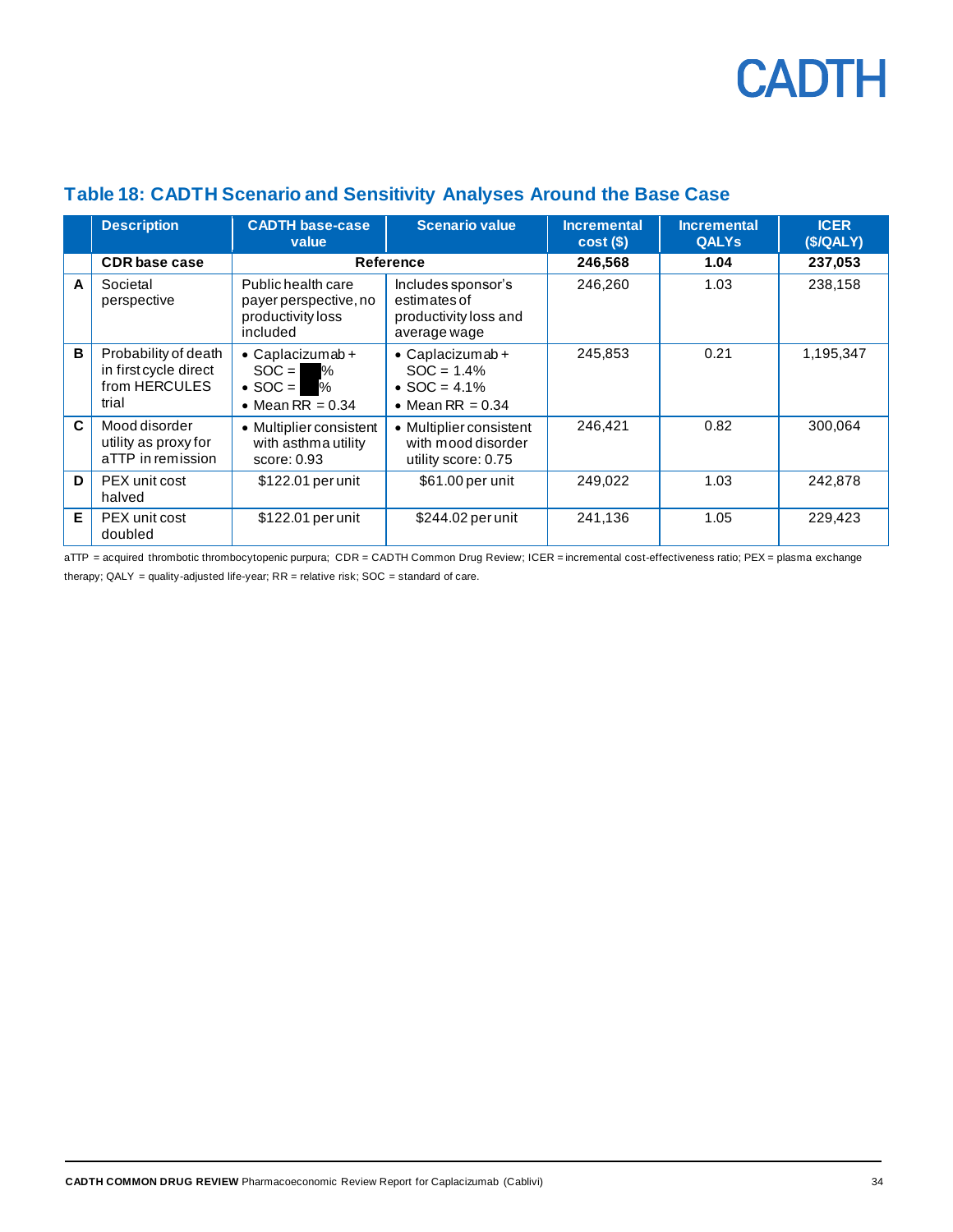### **ANTE**

### <span id="page-34-0"></span>**References**

- 1. Cablivi™ (caplacizumab): 11 mg, powder for solution, intravenous or subcutaneous injection [product monograph]. Laval (QC): sanofi-aventis Canada Inc.; 2020 Feb 28.
- 2. CDR submission: Cablivi (caplacizumab), 10 mg powder and solvent for injection [CONFIDENTIAL sponsor's submission]. Mississauga (ON): Sanofi Genzyme, a division of sanofi-aventis Canada Inc.; 2019 Sep 23.
- 3. Scully M, Cataland SR, Peyvandi F, et al. Caplacizumab treatment for acquired thrombotic thrombocytopenic purpura. *N Engl J Med.* 2019;380(4):335- 346.
- 4. Pharmacoeconomic evaluation. In: CDR submission:Cablivi (caplacizumab), 10 mg powder and solvent for injection [CONFIDENTIAL sponsor's submission]. Mississauga (ON): Sanofi Genzyme, a division of sanofi-aventis Canada Inc.; 2019 Sep 23.
- 5. Systematic review on the clinical burden of disease in thrombotic thrombocytopenic purpura. In: CDR submission: Cablivi (caplacizumab), 10 mg powder and solvent for injection [CONFIDENTIAL sponsor's submission]. Ablynx Pharma Reference Number: A068-C-2017-009 ed. Mississauga (ON): Sanofi Genzyme, a division of sanofi-aventis Canada Inc.; 2019 Sep 23.
- 6. Clinical Study Report: ALX0681-C301 [HERCULES]. A phase III double-blind, randomized, parallel group, multicenter placebo-controlled trial to study the efficacy and safety of caplacizumab in patients with acquired thrombotic thrombocytopenic purpura [CONFIDENTIAL internal spon sor's report]. Zwijnaarde (BE): Ablynx NV; 2018 Mar 5.
- 7. Goel R, King KE, Takemoto CM, Ness PM, Tobian AA. Prognostic risk-stratified score for predicting mortality in hospitalized patients with thrombotic thrombocytopenic purpura: nationally representative data from 2007 to 2012. *Transfusion.* 2016;56(6):1451-1458.
- 8. Kind P, Hardman G, Macran S. UK population norms for EQ-5D. *(Discussion paper 172)*. York (GB): Centre for Health Economics; 1999: <https://www.york.ac.uk/che/pdf/DP172.pdf>. Accessed 2019 Oct 18.
- 9. National Institute for Health and Care Excellence. Cardiovascular disease: risk assessment and reduction, including lipid modification. *(Clinical guideline CG181)*. 2016[; https://www.nice.org.uk/guidance/cg181](https://www.nice.org.uk/guidance/cg181). Accessed 2019 Oct 22.
- 10. Canadian Institute for Health Information. Care in Canadian ICUs data tables. 201[6; https://www.cihi.ca/en/care-in-canadian-icus-data-tables](https://www.cihi.ca/en/care-in-canadian-icus-data-tables). Accessed 2019 Nov 5.
- 11. Ontario Ministry of Health Long-Term Care. Schedule of benefits for physician services under the Health Insurance Act: effective March 1, 2016. Toronto (ON): The Ministry of Health and Long-Term Care; 201[5: http://www.health.gov.on.ca/en/pro/programs/ohip/sob/physserv/sob\\_master20181115.pdf](http://www.health.gov.on.ca/en/pro/programs/ohip/sob/physserv/sob_master20181115.pdf). Accessed 2019 Nov 5.
- 12. Ontario Ministry of Health Long-Term Care. Ontario drug benefit formulary/comparative drug index: effective November 29, 2019. 2019; <https://www.formulary.health.gov.on.ca/formulary/>. Accessed 2019 Nov 5.
- 13. Ontario Ministry of Health Long-Term Care. Schedule of benefits for laboratory services under the Health Insurance Act: effective July 1, 2019. Toronto (ON): The Ministry of Health, Ontario Health Insurance Plan, Laboratories and Genetics Branch; 2019.
- 14. Deford CC, Reese JA, Schwartz LH, et al. Multiple major morbidities and increased mortality during long-term follow-up after recovery from thrombotic thrombocytopenic purpura. *Blood.* 2013;122(12):2023-2029; quiz 2142.
- 15. List of medications. Quebec (QC): Regie de l'assurance maladie du Quebec (RAMQ); 2019: [http://www.ramq.gouv.qc.ca/SiteCollectionDocuments/liste\\_med/2019/liste\\_med\\_2019\\_03\\_07\\_en.pdf](http://www.ramq.gouv.qc.ca/SiteCollectionDocuments/liste_med/2019/liste_med_2019_03_07_en.pdf). Accessed 1800 Mth Dd.
- 16. Anie KA, Grocott H, White L, Dzingina M, Rogers G, Cho G. Patient self-assessment of hospital pain, mood and health-related quality of life in adults with sickle cell disease. *BMJ Open.* 2012;2(4).
- 17. Ontario Ministry of Health Long-Term Care. Exceptional Access Program (EAP). 2019; [http://www.health.gov.on.ca/en/pro/programs/drugs/odbf/odbf\\_except\\_access.aspx](http://www.health.gov.on.ca/en/pro/programs/drugs/odbf/odbf_except_access.aspx). Accessed 2019 Nov 5.
- 18. Ablynx. NCT02878603: Follow-up study for patients who completed study ALX0681-C301 (Post-HERCULES). *ClinicalTrials.gov*. Bethesda (MD): U.S. National Library of Medicine; 2019[: https://clinicaltrials.gov/ct2/show/study/NCT02878603](https://clinicaltrials.gov/ct2/show/study/NCT02878603).
- 19. Guertin JR, Feeny D, Tarride JE. Age- and sex-specific Canadian utility norms, based on the 2013-2014 Canadian Community Health Survey. *CMAJ.*  2018;190(6):E155-E161.
- 20. Guertin JR, Humphries B, Feeny D, Tarride JE. Health Utilities Index Mark 3 scores for major chronic conditions: population norms for Can ada based on the 2013 and 2014 Canadian Community Health Survey. *Health Rep.* 2018;29(11):12-19.
- 21. Joly BS, Coppo P, Veyradier A. Thrombotic thrombocytopenic purpura. *Blood.* 2017;129(21):2836-2846.
- 22. Jestin M, Benhamou Y, Schelpe AS, et al. Preemptive rituximab prevents long-term relapses in immune-mediated thrombotic thrombocytopenic purpura. *Blood.* 2018;132(20):2143-2153.
- 23. Scully M, McDonald V, Cavenagh J, et al. A phase 2 study of the safety and efficacy of rituximab with plasma exchange in acute acquired thrombotic thrombocytopenic purpura. *Blood.* 2011;118(7):1746-1753.
- 24. Stewart DA, Boudreault JS, Maturi B, Boras D, Foley R. Evaluation of subcutaneous rituximab administration on Canadian systemic therapy suites. *Curr Oncol.* 2018;25(5):300-321.